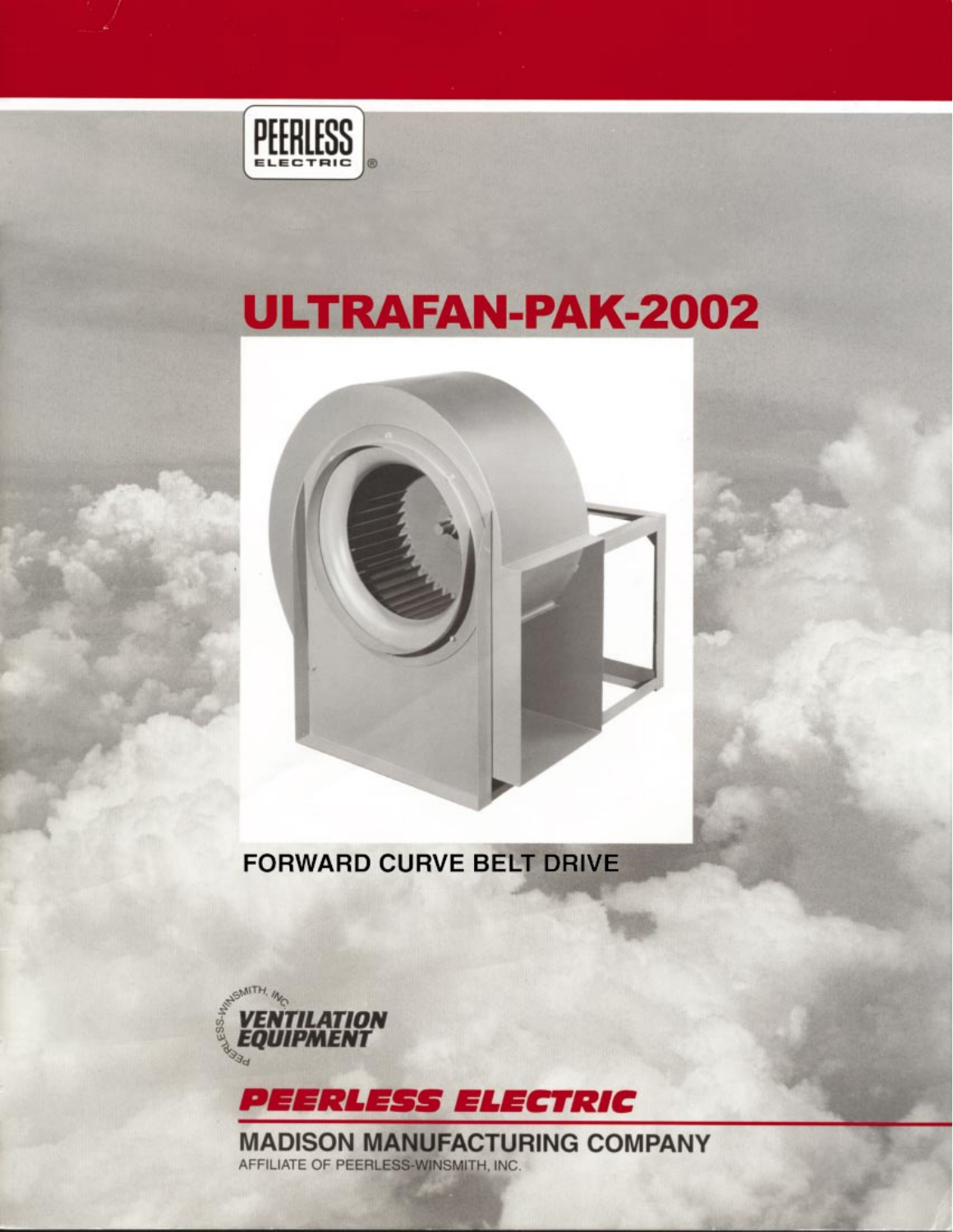The Peerless Electric "Ultrafan-Pak-2002" forward curve belt drive blower is a high quality, low cost, heavily constructed and completely self contained unit. The low speed characteristic of the forward curve wheel design makes for an extremely quiet and efficient operating unit. These blowers are designed for use in high volume low and medium pressure, clean air, ventilating and exhaust applications. Wheel sizes range from 8" through 24". The horsepower curve is always maximum at free air delivery and the maximum efficiency is near the peak static pressure.

This self contained unit is designed for ease of access to the motor, drives and bearings. As a result, installation and maintenance costs are minimal for the user.

All units are equipped with a convertible discharge which man be rotated easily to any of the eight 45° positions. Units are available in all AMCA construction classes.

### **CERTIFIED PERFORMANCE RATINGS**

Peerless Electric/ Madison Manufacturing Company certifies that the "ULTRAFAN-PAK-2002" Forward Curve Belt Drive blowers shown herein are licensed to bear the AMCA Seal. The ratings shown are based on tests and procedures in



accordance with AMCA Publication 211 and comply with the requirements of the AMCA Certified Ratings Program.

### CONSTRUCTION FEATURES

#### **WHEELS**

Die-formed identical blades machine riveted to die-punched back plate and rim. Dynamically and statically balanced.

#### **MOTOR BASE**

Heavy construction assures sturdy base for motor mounting. Pivoted at one end features easy adjustment for belt tension.

### **INLET**

Circular angle ring. Rigid streamlined inlet

### **FRAME**

All welded steel construction. Easy access to motor for servicing.

#### **HOUSING**

All are convertible and may be rotated easily to any of eight  $45^\circ$  positions.

#### **SPECIFICATION GUIDE**

Furnish and install where shown on plans, a Peerless Electric forward curve belt drive utility blower. Blower shall be completely assembled and tested as a unit with electric motor, adjustable motor base, adjustable V-belt drive beyond bearings, and drive cover if



unit is mounted outside. Blower wheels shall be forward curved with constantly rising horsepower characteristics.

Housing shall be heavy gauge steel and spot or arc welded together for air-tight construction. Housings on all sizes shall be convertible to any one of eight positions in 45-degree

#### **BEARINGS**

Self-aligning ball bearing pillow blocks. These bearings are designed to operate under the most severe atmospheric conditions.

### **SHAFT**

Ground and polished solid steel key-ways on each end.

### **MOTOR**

Commercial standard Fan and Blower duty motors are jobmatched to each requirement. All types of current characteristics, enclosures and bearing construction are available.

#### **ADJUSTABLE V-BELT DRIVE**

High quality CAST Iron adjustable pitch motor sheaves are standard equipment. V-Belts with ample service factor are also employed. When performance data is specified, BLOWERS are factory set to exact blower speed to meet job requirements. Constant speed drives are also available

increments. Inlet shall be unobstructed with venturi design. Blower sizes and capacities shall be as follows:

Size, wheel diameter, motor HP, CFM, O.V., S.P., B.H.P., volts, cycles and phase. Plus any additional features.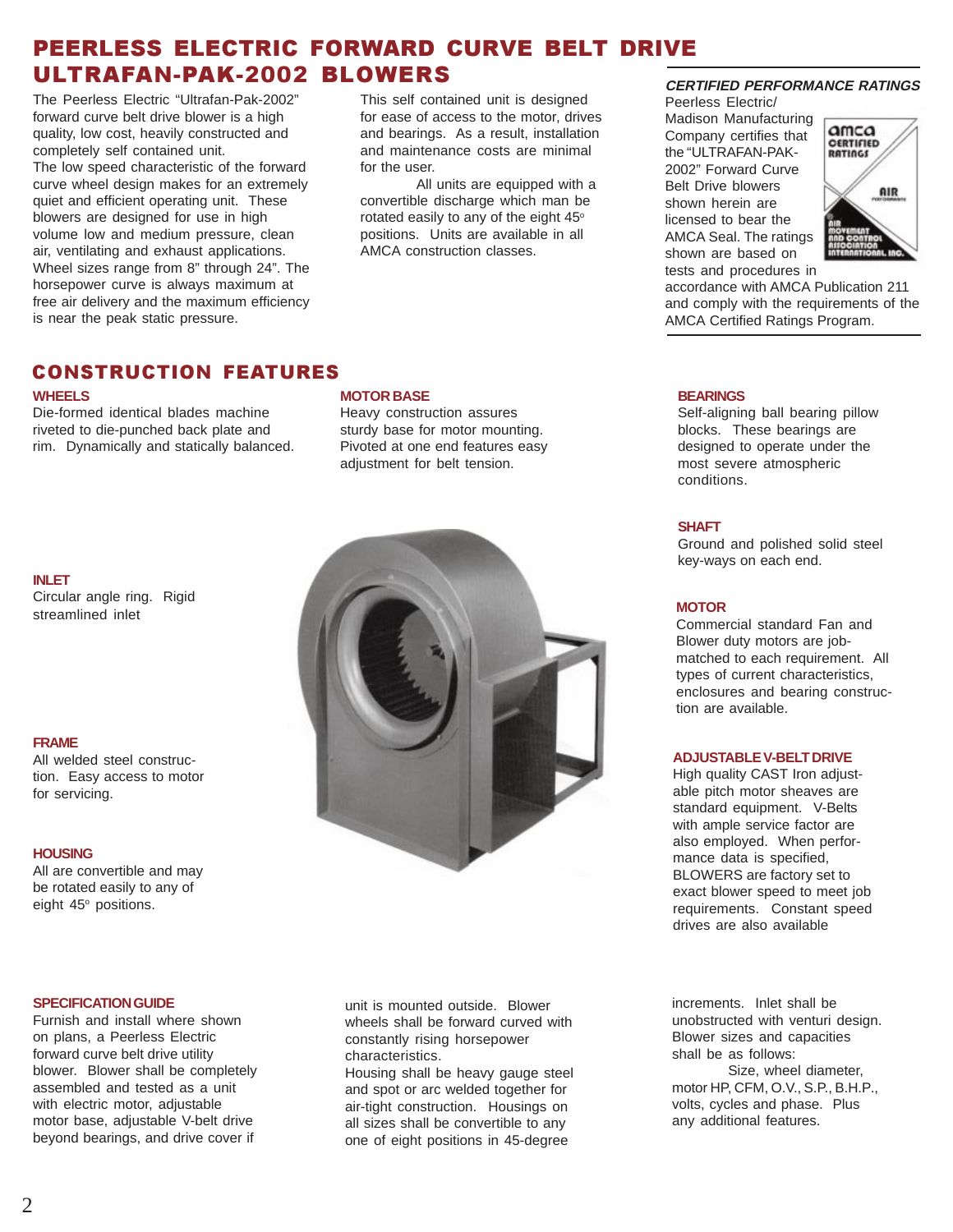### **ULTRAFAN-PAK ACCESSORIES**



Cover



Belt Gaurd



**Shutter** 

### **1. Weather Cover**

Covers entire drive side frame and motor. Eliminates need for penthouse or other protection outdoors. Fastens securely with four screws.

### **2. Belt Guard**

Covers the drivers and entire frame end. Constructed of heavy gauge expanded metal mesh with welded steel frame. Securely fastened with four screws to blower frame.

### **3. Automatic Discharge Shutter**

Self-contained in adapter sleeve and securely attached to fan discharge. All materials resistant to weather corrosion. Constructed to prevent back-drafts and entrance of rain and snow. Discharge screens are not available with shutters.

#### **Clean-Out Doors 4.**

Bolted Door – Removable door for ease of cleaning and inspection. Bolted to housing with hex head bolts and gasketed for tight seal. Quick-Opening Door – Held in place with pressure latches, hinged at the bottom and gasketed. Raised access doors are also available with a standard height of 1" above mounting surface.

### **5. Vibration Rail Bases**

Shock mounting rubber-in-shear rails or pads and spring rails or pads are available as stock items.

### **6. Other Accessories**

All size blowers are available with extra features such as: drain fittings, inlet or discharge screens, flanged inlets or outlets, and heat slingers. For protective coatings see Catalog 35-300.



**BOLTED DOOR** 



QUICK-OPENING DOOR



### **STANDARDS ADOPTED FOR SPARK-RESISTANT FANS AMCA STANDARD 99-0401-86**

#### **Spark Resistant-Type A:** AMCA Standards require that all parts of the fan in contact with the air or gas being handled shall be made of non-ferrous material.

**Spark Resistant-Type B** AMCA Standards require the fan to have the wheel and ring about the opening through which the shaft passes of non-ferrous material. Ferrous hubs, shafts and hardware are permitted. Fans for this condition are furnished with a non-ferrous wheel (except hub and hardware) and a non-ferrous rubbing plate or non-ferrous shaft seal around the shaft opening

### **Spark Resistant-Type C:** AMCA

Standards require the fan to be so constructed that a shift of the wheel or shaft will not permit two ferrous parts of the fan to rub or strike. Fans for this condition will be furnished with a non-ferrous inlet cone and rubbing plate around the shaft opening.

**Note:** For all type spark resistant fans, the user shall electrically ground all fan parts. Either A or B construction conforms to requirements of National Board of Fire Underwriters Pamphlet No. 91 for Fans handling flammable vapors. Bearings shall not be placed in the air or gas stream. A non-ferrous material with less than 5% iron or any other material with demonstrated ability to be spark resistant.

The use of these constructions in no way implies a guarantee of safety for any level of spark resistance Spark resistant construction does not protect against ignition of explosive gases caused by catastrophic failure or from any airstream material that may be present in a system.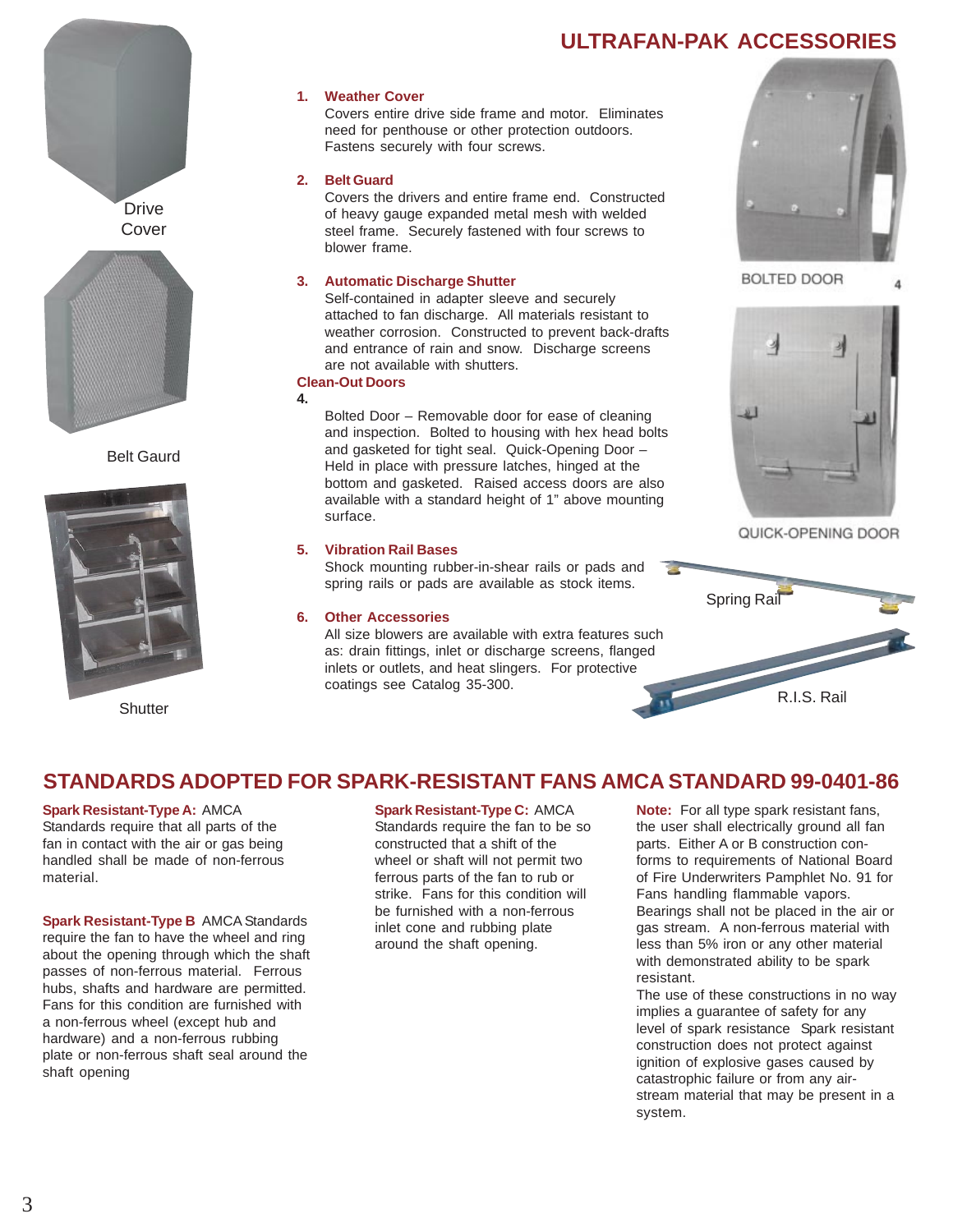## SIZE FCB-8

**WHEEL DIAMETER - 7 3/4"**

**TIP SPEED = 1.996 x RPM**

**MAX. SPEED = 3006 RPM**

- **OUTLET** { **8 1/4" x 5 3/8" Outside 0.296 Sq. Ft. Inside**
- **INLET** { **8" Dia. Outside 0.338 Sq. Ft. Inside**

| VOL        | VEL  | $0.25$ SP |      |       | 0.375 SP     | $0.5$ SP |      | $.625$ SP |      |
|------------|------|-----------|------|-------|--------------|----------|------|-----------|------|
| <b>CFM</b> | FPM  | R P M     | BHP  | R P M | <b>BHP</b>   | R P M    | BHP  | R P M     | BHP  |
| 237        | 800  | 758       | 0.02 | 909   | 0.03         |          |      |           |      |
| 266        | 900  | 775       | 0.03 | 917   | 0.04         | 1049     | 0.05 |           |      |
| 296        | 1000 | 798       | 0.03 | 931   | 0.04         | 1055     | 0.06 | 1172      | 0.07 |
| 326        | 1100 | 825       | 0.04 | 949   | 0.05         | 1067     | 0.06 | 1178      | 0.08 |
| 355        | 1200 | 854       | 0.04 | 971   | 0.06         | 1083     | 0.07 | 1189      | 0.08 |
| 385        | 1300 | 886       | 0.05 | 997   | 0.06         | 1102     | 0.08 | 1203      | 0.09 |
| 414        | 1400 | 918       | 0.06 | 1024  | 0.07         | 1125     | 0.09 | 1221      | 0.1  |
| 444        | 1500 | 955       | 0.07 | 1055  | 0.08         | 1150     | 0.1  | 1243      | 0.11 |
| 474        | 1600 | 991       | 0.08 | 1088  | 0.09         | 1179     | 0.11 | 1267      | 0.13 |
| 503        | 1700 | 1027      | 0.09 | 1121  | 0.11         | 1208     | 0.12 | 1293      | 0.14 |
| 533        | 1800 | 1065      | 0.1  | 1156  | 0.12         | 1240     | 0.14 | 1321      | 0.16 |
| 562        | 1900 | 1104      | 0.12 | 1191  | 0.14         | 1272     | 0.15 | 1350      | 0.17 |
| 592        | 2000 | 1144      | 0.13 | 1228  | 0.15         | 1307     | 0.17 | 1382      | 0.19 |
| 651        | 2200 | 1223      | 0.17 | 1303  | 0.19         | 1377     | 0.21 | 1448      | 0.23 |
| 710        | 2400 | 1304      | 0.21 | 1380  | 0.23         | 1451     | 0.25 | 1518      | 0.28 |
| 770        | 2600 | 1388      | 0.26 | 1461  | 0.28         | 1528     | 0.31 | 1592      | 0.33 |
| 829        | 2800 | 1471      | 0.32 | 1541  | 0.34         | 1606     | 0.37 | 1667      | 0.39 |
| 888        | 3000 | 1556      | 0.38 | 1623  | 0.41         | 1684     | 0.44 | 1743      | 0.46 |
| 947        | 3200 | 1640      | 0.45 | 1705  | 0.48         | 1765     | 0.51 | 1822      | 0.54 |
| 1006       | 3400 | 1726      | 0.53 | 1789  | 0.57         | 1846     | 0.6  | 1901      | 0.63 |
| 1066       | 3600 | 1813      | 0.62 | 1874  | 0.66         | 1930     | 0.69 | 1983      | 0.73 |
| 1125       | 3800 | 1900      | 0.72 | 1958  | 0.76         | 2013     | 0.8  | 2064      | 0.84 |
| 1184       | 4000 | 1986      | 0.83 | 2043  | 0.88         | 2097     | 0.92 | 2147      | 0.95 |
| 1243       | 4200 | 2073      | 0.96 | 2129  | $\mathbf{1}$ | 2181     | 1.04 | 2229      | 1.08 |
| 1302       | 4400 | 2162      | 1.09 | 2215  | 1.14         | 2265     | 1.18 | 2312      | 1.22 |
| 1362       | 4600 | 2251      | 1.24 | 2303  | 1.29         | 2351     | 1.33 | 2399      | 1.38 |
| 1421       | 4800 | 2339      | 1.4  | 2389  | 1.45         | 2437     | 1.5  | 2483      | 1.55 |
| 1480       | 5000 | 2428      | 1.57 | 2477  | 1.62         | 2523     | 1.67 | 2568      | 1.73 |
| 1539       | 5200 | 2516      | 1.76 | 2565  | 1.81         | 2610     | 1.87 | 2653      | 1.92 |
| 1598       | 5400 | 2605      | 1.96 | 2652  | 2.02         | 2696     | 2.07 | 2738      | 2.13 |
| 1658       | 5600 | 2695      | 2.18 | 2742  | 2.24         | 2784     | 2.3  | 2826      | 2.35 |
| 1717       | 5800 | 2783      | 2.4  | 2830  | 2.47         | 2872     | 2.53 | 2912      | 2.59 |
| 1776       | 6000 | 2874      | 2.65 | 2918  | 2.72         | 2959     | 2.79 | 2999      | 2.85 |
| 1835       | 6200 | 2963      | 2.92 | 3006  | 2.99         |          |      |           |      |

Performance shown is for installation type B --- free inlet, ducted outlet. Power rating (BHP) does not include drive loses.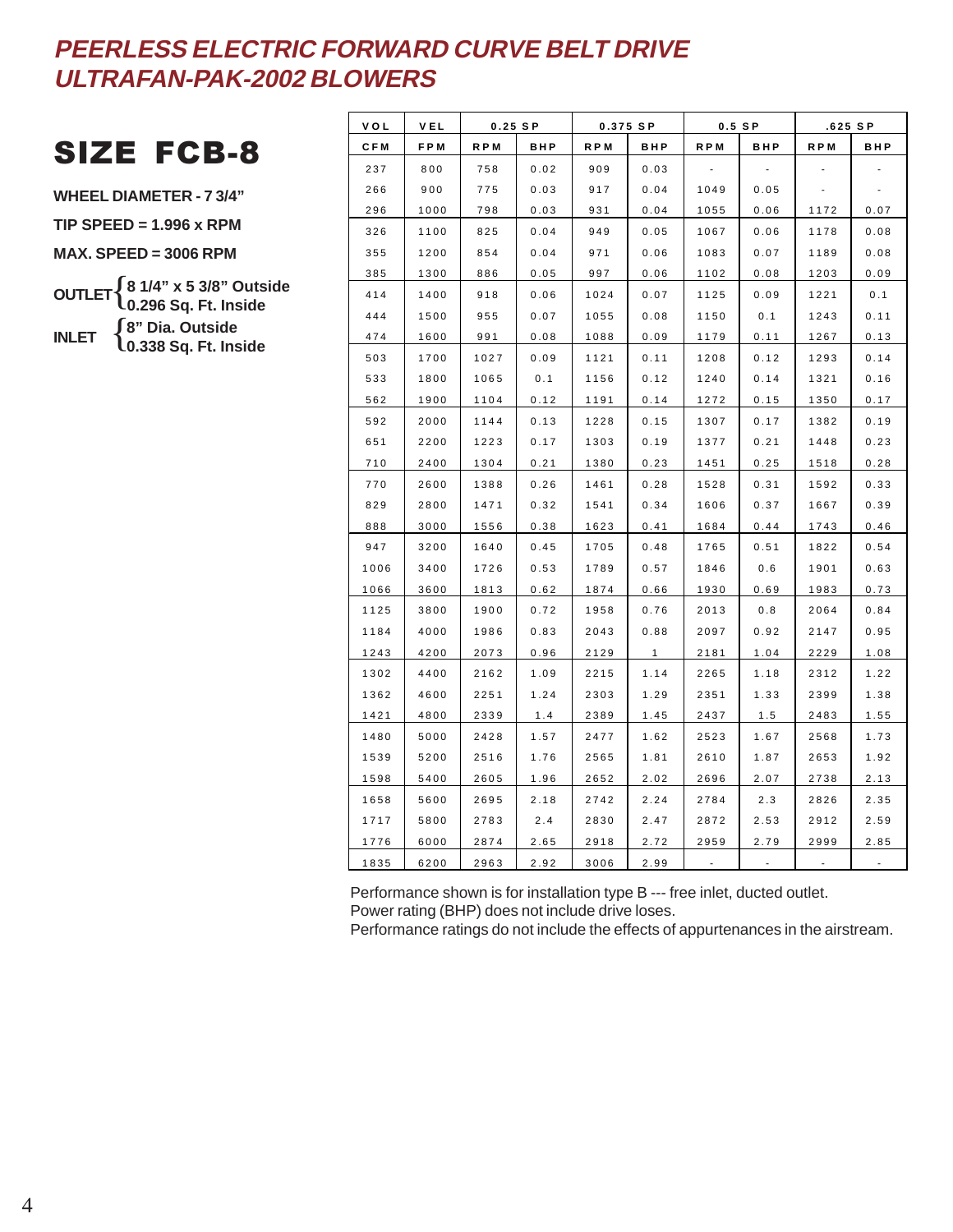|            | .75 SP     |            | .875 SP    |            | 1.0 SP     |                          | 1.25 SP    |                          | 1.50 SP        |            | 1.75 SP        |                          | 2.0 SP     |                          | 2.5 SP                   |                          | 3.0 SP     |            | 3.5 SP         |            | 4.0 SP     |
|------------|------------|------------|------------|------------|------------|--------------------------|------------|--------------------------|----------------|------------|----------------|--------------------------|------------|--------------------------|--------------------------|--------------------------|------------|------------|----------------|------------|------------|
| <b>RPM</b> | <b>BHP</b> | <b>RPM</b> | <b>BHP</b> | <b>RPM</b> | <b>BHP</b> | <b>RPM</b>               | <b>BHP</b> | <b>RPM</b>               | <b>BHP</b>     | <b>RPM</b> | <b>BHP</b>     | <b>RPM</b>               | <b>BHP</b> | <b>RPM</b>               | <b>BHP</b>               | <b>RPM</b>               | <b>BHP</b> | <b>RPM</b> | <b>BHP</b>     | <b>RPM</b> | <b>BHP</b> |
|            |            |            |            |            |            |                          |            |                          |                |            |                |                          |            |                          |                          |                          |            |            |                |            |            |
|            |            |            |            |            |            |                          |            |                          |                |            |                |                          |            |                          |                          |                          |            |            |                |            |            |
|            |            |            |            |            |            |                          |            |                          |                |            |                |                          |            |                          |                          |                          |            |            |                |            |            |
| 1285       | 0.09       | $\sim$     | ÷,         |            |            |                          |            |                          |                |            |                |                          |            |                          |                          |                          |            |            | Ĭ.             |            |            |
| 1290       | 0.1        | 1388       | 0.12       | 1482       | 0.13       | $\overline{a}$           |            |                          |                |            |                |                          |            |                          |                          |                          |            |            | L,             |            |            |
| 1300       | 0.11       | 1394       | 0.13       | 1485       | 0.14       | 1657                     | 0.18       |                          |                |            |                |                          |            |                          |                          |                          |            |            | L,             |            |            |
| 1314       | 0.12       | 1404       | 0.14       | 1491       | 0.15       | 1658                     | 0.19       | $\overline{\phantom{a}}$ | $\overline{a}$ |            | ÷              |                          |            |                          |                          |                          |            |            | J.             |            |            |
| 1331       | 0.13       | 1417       | 0.15       | 1501       | 0.17       | 1662                     | 0.21       | 1815                     | 0.25           |            |                |                          |            |                          |                          |                          |            |            |                |            |            |
| 1352       | 0.14       | 1434       | 0.16       | 1515       | 0.18       | 1670                     | 0.22       | 1819                     | 0.27           |            |                | $\overline{\phantom{a}}$ |            |                          |                          |                          |            |            |                |            |            |
| 1374       | 0.16       | 1454       | 0.18       | 1531       | 0.2        | 1681                     | 0.24       | 1825                     | 0.28           | 1963       | 0.33           | $\overline{\phantom{a}}$ |            |                          |                          |                          |            |            | ä,             |            |            |
| 1400       | 0.17       | 1476       | 0.19       | 1550       | 0.21       | 1695                     | 0.25       | 1835                     | 0.3            | 1969       | 0.35           | 2098                     | 0.4        |                          |                          |                          |            |            |                |            |            |
| 1426       | 0.19       | 1500       | 0.21       | 1572       | 0.23       | 1712                     | 0.27       | 1846                     | 0.32           | 1977       | 0.37           | 2103                     | 0.42       |                          | $\overline{\phantom{a}}$ | $\overline{\phantom{a}}$ |            |            | $\overline{a}$ |            |            |
| 1455       | 0.21       | 1527       | 0.23       | 1596       | 0.25       | 1731                     | 0.29       | 1862                     | 0.34           | 1988       | 0.39           | 2110                     | 0.44       | 2345                     | 0.55                     | $\overline{\phantom{a}}$ |            |            | $\overline{a}$ |            |            |
| 1517       | 0.25       | 1583       | 0.27       | 1649       | 0.3        | 1775                     | 0.34       | 1898                     | 0.39           | 2017       | 0.44           | 2133                     | 0.49       | 2356                     | 0.61                     | 2569                     | 0.73       |            |                |            |            |
| 1583       | 0.3        | 1646       | 0.32       | 1707       | 0.35       | 1827                     | 0.39       | 1942                     | 0.45           | 2055       | 0.5            | 2165                     | 0.55       | 2377                     | 0.67                     | 2580                     | 0.79       | 2776       | 0.93           |            |            |
| 1654       | 0.36       | 1713       | 0.38       | 1771       | 0.41       | 1884                     | 0.46       | 1994                     | 0.51           | 2100       | 0.56           | 2205                     | 0.62       | 2406                     | 0.74                     | 2600                     | 0.87       | 2788       | 1.01           | 2969       | 1.15       |
| 1726       | 0.42       | 1783       | 0.45       | 1838       | 0.47       | 1946                     | 0.53       | 2050                     | 0.58           | 2151       | 0.64           | 2250                     | 0.7        | 2442                     | 0.82                     | 2628                     | 0.95       | 2808       | 1.09           | 2982       | 1.24       |
| 1800       | 0.49       | 1854       | 0.52       | 1908       | 0.55       | 2011                     | 0.6        | 2109                     | 0.66           | 2206       | 0.72           | 2300                     | 0.78       | 2485                     | 0.91                     | 2662                     | 1.05       | 2834       | 1.19           | 3002       | 1.34       |
| 1876       | 0.57       | 1929       | 0.6        | 1980       | 0.63       | 2079                     | 0.69       | 2174                     | 0.75           | 2266       | 0.81           | 2357                     | 0.88       | 2533                     | 1.01                     | 2703                     | 1.15       | 2868       | 1.29           |            |            |
| 1954       | 0.66       | 2004       | 0.69       | 2054       | 0.72       | 2149                     | 0.79       | 2241                     | 0.85           | 2329       | 0.92           | 2416                     | 0.98       | 2585                     | 1.12                     | 2748                     | 1.26       | 2907       | 1.41           |            |            |
| 2034       | 0.76       | 2083       | 0.8        | 2131       | 0.83       | 2223                     | 0.9        | 2311                     | 0.96           | 2396       | 1.03           | 2480                     | 1.1        | 2642                     | 1.24                     | 2799                     | 1.39       | 2952       | 1.54           |            |            |
| 2114       | 0.87       | 2162       | 0.91       | 2207       | 0.94       | 2297                     | 1.01       | 2382                     | 1.08           | 2464       | 1.15           | 2545                     | 1.23       | 2701                     | 1.37                     | 2853                     | 1.53       | 3000       | 1.68           |            |            |
| 2195       | 0.99       | 2241       | 1.03       | 2286       | 1.07       | 2371                     | 1.14       | 2455                     | 1.21           | 2535       | 1.29           | 2613                     | 1.36       | 2764                     | 1.52                     | 2910                     | 1.67       |            | L,             |            |            |
| 2276       | 1.12       | 2321       | 1.16       | 2365       | 1.2        | 2449                     | 1.28       | 2529                     | 1.36           | 2607       | 1.43           | 2682                     | 1.51       | 2829                     | 1.67                     | 2970                     | 1.84       |            |                |            |            |
| 2358       | 1.27       | 2402       | 1.31       | 2445       | 1.35       | 2527                     | 1.43       | 2605                     | 1.51           | 2680       | 1.59           | 2754                     | 1.68       | 2896                     | 1.84                     | $\overline{\phantom{a}}$ |            |            | L,             |            |            |
| 2443       | 1.43       | 2485       | 1.47       | 2527       | 1.51       | 2606                     | 1.6        | 2683                     | 1.68           | 2755       | 1.77           | 2828                     | 1.85       | 2966                     | 2.02                     | ÷,                       |            |            |                |            |            |
| 2526       | 1.59       | 2567       | 1.64       | 2608       | 1.69       | 2686                     | 1.78       | 2760                     | 1.86           | 2832       | 1.95           | 2901                     | 2.04       | $\overline{\phantom{a}}$ | $\overline{\phantom{a}}$ | $\blacksquare$           |            |            | L,             |            |            |
| 2610       | 1.78       | 2651       | 1.82       | 2690       | 1.87       | 2766                     | 1.97       | 2839                     | 2.06           | 2909       | 2.15           | 2977                     | 2.24       |                          |                          |                          |            |            |                |            |            |
| 2695       | 1.97       | 2735       | 2.02       | 2774       | 2.07       | 2847                     | 2.17       | 2919                     | 2.27           | 2987       | 2.36           |                          |            |                          |                          |                          |            |            |                |            |            |
| 2779       | 2.18       | 2818       | 2.23       | 2856       | 2.29       | 2929                     | 2.39       | 2998                     | 2.49           |            | $\overline{a}$ | $\overline{\phantom{a}}$ |            |                          |                          |                          |            |            |                |            |            |
| 2865       | 2.41       | 2903       | 2.46       | 2941       | 2.52       | $\overline{\phantom{a}}$ |            |                          |                |            |                |                          |            |                          |                          |                          |            |            |                |            |            |
| 2951       | 2.65       | 2988       | 2.71       |            |            |                          |            |                          |                |            |                |                          |            |                          |                          |                          |            |            |                |            |            |
|            |            |            |            |            |            | $\overline{\phantom{m}}$ |            |                          |                |            |                |                          |            |                          |                          |                          |            |            |                |            |            |
|            |            |            |            |            |            |                          |            |                          |                |            |                |                          |            |                          |                          |                          |            |            |                |            |            |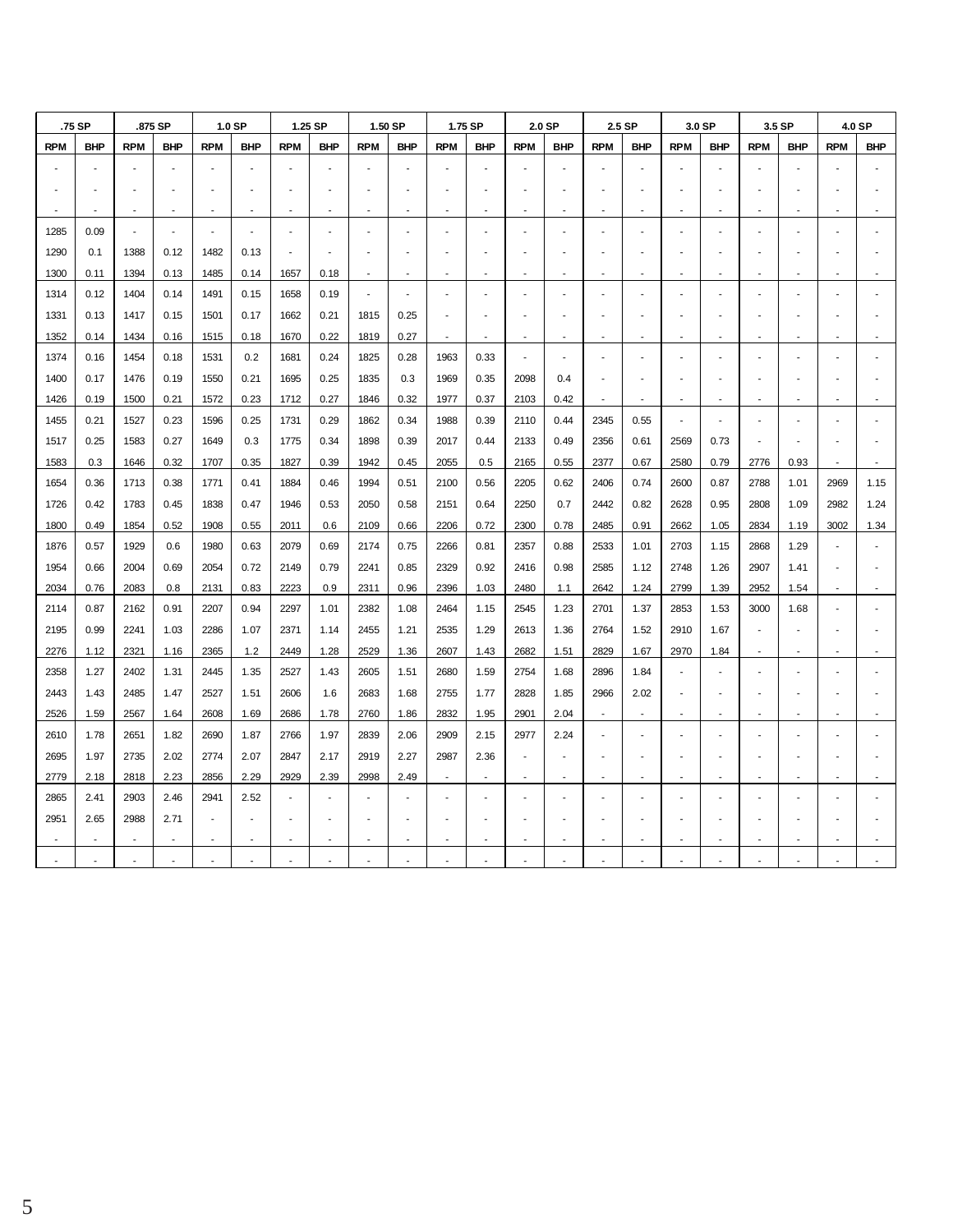## SIZE FCB-9

**WHEEL DIAMETER - 9"**

**TIP SPEED = 2.356 x RPM**

**MAX. SPEED = 2547 RPM**

**OUTLET** { **10 3/4" x 6 1/2" Outside INLET** { **9" Dia. Outside 0.296 Sq. Ft. Inside 0.406 Sq. Ft. Inside**

| <b>VOL</b>   | <b>VEL</b>   | $0.25$ SP    |              |            | 0.375 SP |      | $0.5$ SP | .625 SP |      |
|--------------|--------------|--------------|--------------|------------|----------|------|----------|---------|------|
| <b>CFM</b>   | FPM          | R P M        | BHP          | <b>RPM</b> | BHP      | RPM  | BHP      | R P M   | BHP  |
| 374          | 800          | 615          | 0.03         | 730        | 0.04     |      |          |         |      |
| 421          | 900          | 635          | 0.04         | 741        | 0.05     | 841  | 0.06     |         |      |
| 468          | 1000         | 658          | 0.05         | 757        | 0.06     | 850  | 0.07     | 940     | 0.09 |
| 515          | 1100         | 685          | 0.06         | 777        | 0.07     | 865  | 0.09     | 949     | 0.1  |
| 562          | 1200         | 714          | 0.07         | 801        | 0.09     | 883  | 0.1      | 962     | 0.11 |
| 608          | 1300         | 745          | 0.09         | 826        | 0.1      | 904  | 0.12     | 979     | 0.13 |
| 655          | 1400         | 776          | 0.1          | 854        | 0.12     | 928  | 0.13     | 999     | 0.15 |
| 702          | 1500         | 809          | 0.12         | 884        | 0.14     | 954  | 0.15     | 1022    | 0.17 |
| 749          | 1600         | 842          | 0.14         | 915        | 0.16     | 981  | 0.18     | 1046    | 0.2  |
| 796          | 1700         | 877          | 0.16         | 946        | 0.18     | 1011 | 0.2      | 1073    | 0.22 |
| 842          | 1800         | 911          | 0.19         | 978        | 0.21     | 1041 | 0.23     | 1100    | 0.25 |
| 889          | 1900         | 946          | 0.22         | 1011       | 0.24     | 1072 | $0\,.26$ | 1130    | 0.28 |
| 936          | 2000         | 981          | 0.25         | 1045       | 0.27     | 1104 | 0.3      | 1160    | 0.32 |
| 1030         | 2200         | 1053         | 0.32         | 1114       | 0.35     | 1170 | 0.37     | 1223    | 0.4  |
| 1123         | 2400         | 1124         | 0.4          | 1184       | 0.43     | 1238 | 0.46     | 1288    | 0.49 |
| 1217         | 2600         | 1198         | 0.5          | 1255       | 0.53     | 1307 | 0.57     | 1356    | 0.6  |
| 1310         | 2800         | 1271         | 0.61         | 1327       | 0.65     | 1377 | 0.68     | 1424    | 0.72 |
| 1404         | 3000         | 1344         | 0.74         | 1399       | 0.78     | 1449 | 0.82     | 1494    | 0.86 |
| 1498         | 3200         | 1419         | 0.89         | 1472       | 0.93     | 1521 | 0.97     | 1565    | 1.01 |
| 1591         | 3400         | 1493         | 1.05         | 1546       | 1.1      | 1592 | 1.14     | 1636    | 1.19 |
| 1685         | 3600         | 1567         | 1.23         | 1619       | 1.29     | 1666 | 1.34     | 1708    | 1.38 |
| 1778         | 3800         | 1641         | 1.43         | 1693       | 1.49     | 1738 | 1.55     | 1780    | 1.6  |
| 1872         | 4000         | 1716         | 1.66         | 1767       | 1.72     | 1812 | 1.78     | 1853    | 1.84 |
| 1966         | 4200         | 1790         | 1.9          | 1842       | 1.97     | 1886 | 2.04     | 1926    | 2.1  |
| 2059         | 4400         | 1865         | 2.17         | 1916       | 2.25     | 1959 | 2.31     | 1999    | 2.38 |
| 2153         | 4600         | 1940         | 2.46         | 1990       | 2.55     | 2034 | 2.62     | 2073    | 2.69 |
| 2246         | 4800         | 2015         | 2.78         | 2064       | 2.87     | 2107 | 2.95     | 2146    | 3.02 |
| 2340         | 5000         | 2089         | 3.13         | 2139       | 3.22     | 2181 | 3.31     | 2221    | 3.39 |
| 2434         | 5200         | 2165         | 3.5          | 2214       | 3.6      | 2256 | 3.69     | 2295    | 3.78 |
| 2527         | 5400         | 2239         | 3.9          | 2289       | 4.01     | 2331 | 4.11     | 2368    | 4.19 |
| 2621         | 5600         | 2315         | 4.33         | 2364       | 4.45     | 2406 | 4.55     | 2443    | 4.65 |
| 2714         | 5800         | 2389         | 4.79         | 2438       | 4.92     | 2480 | 5.02     | 2517    | 5.12 |
| 2808<br>2902 | 6000<br>6200 | 2464<br>2540 | 5.28<br>5.81 | 2513       | 5.42     |      |          |         |      |
|              |              |              |              |            |          |      |          |         |      |

Performance shown is for installation type B --- free inlet, ducted outlet. Power rating (BHP) does not include drive loses.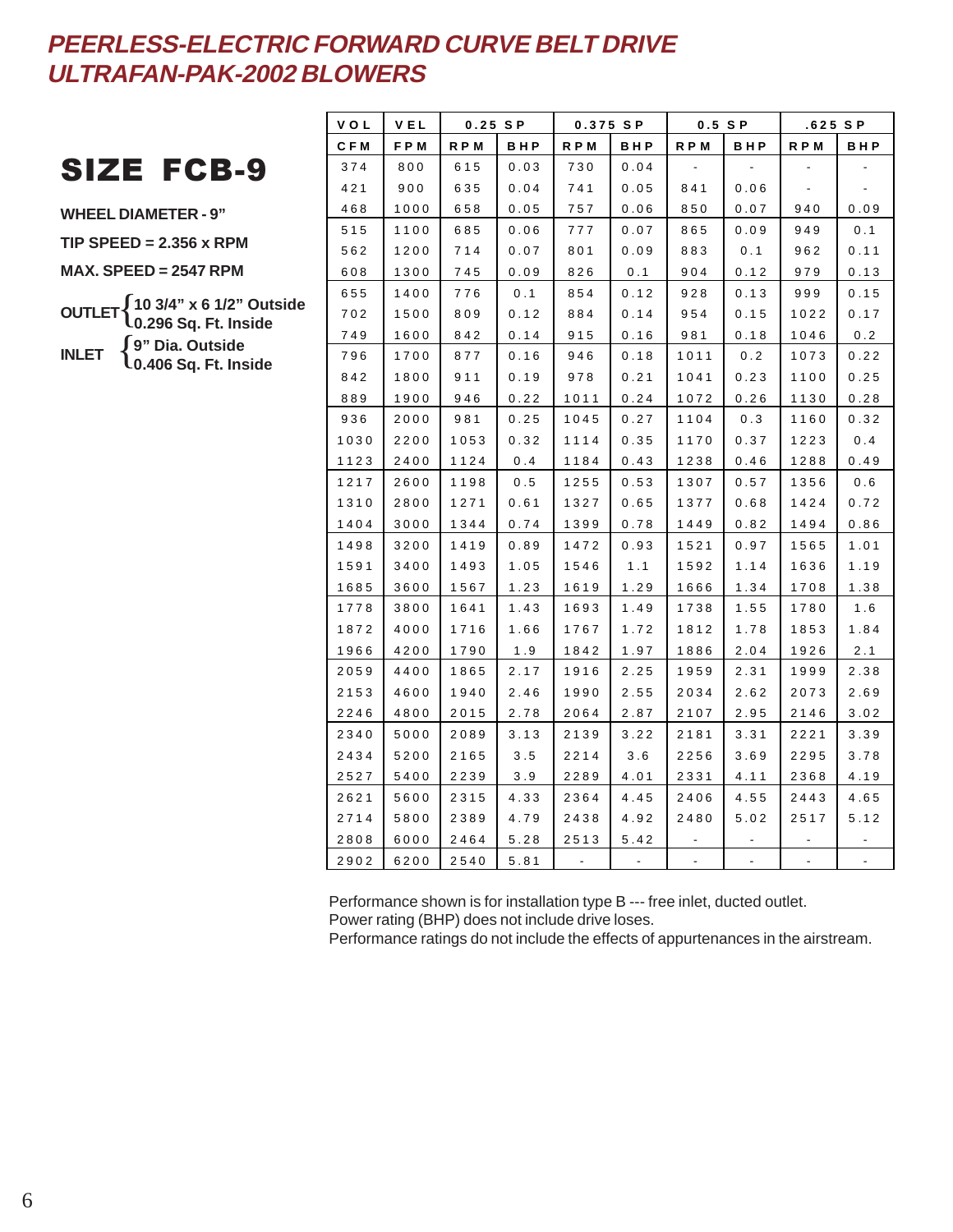|            | .75 SP     |            | .875 SP    |            | 1.0 <sub>SP</sub> |            | 1.25 SP    |            | 1.50 SP    |            | 1.75 SP        |            | 2.0 SP         |            | 2.5 SP                   |            | 3.0 SP     |            | 3.5 SP     |            | 4.0 SP     |            | 4.5 SP     |
|------------|------------|------------|------------|------------|-------------------|------------|------------|------------|------------|------------|----------------|------------|----------------|------------|--------------------------|------------|------------|------------|------------|------------|------------|------------|------------|
| <b>RPM</b> | <b>BHP</b> | <b>RPM</b> | <b>BHP</b> | <b>RPM</b> | <b>BHP</b>        | <b>RPM</b> | <b>BHP</b> | <b>RPM</b> | <b>BHP</b> | <b>RPM</b> | <b>BHP</b>     | <b>RPM</b> | <b>BHP</b>     | <b>RPM</b> | <b>BHP</b>               | <b>RPM</b> | <b>BHP</b> | <b>RPM</b> | <b>BHP</b> | <b>RPM</b> | <b>BHP</b> | <b>RPM</b> | <b>BHP</b> |
|            |            |            |            |            |                   |            |            |            |            |            |                |            |                |            |                          |            |            |            |            |            |            |            |            |
|            |            |            |            |            |                   |            |            |            |            |            |                |            |                |            |                          |            |            |            |            |            |            |            |            |
|            |            |            |            |            |                   |            |            |            |            |            |                |            |                |            |                          |            |            |            |            |            |            |            |            |
| 1030       | 0.12       |            |            |            |                   |            |            |            |            |            |                |            |                |            |                          |            |            |            |            |            |            |            |            |
| 1039       | 0.13       | 1113       | 0.15       | 1185       | 0.16              |            |            |            |            |            |                |            |                |            |                          |            |            |            |            |            |            |            |            |
| 1051       | 0.15       | 1122       | 0.17       | 1191       | 0.18              | 1323       | 0.22       |            |            |            |                |            |                |            |                          |            |            |            |            |            |            |            |            |
| 1068       | 0.17       | 1135       | 0.19       | 1201       | 0.2               | 1328       | 0.24       | 1449       | 0.28       |            |                |            |                |            |                          |            |            |            |            |            |            |            |            |
| 1087       | 0.19       | 1151       | 0.21       | 1214       | 0.23              | 1336       | 0.27       | 1453       | 0.31       | 1565       | 0.35           |            |                |            |                          |            |            |            |            |            |            |            |            |
| 1109       | 0.21       | 1170       | 0.23       | 1230       | 0.25              | 1347       | 0.3        | 1459       | 0.34       | 1568       | 0.38           | 1673       | 0.43           |            |                          |            |            |            |            |            |            |            |            |
| 1133       | 0.24       | 1192       | 0.26       | 1249       | 0.28              | 1361       | 0.33       | 1469       | 0.37       | 1574       | 0.42           | 1676       | 0.47           |            |                          |            |            |            |            |            |            |            |            |
| 1158       | 0.27       | 1214       | 0.29       | 1270       | 0.31              | 1377       | 0.36       | 1481       | 0.4        | 1583       | 0.45           | 1681       | 0.5            | 1870       | 0.61                     |            |            |            |            |            |            |            |            |
| 1185       | 0.3        | 1239       | 0.33       | 1292       | 0.35              | 1396       | 0.39       | 1497       | 0.44       | 1594       | 0.49           | 1690       | 0.54           | 1874       | 0.65                     | 2048       | 0.77       |            |            |            |            |            |            |
| 1214       | 0.34       | 1266       | 0.36       | 1317       | 0.39              | 1417       | 0.43       | 1514       | 0.48       | 1608       | 0.53           | 1701       | 0.59           | 1879       | 0.7                      | 2049       | 0.81       |            |            |            |            |            |            |
| 1274       | 0.42       | 1323       | 0.45       | 1371       | 0.47              | 1464       | 0.52       | 1554       | 0.57       | 1643       | 0.63           | 1729       | 0.68           | 1897       | 0.8                      | 2059       | 0.92       | 2215       | 1.05       |            |            |            |            |
| 1336       | 0.52       | 1383       | 0.54       | 1428       | 0.57              | 1516       | 0.62       | 1600       | 0.68       | 1684       | 0.74           | 1765       | 0.8            | 1924       | 0.92                     | 2077       | 1.04       | 2226       | 1.18       | 2370       | 1.31       |            |            |
| 1402       | 0.63       | 1446       | 0.66       | 1489       | 0.68              | 1572       | 0.74       | 1653       | 0.8        | 1731       | 0.86           | 1808       | 0.92           | 1958       | 1.05                     | 2103       | 1.18       | 2244       | 1.32       | 2382       | 1.46       | 2516       | 1.61       |
| 1468       | 0.75       | 1511       | 0.78       | 1552       | 0.81              | 1631       | 0.88       | 1708       | 0.94       | 1782       | $\mathbf{1}$   | 1855       | 1.07           | 1997       | 1.2                      | 2135       | 1.34       | 2270       | 1.48       | 2402       | 1.63       | 2530       | 1.78       |
| 1537       | 0.89       | 1578       | 0.93       | 1618       | 0.96              | 1694       | 1.03       | 1767       | 1.1        | 1838       | 1.16           | 1907       | 1.23           | 2043       | 1.37                     | 2174       | 1.52       | 2302       | 1.67       | 2428       | 1.82       |            |            |
| 1607       | 1.05       | 1646       | 1.09       | 1685       | 1.13              | 1758       | 1.2        | 1829       | 1.27       | 1897       | 1.34           | 1963       | 1.42           | 2092       | 1.56                     | 2217       | 1.71       | 2340       | 1.87       | 2460       | 2.03       |            |            |
| 1676       | 1.23       | 1715       | 1.27       | 1752       | 1.31              | 1824       | 1.39       | 1891       | 1.46       | 1957       | 1.54           | 2021       | 1.62           | 2145       | 1.77                     | 2265       | 1.93       | 2382       | 2.09       | 2497       | 2.26       |            |            |
| 1748       | 1.43       | 1785       | 1.47       | 1821       | 1.51              | 1891       | 1.6        | 1957       | 1.68       | 2020       | 1.76           | 2082       | 1.84           | 2201       | 2.01                     | 2316       | 2.17       | 2429       | 2.34       | 2539       | 2.51       |            |            |
| 1818       | 1.64       | 1855       | 1.69       | 1891       | 1.74              | 1959       | 1.83       | 2022       | 1.91       | 2084       | $\overline{2}$ | 2144       | 2.09           | 2259       | 2.26                     | 2370       | 2.43       | 2479       | 2.61       |            |            |            |            |
| 1891       | 1.89       | 1927       | 1.94       | 1962       | 1.99              | 2028       | 2.08       | 2090       | 2.18       | 2150       | 2.27           | 2208       | 2.36           | 2320       | 2.54                     | 2427       | 2.72       | 2532       | 2.9        |            |            |            |            |
| 1963       | 2.15       | 1999       | 2.21       | 2033       | 2.26              | 2098       | 2.36       | 2158       | 2.46       | 2217       | 2.56           | 2274       | 2.65           | 2382       | 2.84                     | 2486       | 3.03       |            |            |            |            |            |            |
| 2036       | 2.44       | 2071       | 2.5        | 2104       | 2.55              | 2168       | 2.66       | 2227       | 2.76       | 2285       | 2.87           | 2339       | 2.97           | 2445       | 3.17                     | 2546       | 3.37       |            |            |            |            |            |            |
| 2110       | 2.75       | 2144       | 2.81       | 2177       | 2.87              | 2239       | 2.99       | 2298       | 3.1        | 2354       | 3.21           | 2407       | 3.32           | 2510       | 3.53                     |            |            |            |            |            |            |            |            |
| 2183       | 3.09       | 2217       | 3.16       | 2249       | 3.22              | 2310       | 3.34       | 2368       | 3.46       | 2422       | 3.57           | 2475       | 3.69           |            | $\overline{\phantom{a}}$ |            |            |            |            |            |            |            |            |
| 2257       | 3.46       | 2290       | 3.53       | 2322       | 3.6               | 2382       | 3.73       | 2439       | 3.85       | 2492       | 3.97           | 2544       | 4.09           |            |                          |            |            |            |            |            |            |            |            |
| 2331       | 3.86       | 2363       | 3.93       | 2395       | 4                 | 2455       | 4.14       | 2510       | 4.27       |            |                |            |                |            |                          |            |            |            |            |            |            |            |            |
| 2403       | 4.28       | 2436       | 4.35       | 2468       | 4.43              | 2527       | 4.58       |            |            |            |                |            | $\blacksquare$ |            |                          |            |            |            |            |            |            |            |            |
| 2478       | 4.74       | 2511       | 4.82       | 2542       | 4.9               |            |            |            |            |            |                |            |                |            |                          |            |            |            |            |            |            |            |            |
|            |            |            |            |            |                   |            |            |            |            |            |                |            |                |            |                          |            |            |            |            |            |            |            |            |
|            |            |            |            |            |                   |            |            |            |            |            |                |            |                |            |                          |            |            |            |            |            |            |            |            |
|            |            |            |            |            |                   |            |            |            |            |            |                |            |                |            |                          |            |            |            |            |            |            |            |            |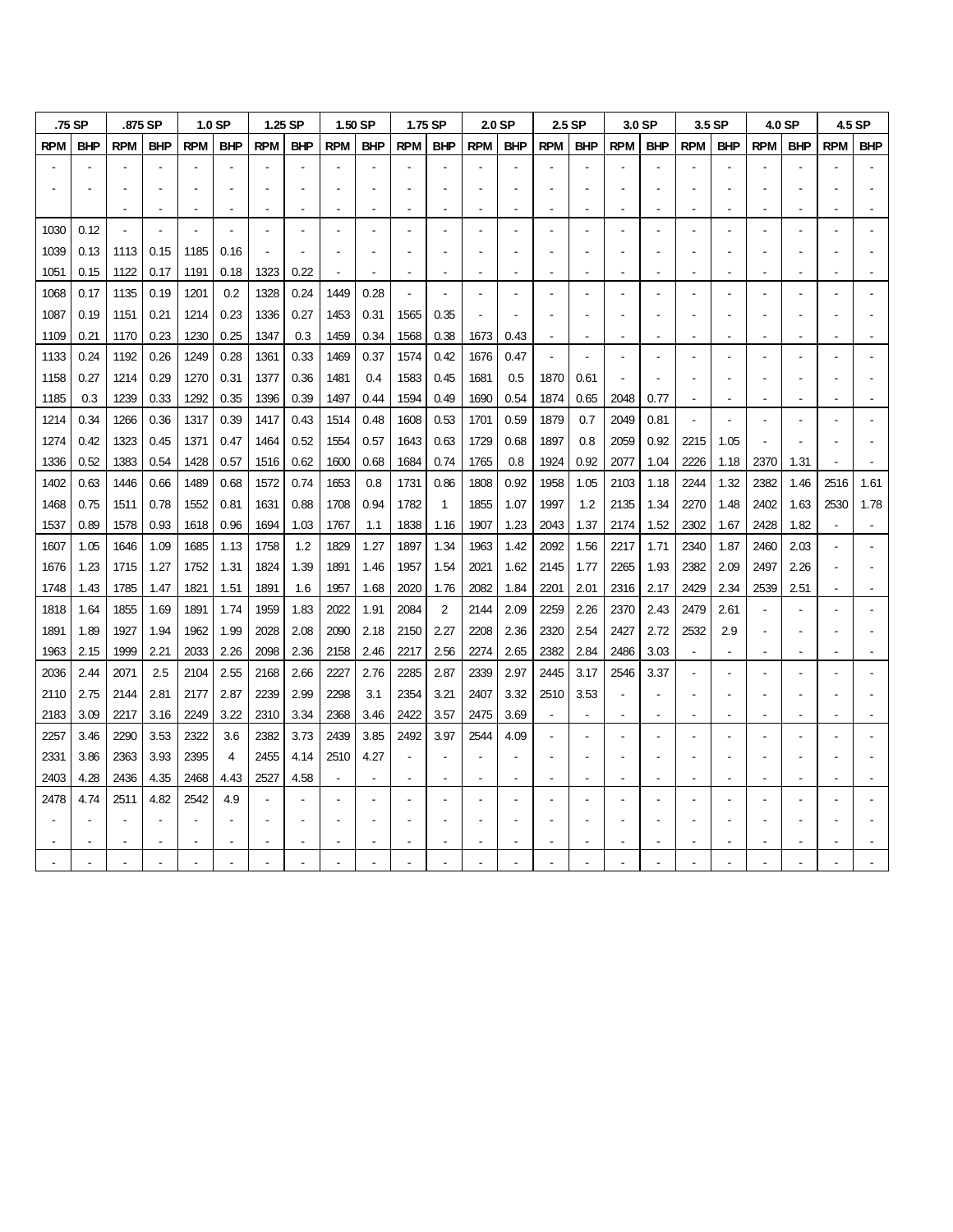## SIZE FCB-11

**WHEEL DIAMETER - 10 1/2" TIP SPEED = 2.782 x RPM MAX. SPEED = 2157 RPM OUTLET** { **11 3/4" x 8" Outside INLET** { **10" Dia. Outside 0.636 Sq. Ft. Inside 0.525 Sq. Ft. Inside**

| V O L | VEL  | $0.25$ SP  |        | 0.375 SP |        | $0.5$ SP   |            | .625 SP                  |        |
|-------|------|------------|--------|----------|--------|------------|------------|--------------------------|--------|
| C F M | FPM  | <b>RPM</b> | BHP    | R P M    | BHP    | <b>RPM</b> | <b>BHP</b> | R P M                    | BHP    |
| 509   | 800  | 522        | 0.04   | 621      | 0.06   |            |            |                          |        |
| 572   | 900  | 538        | 0.05   | 630      | 0.07   | 716        | 0.08       | $\overline{\phantom{a}}$ |        |
| 636   | 1000 | 558        | 0.06   | 642      | 0.08   | 723        | 0.1        | 801                      | 0.12   |
| 700   | 1100 | 580        | 0.07   | 659      | 0.09   | 734        | 0.11       | 807                      | 0.13   |
| 763   | 1200 | 603        | 0.09   | 678      | 0.11   | 749        | 0.13       | 817                      | 0.15   |
| 827   | 1300 | 629        | 0.11   | 699      | 0.13   | 766        | 0.15       | 830                      | 0.17   |
| 890   | 1400 | 655        | 0.12   | 722      | 0.15   | 785        | 0.17       | 846                      | 0.19   |
| 954   | 1500 | 683        | 0.15   | 746      | 0.17   | 807        | 0.19       | 865                      | 0.22   |
| 1018  | 1600 | 711        | 0.17   | 772      | 0.2    | 830        | $0.22$     | 885                      | $0.25$ |
| 1081  | 1700 | 739        | 0.2    | 798      | 0.22   | 854        | 0.25       | 907                      | 0.28   |
| 1145  | 1800 | 769        | 0.23   | 826      | 0.26   | 879        | 0.29       | 930                      | 0.31   |
| 1208  | 1900 | 798        | 0.26   | 853      | $0.29$ | 905        | $0.32\,$   | 954                      | 0.35   |
| 1272  | 2000 | 828        | 0.3    | 882      | 0.33   | 932        | 0.36       | 980                      | 0.39   |
| 1399  | 2200 | 889        | 0.38   | 940      | 0.42   | 987        | 0.45       | 1032                     | 0.49   |
| 1526  | 2400 | 950        | 0.48   | 999      | 0.52   | 1044       | 0.56       | 1087                     | 0.6    |
| 1654  | 2600 | 1012       | 0.6    | 1060     | 0.64   | 1103       | 0.68       | 1144                     | 0.72   |
| 1781  | 2800 | 1075       | 0.73   | 1121     | 0.78   | 1163       | 0.82       | 1202                     | 0.87   |
| 1908  | 3000 | 1138       | 0.88   | 1182     | 0.93   | 1223       | 0.98       | 1261                     | 1.03   |
| 2035  | 3200 | 1201       | $1.05$ | 1244     | 1.11   | 1284       | 1.16       | 1321                     | 1.22   |
| 2162  | 3400 | 1265       | 1.24   | 1307     | 1.31   | 1345       | 1.37       | 1381                     | 1.42   |
| 2290  | 3600 | 1329       | 1.46   | 1370     | 1.53   | 1408       | 1.59       | 1443                     | 1.66   |
| 2417  | 3800 | 1393       | 1.7    | 1434     | 1.78   | 1470       | 1.84       | 1504                     | 1.91   |
| 2544  | 4000 | 1457       | 1.97   | 1497     | 2.04   | 1533       | 2.12       | 1566                     | 2.19   |
| 2671  | 4200 | 1522       | 2.26   | 1561     | 2.34   | 1596       | $2.42$     | 1628                     | $2.5$  |
| 2798  | 4400 | 1586       | 2.58   | 1624     | 2.67   | 1659       | 2.75       | 1691                     | 2.83   |
| 2926  | 4600 | 1651       | 2.92   | 1689     | 3.02   | 1723       | 3.11       | 1754                     | 3.2    |
| 3053  | 4800 | 1716       | 3.3    | 1753     | 3.41   | 1786       | 3.5        | 1817                     | 3.6    |
| 3180  | 5000 | 1781       | 3.71   | 1817     | 3.83   | 1850       | 3.93       | 1881                     | 4.02   |
| 3307  | 5200 | 1846       | $4.16$ | 1882     | 4.27   | 1914       | 4.38       | 1944                     | 4.49   |
| 3434  | 5400 | 1911       | 4.63   | 1946     | 4.76   | 1978       | 4.87       | 2008                     | 4.98   |
| 3566  | 5600 | 1979       | 5.17   | 2014     | 5.3    | 2045       | 5.42       | 2074                     | 5.53   |
| 3689  | 5800 | 2043       | 5.7    | 2076     | 5.84   | 2107       | 5.97       | 2136                     | 6.09   |
| 3816  | 6000 | 2108       | 6.29   | 2141     | 6.43   |            |            |                          |        |

Performance shown is for installation type B --- free inlet, ducted outlet. Power rating (BHP) does not include drive loses.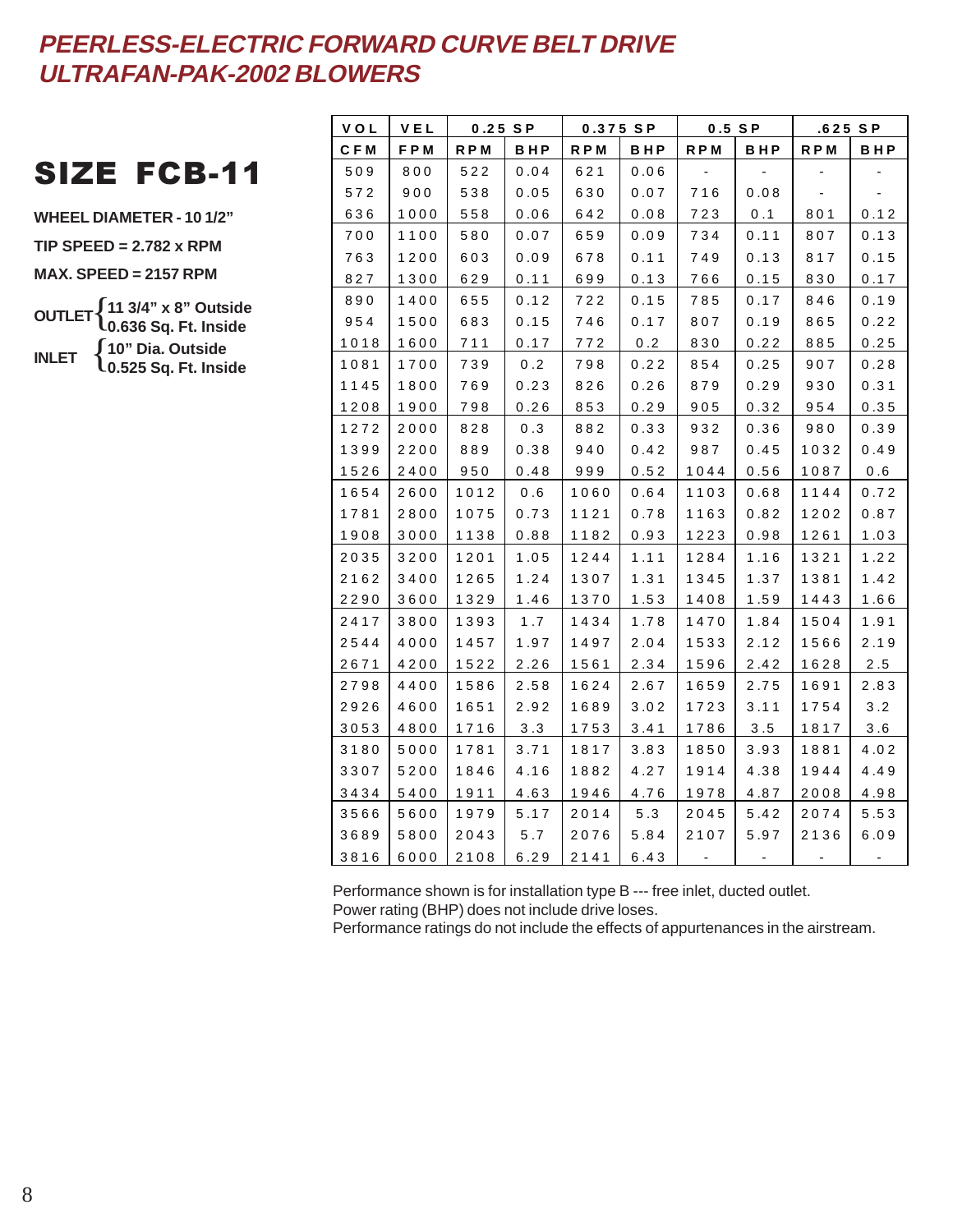|            | .875 SP   | $1.0$ SP             |                | $1.25$ SP                                      |      | $1.50$ SP                 |     | 1.75 SP                                                                                                              |      | 2.0 <sub>SP</sub>                |      | 2.5 SP             |      | 3.0 <sub>SP</sub>                |           | $3.5$ SP                         |      | 4.0 SP                    |      | 4.5 SP |
|------------|-----------|----------------------|----------------|------------------------------------------------|------|---------------------------|-----|----------------------------------------------------------------------------------------------------------------------|------|----------------------------------|------|--------------------|------|----------------------------------|-----------|----------------------------------|------|---------------------------|------|--------|
|            |           |                      |                |                                                |      |                           |     | <u>RPMT BHP  RPMTBHP  RPMTBHP  RPMTBHP   RPMTBHP   RPMTBHP   RPMTBHP   RPMTBHP   RPMTBHP   RPMTBHP   RPMTBHP   R</u> |      |                                  |      |                    |      |                                  |           |                                  |      |                           |      |        |
|            |           |                      |                |                                                |      |                           |     |                                                                                                                      |      |                                  |      |                    |      |                                  |           |                                  |      |                           |      |        |
|            |           |                      |                |                                                |      |                           |     |                                                                                                                      |      |                                  |      |                    |      |                                  |           |                                  |      |                           |      |        |
|            |           |                      |                |                                                |      |                           |     |                                                                                                                      |      |                                  |      |                    |      |                                  |           |                                  |      |                           |      |        |
| 948        | 0.2       |                      |                |                                                |      |                           |     |                                                                                                                      |      |                                  |      |                    |      |                                  |           |                                  |      |                           |      |        |
| 955        |           | $0.22$   1014   0.24 |                |                                                |      |                           |     |                                                                                                                      |      |                                  |      |                    |      |                                  |           |                                  |      |                           |      |        |
|            |           |                      |                | 0.24   1022   0.27   1131                      |      |                           |     |                                                                                                                      |      |                                  |      |                    |      |                                  |           |                                  |      |                           |      |        |
| 965<br>977 |           | $0.27$   1032        | 0.3            |                                                | 0.32 | 1137 0.35 1238 0.42       |     |                                                                                                                      |      |                                  |      |                    |      |                                  |           |                                  |      |                           |      |        |
|            |           |                      |                |                                                |      |                           |     |                                                                                                                      |      |                                  |      |                    |      |                                  |           |                                  |      |                           |      |        |
| 992        | 0.3       |                      |                | 1044 0.33 1145 0.39 1243 0.45                  |      |                           |     | 1337                                                                                                                 | 0.52 |                                  |      |                    |      |                                  |           |                                  |      |                           |      |        |
| 1009       | 0.33      | 1059                 | 0.36           |                                                |      | 1156  0.42  1250  0.49    |     | 1341                                                                                                                 | 0.56 | 1429                             | 0.63 |                    |      |                                  |           |                                  |      |                           |      |        |
| 1028       | 0.37      | 1076                 | 0.4            |                                                |      | 1169 0.46 1259 0.53       |     | 1347                                                                                                                 | 0.6  | 1433                             | 0.67 |                    |      |                                  |           |                                  |      |                           |      |        |
| 1049       |           |                      |                | 0.41   1094   0.44   1184   0.51   1271   0.57 |      |                           |     | 1356                                                                                                                 |      | 0.65   1438   0.72   1597        |      |                    | 0.87 |                                  |           |                                  |      |                           |      |        |
| 1071       | 0.46      | 1115 0.49            |                | 1201 0.55 1284 0.62                            |      |                           |     | 1366                                                                                                                 | 0.7  | 1446                             |      | 0.77 1601          | 0.93 |                                  |           |                                  |      |                           |      |        |
| 1117       |           |                      |                | 0.56   1159   0.59   1239   0.66   1317   0.73 |      |                           |     | 1393                                                                                                                 |      | 0.81   1468   0.89   1614   1.05 |      |                    |      | 1754                             | 1.23      |                                  |      |                           |      |        |
| 1168       | 0.67      |                      |                |                                                |      |                           |     | 1206 0.71   1282   0.78   1355   0.86   1426   0.94   1497                                                           |      |                                  |      | 1.02 1634          | 1.2  | 1767                             |           | 1.38   1896   1.57               |      |                           |      |        |
| 1221       | 0.8       | 1257                 | 0.84           |                                                |      | 1329 0.93 1398 1.01       |     | 1465                                                                                                                 | 1.09 | 1531                             |      | 1.18   1661        | 1.36 | 1787                             |           | 1.55   1910   1.74               |      | 2029                      | 1.95 |        |
| 1275       | 0.96      | 1310                 | $\overline{1}$ |                                                |      | 1378 1.09 1444 1.17       |     | 1508                                                                                                                 |      | $1.26$   1570                    |      | 1.35   1693   1.54 |      | 1813                             |           | 1.74   1929   1.94               |      | 2043   2.15   2154   2.37 |      |        |
| 1332       | 1.13      |                      | 1365   1.17    |                                                |      | 1430  1.27   1493  1.36   |     | 1553                                                                                                                 | 1.45 | 1613                             |      | 1.55   1730   1.75 |      | 1843                             |           | 1.95   1954   2.16               |      | 2063                      | 2.38 |        |
| 1389       | 1.32      |                      | 1421 1.37      |                                                |      | 1484 1.47 1544 1.57       |     | 1602                                                                                                                 | 1.67 | 1659                             |      | 1.77   1770   1.97 |      | 1878                             |           | 2.19   1984                      | 2.4  | 2088                      | 2.63 |        |
| 1447       |           |                      |                | 1.53  1479  1.59  1539  1.69  1596             |      |                           | 1.8 | 1653                                                                                                                 | 1.9  | 1707                             |      | 2.01   1814   2.23 |      | 1917                             |           | 2.44 2019 2.67                   |      | 2118                      | 2.91 |        |
| 1507       | 1.771     |                      |                | 1537   1.83   1595   1.94   1651   2.05        |      |                           |     |                                                                                                                      |      | 1705 2.17 1758 2.28 1860 2.5     |      |                    |      |                                  |           | 1959   2.73   2057   2.97   2152 |      |                           | 3.21 |        |
| 1567       | 2.03      | 1596                 | 2.1            |                                                |      | 1653 2.22 1707 2.33       |     | 1759                                                                                                                 | 2.45 | 1810                             |      | 2.57 1909 2.81     |      | 2004                             | 3.05 2097 |                                  | 3.29 |                           |      |        |
| 1627       | 2.32      |                      |                | 1656 2.39 1711 2.52 1764 2.64                  |      |                           |     | 1814                                                                                                                 | 2.77 |                                  |      |                    |      | 1864   2.89   1959   3.14   2051 |           | 3.39 2141                        | 3.64 |                           |      |        |
|            | 1688 2.64 | 1716 2.71            |                |                                                |      | 1770   2.85   1821   2.98 |     | 1870   3.11                                                                                                          |      |                                  |      | 1919 3.24 2011     | 3.5  | 2100                             | 3.76      |                                  |      |                           |      |        |
| 1750       | 2.99      |                      | 1777 3.06      | 1830                                           | 3.2  | 1880  3.34                |     | 1928                                                                                                                 |      | 3.48 1974                        |      | 3.62 2064          | 3.89 | 2150                             | 4.16      |                                  |      |                           |      |        |
| 1812       |           | 3.36 1839 3.44       |                | 11890 3.59 1939 3.74 J                         |      |                           |     | 1986                                                                                                                 |      | 3.89 2032                        |      | 4.03 2119 4.31     |      |                                  |           |                                  |      |                           |      |        |
|            | 1874 3.77 |                      |                |                                                |      |                           |     | 1900 3.85   1951   4.01   1999   4.17   2044                                                                         |      | 4.32 2089                        | 4.47 |                    |      |                                  |           |                                  |      |                           |      |        |
| 1936       | 4.21      |                      | 1962 4.29      |                                                |      |                           |     | 2012 4.46 2059 4.63 2104                                                                                             | 4.79 | 2147                             | 4.94 |                    |      |                                  |           |                                  |      |                           |      |        |
| 1999       |           |                      |                | 4.68 2025 4.77 2073 4.95 2119 5.12             |      |                           |     |                                                                                                                      |      |                                  |      |                    |      |                                  |           |                                  |      |                           |      |        |
| 2062       |           |                      |                | 5.18 2087 5.28 2135 5.47                       |      |                           |     |                                                                                                                      |      |                                  |      |                    |      |                                  |           |                                  |      |                           |      |        |
| 2127       | 5.75      | 2152 5.85            |                |                                                |      |                           |     |                                                                                                                      |      |                                  |      |                    |      |                                  |           |                                  |      |                           |      |        |
|            |           |                      |                |                                                |      |                           |     |                                                                                                                      |      |                                  |      |                    |      |                                  |           |                                  |      |                           |      |        |
|            |           |                      |                |                                                |      |                           |     |                                                                                                                      |      |                                  |      |                    |      |                                  |           |                                  |      |                           |      |        |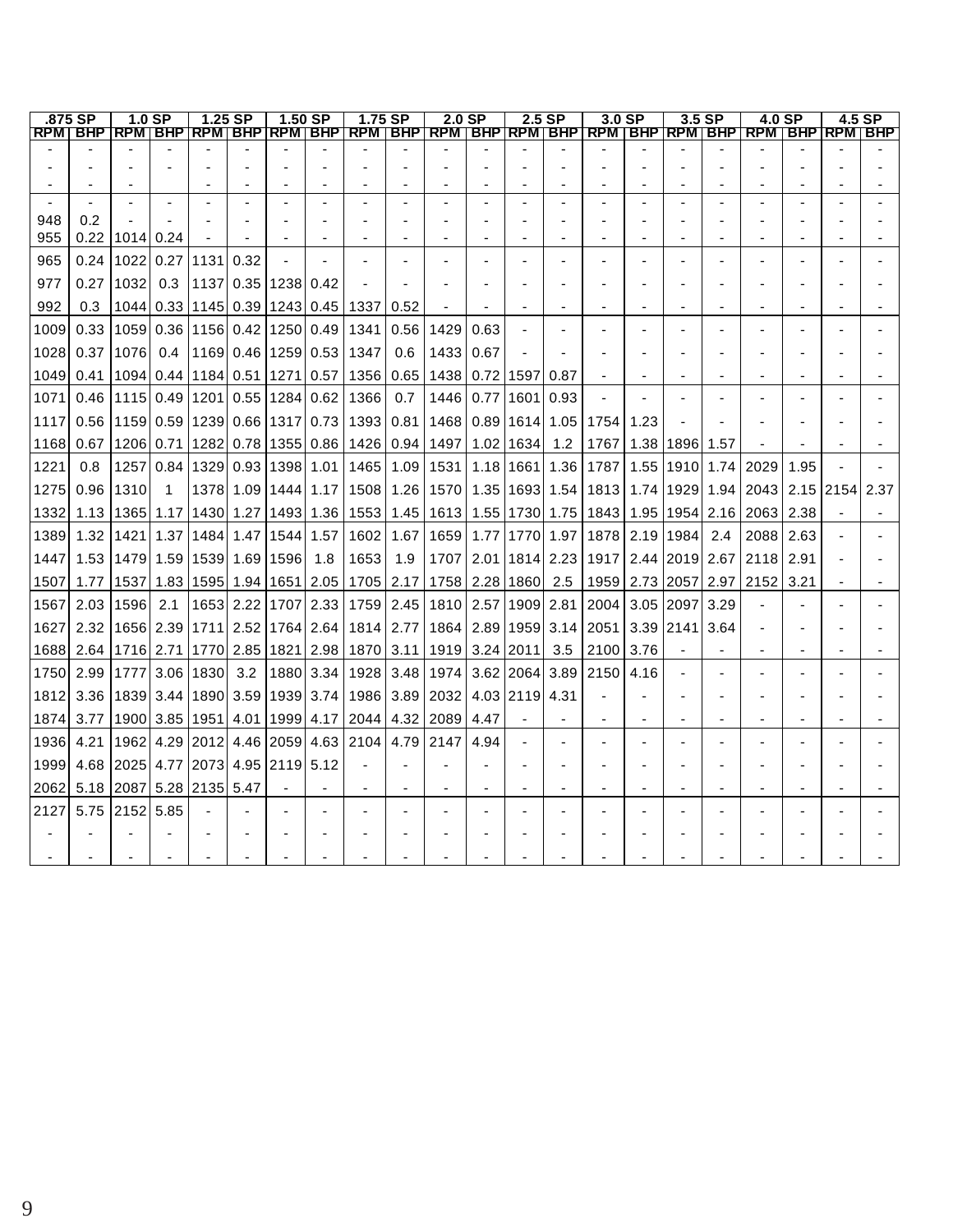## SIZE FCB-12

**WHEEL DIAMETER - 12 1/4"**

**TIP SPEED = 3.207 x RPM**

**MAX. SPEED = 1871 RPM**

**OUTLET** { **13 1/4" x 9 5/8" Outside INLET** { **13 1/4" Dia. Outside 0.858 Sq. Ft. Inside 0.921 Sq. Ft. Inside**

| <b>VOL</b> | VEL        | 0.25 SP    |            | 0.375 SP   |      |            | 0.5 SP           | .625 SP    |            |            | .75 SP     |
|------------|------------|------------|------------|------------|------|------------|------------------|------------|------------|------------|------------|
| <b>CFM</b> | <b>FPM</b> | <b>RPM</b> | <b>BHP</b> | <b>RPM</b> | BHP  | <b>RPM</b> | <b>BHP</b>       | <b>RPM</b> | <b>BHP</b> | <b>RPM</b> | <b>BHP</b> |
| 686        | 800        | 431        | 0.06       | 513        | 0.08 |            |                  |            |            |            |            |
| 772        | 900        | 446        | 0.07       | 519        | 0.09 |            |                  |            |            |            |            |
| 858        | 1000       | 464        | 0.08       | 531        | 0.11 | 596        | 0.13             |            |            |            |            |
| 944        | 1100       | 485        | 0.1        | 546        | 0.13 | 606        | 0.15             | 665        | 0.18       |            |            |
| 1030       | 1200       | 508        | 0.12       | 564        | 0.15 | 619        | 0.17             | 674        | 0.2        | 728        | 0.23       |
| 1115       | 1300       | 531        | 0.15       | 584        | 0.17 | 635        | 0.2              | 686        | 0.23       | 737        | 0.26       |
| 1201       | 1400       | 555        | 0.18       | 606        | 0.2  | 654        | 0.23             | 701        | 0.26       | 748        | 0.29       |
| 1287       | 1500       | 581        | 0.21       | 628        | 0.24 | 674        | 0.27             | 719        | 0.3        | 763        | 0.33       |
| 1373       | 1600       | 606        | 0.24       | 652        | 0.28 | 696        | 0.31             | 738        | 0.34       | 779        | 0.37       |
| 1459       | 1700       | 633        | 0.29       | 677        | 0.32 | 718        | 0.35             | 758        | 0.39       | 798        | 0.42       |
| 1544       | 1800       | 659        | 0.33       | 702        | 0.36 | 742        | 0.4              | 780        | 0.44       | 818        | 0.47       |
| 1630       | 1900       | 686        | 0.38       | 727        | 0.42 | 766        | 0.45             | 803        | 0.49       | 839        | 0.53       |
| 1716       | 2000       | 713        | 0.43       | 753        | 0.47 | 790        | 0.51             | 826        | 0.55       | 861        | 0.59       |
| 1888       | 2200       | 767        | 0.56       | 806        | 0.6  | 841        | 0.65             | 875        | 0.69       | 907        | 0.73       |
| 2059       | 2400       | 822        | 0.7        | 860        | 0.75 | 893        | 0.8              | 925        | 0.85       | 956        | 0.9        |
| 2231       | 2600       | 878        | 0.87       | 914        | 0.93 | 946        | 0.98             | 977        | 1.04       | 1006       | 1.09       |
| 2402       | 2800       | 934        | 1.07       | 969        | 1.13 | 1000       | 1.19             | 1029       | 1.25       | 1057       | 1.3        |
| 2574       | 3000       | 990        | 1.29       | 1024       | 1.36 | 1054       | 1.43             | 1083       | 1.49       | 1110       | 1.55       |
| 2746       | 3200       | 1046       | 1.55       | 1080       | 1.63 | 1110       | 1.7              | 1137       | 1.76       | 1163       | 1.83       |
| 2917       | 3400       | 1103       | 1.84       | 1135       | 1.92 | 1164       | $\boldsymbol{2}$ | 1192       | 2.07       | 1217       | 2.14       |
| 3089       | 3600       | 1160       | 2.16       | 1192       | 2.25 | 1220       | 2.33             | 1247       | 2.41       | 1271       | 2.49       |
| 3260       | 3800       | 1216       | 2.51       | 1247       | 2.61 | 1276       | 2.7              | 1302       | 2.79       | 1326       | 2.87       |
| 3432       | 4000       | 1273       | 2.91       | 1304       | 3.01 | 1332       | 3.11             | 1357       | 3.2        | 1381       | 3.29       |
| 3603       | 4200       | 1330       | 3.34       | 1361       | 3.46 | 1388       | 3.56             | 1413       | 3.66       | 1436       | 3.75       |
| 3775       | 4400       | 1387       | 3.81       | 1417       | 3.94 | 1444       | 4.05             | 1469       | 4.16       | 1492       | 4.26       |
| 3947       | 4600       | 1445       | 4.33       | 1474       | 4.47 | 1501       | 4.59             | 1525       | 4.7        | 1548       | 4.81       |
| 4118       | 4800       | 1502       | 4.89       | 1531       | 5.04 | 1557       | 5.17             | 1581       | 5.29       | 1603       | 5.4        |
| 4290       | 5000       | 1559       | 5.51       | 1588       | 5.66 | 1614       | 5.8              | 1637       | 5.93       | 1659       | 6.05       |
| 4462       | 5200       | 1617       | 6.17       | 1645       | 6.33 | 1671       | 6.48             | 1694       | 6.61       | 1716       | 6.74       |
| 4633       | 5400       | 1674       | 6.88       | 1702       | 7.05 | 1727       | 7.2              | 1750       | 7.35       | 1772       | 7.49       |
| 4805       | 5600       | 1732       | 7.64       | 1760       | 7.82 | 1784       | 7.99             | 1807       | 8.14       | 1828       | 8.29       |
| 4976       | 5800       | 1789       | 8.46       | 1817       | 8.65 | 1841       | 8.82             | 1864       | 8.99       |            |            |
| 5148       | 6000       | 1847       | 9.33       |            |      |            |                  |            |            |            |            |

Performance shown is for installation type B --- free inlet, ducted outlet. Power rating (BHP) does not include drive loses.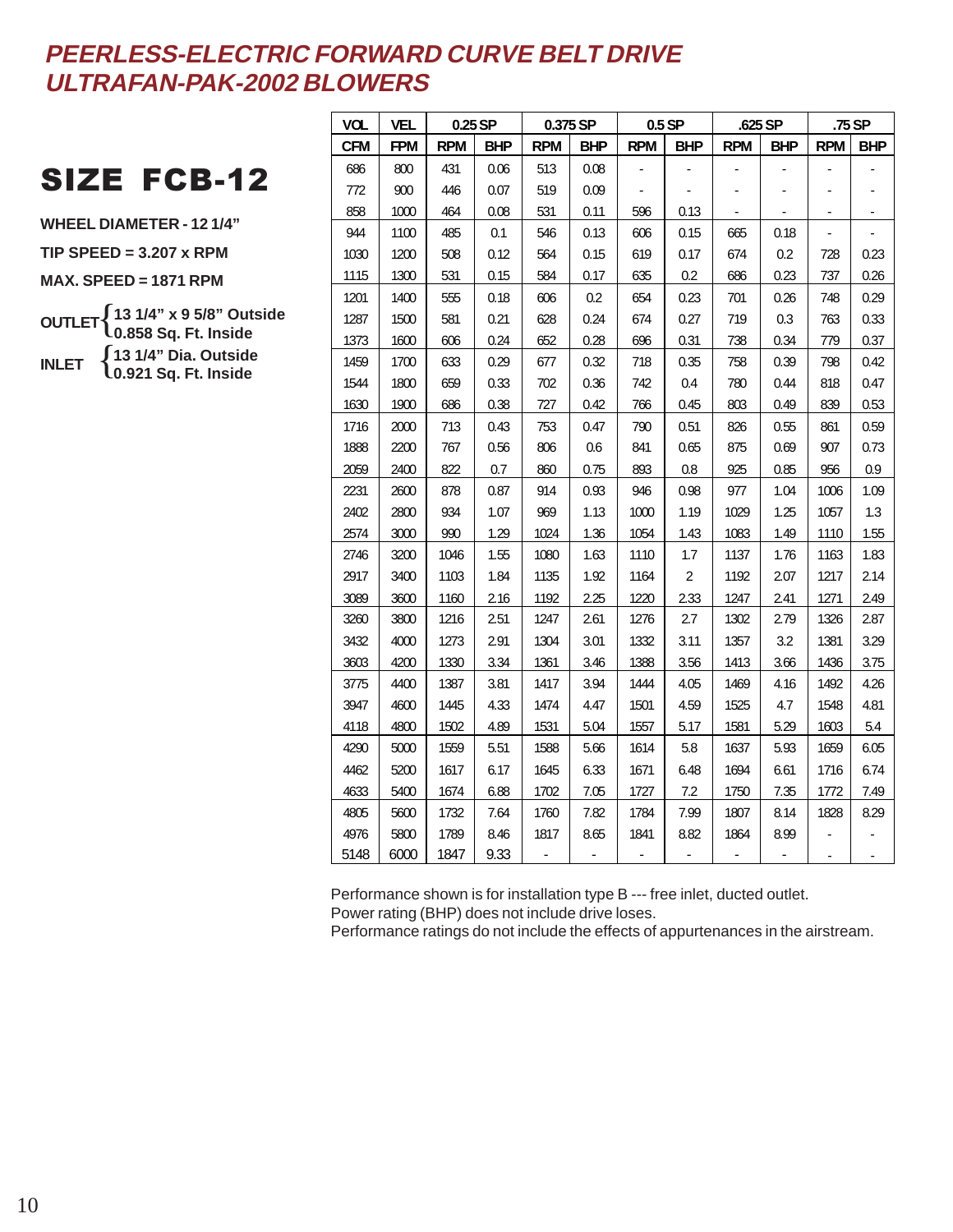|      | .875 SP        |            | 1.0 SP     | 1.25 SP        |                  | 1.50 SP |                  |      | 1.75 SP                           |      | 2.0 <sub>SP</sub>        |      | 2.5 SP | 3.0 SP                                        |                          | 3.5 SP |                          |      | 4.0 SP         |      | 4.5 SP |
|------|----------------|------------|------------|----------------|------------------|---------|------------------|------|-----------------------------------|------|--------------------------|------|--------|-----------------------------------------------|--------------------------|--------|--------------------------|------|----------------|------|--------|
|      | <b>RPM BHP</b> | <b>RPM</b> | <b>BHP</b> |                | <b>RPM   BHP</b> |         | <b>RPM   BHP</b> |      | RPM   BHP   RPM   BHP   RPM   BHP |      |                          |      |        | RPM   BHP   RPM   BHP   RPM   BHP   RPM   BHP |                          |        |                          |      |                |      |        |
|      |                |            |            |                |                  |         |                  |      |                                   |      |                          |      |        |                                               |                          |        |                          |      |                |      |        |
|      |                |            |            |                |                  |         |                  |      |                                   |      |                          |      |        |                                               |                          |        |                          |      |                |      |        |
|      |                |            |            |                |                  |         |                  |      |                                   |      |                          |      |        | ä,                                            |                          |        |                          |      |                |      |        |
|      |                |            |            |                |                  |         |                  |      |                                   |      |                          |      |        |                                               |                          |        |                          |      |                |      |        |
| 787  | 0.29           |            |            | $\blacksquare$ |                  |         | $\blacksquare$   |      | $\overline{\phantom{0}}$          |      | $\overline{\phantom{0}}$ |      |        | $\blacksquare$                                | $\overline{a}$           |        |                          |      |                |      |        |
| 795  | 0.33           | 842        | 0.36       |                |                  |         |                  |      |                                   |      |                          |      |        |                                               |                          |        |                          |      |                |      |        |
| 807  | 0.37           | 850        | 0.4        | 938            | 0.48             |         |                  |      |                                   |      |                          |      |        |                                               |                          |        |                          |      |                |      |        |
| 821  | 0.41           | 862        | 0.45       | 944            | 0.52             | 1026    | 0.61             |      |                                   |      |                          |      |        |                                               |                          |        |                          |      |                |      |        |
| 837  | 0.46           | 876        | 0.5        | 953            | 0.57             | 1030    | 0.66             | ä,   |                                   |      | $\blacksquare$           |      |        | $\blacksquare$                                |                          |        |                          |      |                |      |        |
| 855  | 0.51           | 892        | 0.55       | 965            | 0.63             | 1038    | 0.72             | 1111 | 0.81                              |      |                          |      |        |                                               |                          |        |                          |      |                |      |        |
| 874  | 0.57           | 909        | 0.61       | 979            | 0.69             | 1048    | 0.78             | 1117 | 0.87                              | 1186 | 0.97                     |      |        | $\blacksquare$                                |                          |        |                          |      |                |      |        |
| 895  | 0.63           | 928        | 0.67       | 995            | 0.76             | 1061    | 0.85             | 1127 | 0.94                              | 1192 | 1.04                     |      |        |                                               |                          |        |                          |      |                |      |        |
| 939  | 0.78           | 970        | 0.82       | 1031           | 0.91             | 1091    | 1                | 1151 | 1.1                               | 1211 | 1.21                     | 1331 | 1.43   |                                               |                          |        |                          |      |                |      |        |
| 985  | 0.94           | 1014       | 0.99       | 1071           | 1.09             | 1127    | 1.19             | 1183 | 1.29                              | 1238 | 1.39                     | 1347 | 1.62   | 1457                                          | 1.86                     |        |                          |      |                |      |        |
| 1034 | 1.14           | 1062       | 1.19       | 1115           | 1.29             | 1168    | 1.4              | 1219 | 1.5                               | 1270 | 1.61                     | 1372 | 1.85   | 1473                                          | 2.09                     | 1574   | 2.36                     |      |                |      |        |
| 1084 | 1.36           | 1111       | 1.41       | 1161           | 1.52             | 1211    | 1.63             | 1259 | 1.75                              | 1307 | 1.86                     | 1402 | 2.1    | 1496                                          | 2.36                     | 1590   | 2.63                     | 1684 | 2.91           | 1777 | 3.21   |
| 1136 | 1.61           | 1161       | 1.67       | 1210           | 1.79             | 1257    | 1.9              | 1303 | 2.02                              | 1348 | 2.14                     | 1437 | 2.39   | 1525                                          | 2.66                     | 1613   | 2.93                     | 1701 | 3.22           | 1788 | 3.52   |
| 1188 | 1.89           | 1213       | 1.96       | 1259           | 2.08             | 1304    | 2.21             | 1348 | 2.33                              | 1391 | 2.46                     | 1475 | 2.72   | 1559                                          | 2.99                     | 1641   | 3.27                     | 1724 | 3.57           | 1806 | 3.88   |
| 1241 | 2.21           | 1265       | 2.28       | 1310           | 2.41             | 1353    | 2.54             | 1395 | 2.68                              | 1436 | 2.81                     | 1517 | 3.08   | 1595                                          | 3.36                     | 1674   | 3.65                     | 1751 | 3.96           | 1829 | 4.27   |
| 1295 | 2.56           | 1318       | 2.63       | 1361           | 2.78             | 1403    | 2.92             | 1444 | 3.06                              | 1483 | 3.2                      | 1560 | 3.48   | 1635                                          | 3.78                     | 1710   | 4.08                     | 1783 | 4.39           | 1857 | 4.71   |
| 1349 | 2.95           | 1371       | 3.03       | 1413           | 3.18             | 1454    | 3.33             | 1493 | 3.48                              | 1531 | 3.63                     | 1605 | 3.92   | 1677                                          | 4.23                     | 1748   | 4.54                     | 1819 | 4.86           |      |        |
| 1404 | 3.38           | 1425       | 3.46       | 1467           | 3.62             | 1506    | 3.78             | 1544 | 3.94                              | 1581 | 4.1                      | 1652 | 4.41   | 1721                                          | 4.72                     | 1789   | 5.05                     | 1857 | 5.38           |      |        |
| 1458 | 3.84           | 1480       | 3.93       | 1520           | 4.11             | 1558    | 4.28             | 1595 | 4.44                              | 1631 | 4.61                     | 1700 | 4.93   | 1767                                          | 5.26                     | 1832   | 5.6                      |      |                |      |        |
| 1513 | 4.36           | 1534       | 4.45       | 1574           | 4.64             | 1611    | 4.82             | 1647 | 4.99                              | 1682 | 5.16                     | 1749 | 5.51   | 1814                                          | 5.85                     |        |                          |      |                |      |        |
| 1569 | 4.91           | 1589       | 5.02       | 1628           | 5.21             | 1665    | 5.4              | 1700 | 5.58                              | 1734 | 5.76                     | 1799 | 6.13   | 1862                                          | 6.48                     |        |                          |      |                |      |        |
| 1624 | 5.51           | 1644       | 5.62       | 1682           | 5.83             | 1719    | 6.03             | 1753 | 6.22                              | 1786 | 6.41                     | 1850 | 6.79   | $\overline{\phantom{a}}$                      | $\overline{\phantom{0}}$ |        | $\overline{\phantom{a}}$ |      | $\blacksquare$ |      |        |
| 1680 | 6.17           | 1700       | 6.28       | 1738           | 6.5              | 1773    | 6.71             | 1807 | 6.91                              | 1839 | 7.12                     |      |        |                                               |                          |        |                          |      |                |      |        |
| 1736 | 6.87           | 1756       | 6.99       | 1793           | 7.22             | 1828    | 7.44             | 1861 | 7.66                              |      |                          |      |        |                                               |                          |        |                          |      |                |      |        |
| 1792 | 7.62           | 1811       | 7.75       | 1848           | 7.99             |         |                  |      |                                   |      |                          |      |        |                                               |                          |        |                          |      |                |      |        |
| 1848 | 8.43           | 1868       | 8.56       |                |                  |         |                  |      |                                   |      |                          |      |        |                                               |                          |        |                          |      |                |      |        |
|      |                |            |            |                |                  |         |                  |      |                                   |      |                          |      |        |                                               |                          |        |                          |      |                |      |        |
|      |                |            |            |                |                  |         |                  |      |                                   |      |                          |      |        |                                               |                          |        |                          |      |                |      |        |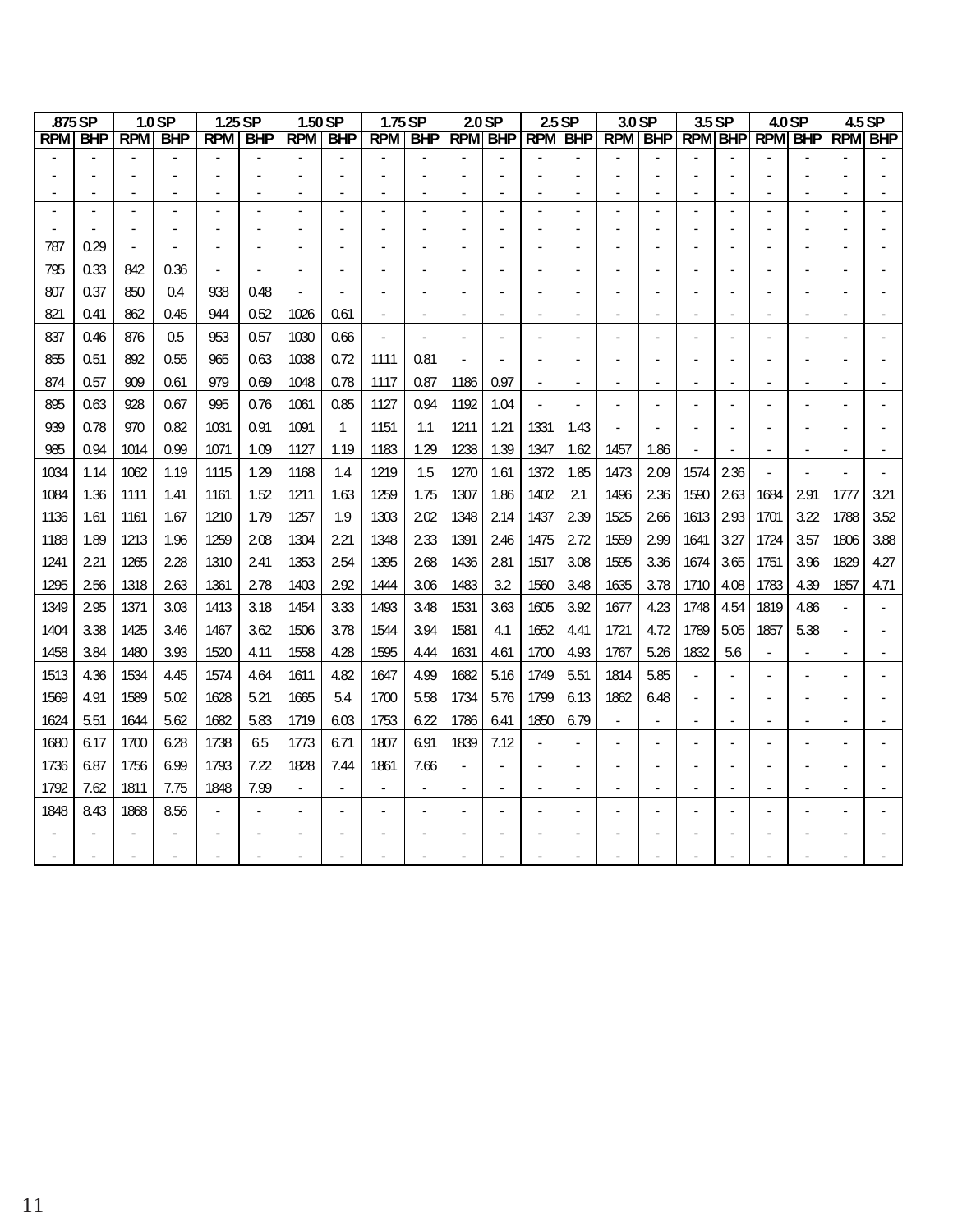## SIZE FCB-13

**WHEEL DIAMETER - 13 1/2"**

**TIP SPEED = 3.534 x RPM**

**MAX. SPEED = 1698 RPM**

**OUTLET INLET**  $\cdot \{$ { **14 5/8" x 10 3/4" Outside 1.049 Sq. Ft. Inside 14 1/2" Dia. Outside 1.108 Sq. Ft. Inside**

| VOL        | VEL  | 0.25 SP    |       | 0.375 SP   |       | $0.5$ SP   |            | $.625$ SP  |       |
|------------|------|------------|-------|------------|-------|------------|------------|------------|-------|
| <b>CFM</b> | FPM  | <b>RPM</b> | BHP   | <b>RPM</b> | BHP   | <b>RPM</b> | <b>BHP</b> | <b>RPM</b> | BHP   |
| 839        | 800  | 392        | 0.07  |            |       |            |            |            |       |
| 944        | 900  | 403        | 0.08  | 474        | 0.11  |            |            |            |       |
| 1049       | 1000 | 418        | 0.1   | 482        | 0.13  | 546        | 0.16       |            |       |
| 1154       | 1100 | 435        | 0.12  | 493        | 0.15  | 551        | 0.19       | 610        | 0.22  |
| 1259       | 1200 | 454        | 0.15  | 508        | 0.18  | 561        | 0.21       | 614        | 0.25  |
| 1364       | 1300 | 474        | 0.17  | 524        | 0.21  | 573        | 0.24       | 623        | 0.28  |
| 1469       | 1400 | 495        | 0.21  | 542        | 0.24  | 588        | 0.28       | 634        | 0.32  |
| 1574       | 1500 | 516        | 0.24  | 562        | 0.28  | 605        | 0.32       | 648        | 0.36  |
| 1678       | 1600 | 539        | 0.28  | 582        | 0.32  | 623        | 0.36       | 663        | 0.4   |
| 1783       | 1700 | 561        | 0.33  | 603        | 0.37  | 642        | 0.41       | 680        | 0.46  |
| 1888       | 1800 | 584        | 0.38  | 624        | 0.42  | 662        | 0.47       | 698        | 0.51  |
| 1993       | 1900 | 607        | 0.43  | 646        | 0.48  | 683        | 0.53       | 718        | 0.57  |
| 2098       | 2000 | 631        | 0.49  | 669        | 0.54  | 704        | 0.59       | 738        | 0.64  |
| 2308       | 2200 | 679        | 0.64  | 715        | 0.69  | 748        | 0.74       | 779        | 0.8   |
| 2518       | 2400 | 727        | 0.8   | 761        | 0.86  | 793        | 0.92       | 823        | 0.98  |
| 2727       | 2600 | 775        | 0.99  | 808        | 1.06  | 839        | 1.13       | 867        | 1.19  |
| 2937       | 2800 | 824        | 1.22  | 856        | 1.29  | 886        | 1.36       | 913        | 1.43  |
| 3147       | 3000 | 873        | 1.47  | 905        | 1.55  | 933        | 1.63       | 959        | 1.71  |
| 3357       | 3200 | 923        | 1.76  | 953        | 1.85  | 981        | 1.93       | 1006       | 2.02  |
| 3567       | 3400 | 972        | 2.08  | 1002       | 2.18  | 1029       | 2.28       | 1054       | 2.36  |
| 3776       | 3600 | 1022       | 2.44  | 1051       | 2.55  | 1077       | 2.65       | 1102       | 2.75  |
| 3986       | 3800 | 1071       | 2.85  | 1100       | 2.96  | 1126       | 3.07       | 1150       | 3.18  |
| 4196       | 4000 | 1121       | 3.29  | 1150       | 3.42  | 1175       | 3.54       | 1199       | 3.65  |
| 4406       | 4200 | 1171       | 3.78  | 1199       | 3.92  | 1224       | 4.04       | 1247       | 4.16  |
| 4616       | 4400 | 1221       | 4.32  | 1249       | 4.47  | 1274       | 4.6        | 1296       | 4.73  |
| 4825       | 4600 | 1271       | 4.9   | 1299       | 5.06  | 1323       | 5.2        | 1345       | 5.34  |
| 5035       | 4800 | 1322       | 5.54  | 1348       | 5.71  | 1372       | 5.86       | 1394       | 6     |
| 5245       | 5000 | 1372       | 6.23  | 1398       | 6.41  | 1422       | 6.57       | 1444       | 6.72  |
| 5455       | 5200 | 1422       | 6.98  | 1448       | 7.17  | 1472       | 7.34       | 1493       | 7.5   |
| 5665       | 5400 | 1473       | 7.78  | 1499       | 7.98  | 1522       | 8.16       | 1543       | 8.34  |
| 5874       | 5600 | 1523       | 8.64  | 1549       | 8.85  | 1571       | 9.05       | 1592       | 9.23  |
| 6084       | 5800 | 1573       | 9.56  | 1599       | 9.79  | 1621       | 10         | 1642       | 10.19 |
| 6294       | 6000 | 1624       | 10.55 | 1649       | 10.79 | 1671       | 11.01      | 1692       | 11.21 |
| 6504       | 6200 | 1674       | 11.61 |            |       |            |            |            |       |

Performance shown is for installation type B --- free inlet, ducted outlet. Power rating (BHP) does not include drive loses.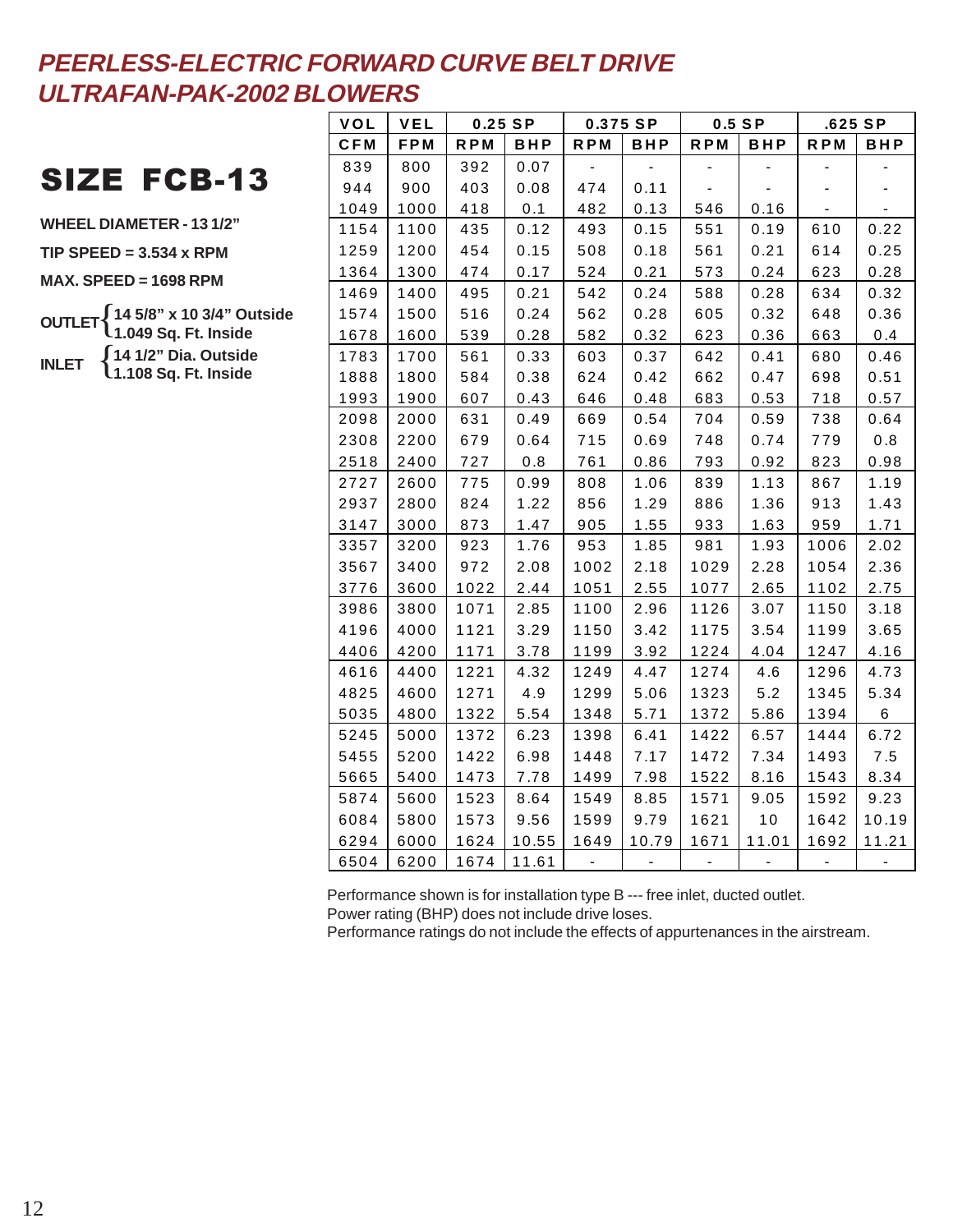| .75 SP       |              |              | .875 SP      |              | 1.0 <sub>SP</sub> |              | 1.25 SP     |              | 1.50 SP      |              | 1.75 SP      |              | 2.0 <sub>SP</sub> |              | $2.5$ SP     |              | 3.0 SP       |              | 3.5 SP      |              | 4.0 SP      |              | 4.5 SP       |
|--------------|--------------|--------------|--------------|--------------|-------------------|--------------|-------------|--------------|--------------|--------------|--------------|--------------|-------------------|--------------|--------------|--------------|--------------|--------------|-------------|--------------|-------------|--------------|--------------|
| <b>RPM</b>   | <b>BHP</b>   | <b>RPM</b>   | <b>BHP</b>   | <b>RPM</b>   | <b>BHP</b>        | <b>RPM</b>   | <b>BHP</b>  | <b>RPM</b>   | <b>BHP</b>   | <b>RPM</b>   | <b>BHP</b>   | <b>RPM</b>   | <b>BHP</b>        | <b>RPM</b>   | <b>BHP</b>   | <b>RPM</b>   | <b>BHP</b>   | <b>RPM</b>   | <b>BHP</b>  | <b>RPM</b>   | <b>BHP</b>  | <b>RPM</b>   | <b>BHP</b>   |
|              |              |              |              |              |                   |              |             |              |              |              |              |              |                   |              |              |              |              |              |             |              |             |              |              |
|              |              |              |              |              |                   |              |             |              |              |              |              |              |                   |              |              |              |              |              |             |              |             |              |              |
|              |              |              |              |              |                   |              |             |              |              |              |              |              |                   |              |              |              |              |              |             |              |             |              |              |
|              |              |              |              |              |                   |              |             |              |              |              |              |              |                   |              |              |              |              |              |             |              |             |              |              |
| 668          | 0.29         |              |              |              |                   |              |             |              |              |              |              |              |                   |              |              |              |              |              |             |              |             |              |              |
| 672          | 0.32         | 721          | 0.37         |              |                   |              |             |              |              |              |              |              |                   |              |              |              |              |              |             |              |             |              |              |
| 680          | 0.36         | 725          | 0.41         | 771          | 0.46              |              |             |              |              |              |              |              |                   |              |              |              |              |              |             |              |             |              |              |
| 690          | 0.4          | 733          | 0.45         | 776          | 0.5               |              |             |              |              |              |              |              |                   |              |              |              |              |              |             |              |             |              |              |
| 703          | 0.45         | 743          | 0.5          | 783          | 0.55              | 863          | 0.66        |              |              |              |              |              |                   |              |              |              |              |              |             |              |             |              |              |
| 718          | 0.5          | 756          | 0.55         | 793          | 0.6               | 869          | 0.71        | 944          | 0.83         |              |              |              |                   |              |              |              |              |              |             |              |             |              |              |
| 734          | 0.56         | 770          | 0.61         | 806          | 0.66              | 877          | 0.77        | 948          | 0.89         |              |              |              |                   |              |              |              |              |              |             |              |             |              |              |
| 752          | 0.62         | 786          | 0.67         | 820          | 0.73              | 887          | 0.84        | 954          | 0.96         | 1022         | 1.09         |              |                   |              |              |              |              |              |             |              |             |              |              |
| 770          | 0.69         | 803          | 0.75         | 835          | 0.8               | 899          | 0.91        | 963          | 1.04         | 1027         | 1.17         | 1091         | 1.31              |              |              |              |              |              |             |              |             |              |              |
| 810          | 0.85         | 840          | 0.91         | 869          | 0.97              | 928          | 1.08        | 986          | 1.21         | 1044         | 1.34         | 1103         | 1.48              | 1219         | 1.79         |              |              |              |             |              |             |              |              |
| 851          | 1.04         | 880          | 1.1          | 907          | 1.16              | 961          | 1.28        | 1015         | 1.41         | 1068         | 1.55         | 1122         | 1.69              | 1228         | 2            | 1335         | 2.34         |              |             |              |             |              |              |
| 894          | 1.25         | 921          | 1.32         | 947          | 1.38              | 998          | 1.51        | 1048l        | 1.65         | 1097         | 1.79         | 1147         | 1.94              | 1245         | 2.25         | 1344         | 2.59         | 1442         | 2.96        |              |             |              |              |
| 939          | 1.5          | 964          | 1.57         | 989          | 1.64              | 1037         | 1.78        | 1084         | 1.92         | 1130         | 2.07         | 1176         | 2.22              | 1268         | 2.54         | 1359         | 2.88         | 1451         | 3.26        | 1543         | 3.65        |              |              |
| 985          | 1.78         | 1009         | 1.86         | 1033         | 1.93              | 1078         | 2.08        | 1123         | 2.23         | 1166         | 2.38         | 1210         | 2.54              | 1295         | 2.87         | 1381         | 3.22         | 1466         | 3.59        | 1551         | 3.99        | 1637         | 4.41         |
| 1031         | 2.1          | 1054         | 2.18         | 1077         | 2.25              | 1121         | 2.41        | 1163         | 2.57         | 1205         | 2.73         | 1246         | 2.89              | 1326         | 3.23         | 1407         | 3.59         | 1487         | 3.97        | 1567         | 4.37        | 1647         | 4.8          |
| 1078<br>1125 | 2.45<br>2.84 | 1100<br>1147 | 2.53<br>2.93 | 1122<br>1168 | 2.62<br>3.02      | 1165<br>1209 | 2.79<br>3.2 | 1205<br>1248 | 2.95<br>3.37 | 1245<br>1286 | 3.12<br>3.55 | 1284<br>1324 | 3.29<br>3.73      | 1361<br>1397 | 3.64<br>4.09 | 1436<br>1469 | 4.01<br>4.47 | 1512<br>1540 | 4.4<br>4.87 | 1587<br>1611 | 4.8<br>5.28 | 1662<br>1682 | 5.23<br>5.72 |
| 1173         | 3.27         | 1194         | 3.37         | 1215         | 3.47              | 1254         | 3.66        | 1292         | 3.84         | 1329         | 4.03         | 1365         | 4.21              | 1435         | 4.59         | 1504         | 4.98         | 1572         | 5.39        | 1639         | 5.81        |              |              |
| 1221         | 3.75         | 1242         | 3.86         | 1262         | 3.96              | 1300         | 4.16        | 1337         | 4.35         | 1373         | 4.55         | 1407         | 4.74              | 1475         | 5.14         | 1541         | 5.55         | 1606         | 5.96        | 1670         | 6.4         |              |              |
| 1269         | 4.28         | 1289         | 4.39         | 1309         | 4.5               | 1347         | 4.71        | 1383         | 4.91         | 1417         | 5.12         | 1451         | 5.32              | 1516         | 5.74         | 1579         | 6.16         | 1642         | 6.59        |              |             |              |              |
| 1317         | 4.85         | 1338         | 4.97         | 1357         | 5.08              | 1394         | 5.3         | 14291        | 5.52         | 1463         | 5.74         | 1495         | 5.96              | 1558         | 6.38         | 1619         | 6.82         | 1680         | 7.27        |              |             |              |              |
| 1366         | 5.47         | 1386         | 5.59         | 1405         | 5.71              | 1441         | 5.95        | 1475         | 6.18         | 1508         | 6.41         | 1540         | 6.63              | 1601         | 7.08         | 1660         | 7.54         |              |             |              |             |              |              |
| 1415         | 6.14         | 1434         | 6.27         | 1453         | 6.4               | 1488         | 6.65        | 1522         | 6.89         | 1554         | 7.14         | 1585         | 7.37              | 1645         | 7.84         |              |              |              |             |              |             |              |              |
| 1464         | 6.87         | 1483         | 7.01         | 1502         | 7.15              | 1536         | 7.41        | 1569         | 7.67         | 1601         | 7.92         | 1631         | 8.16              | 1689         | 8.65         |              |              |              |             |              |             |              |              |
| 1513         | 7.66         | 1532         | 7.8          | 1550         | 7.95              | 1585         | 8.23        | 1617         | 8.49         | 1648         | 8.76         | 1677         | 9.02              |              |              |              |              |              |             |              |             |              |              |
| 1563         | 8.5          | 1581         | 8.66         | 1599         | 8.81              | 1633         | 9.1         | 1665         | 9.38         | 1695         | 9.66         |              |                   |              |              |              |              |              |             |              |             |              |              |
| 1612         | 9.4          | 1630         | 9.57         | 1648         | 9.73              | 1681         | 10.03       |              |              |              |              |              |                   |              |              |              |              |              |             |              |             |              |              |
| 1661         | 10.4         | 1680         | 10.54        | 1697         | 10.71             |              |             |              |              |              |              |              |                   |              |              |              |              |              |             |              |             |              |              |
|              |              |              |              |              |                   |              |             |              |              |              |              |              |                   |              |              |              |              |              |             |              |             |              |              |
|              |              |              |              |              |                   |              |             |              |              |              |              |              |                   |              |              |              |              |              |             |              |             |              |              |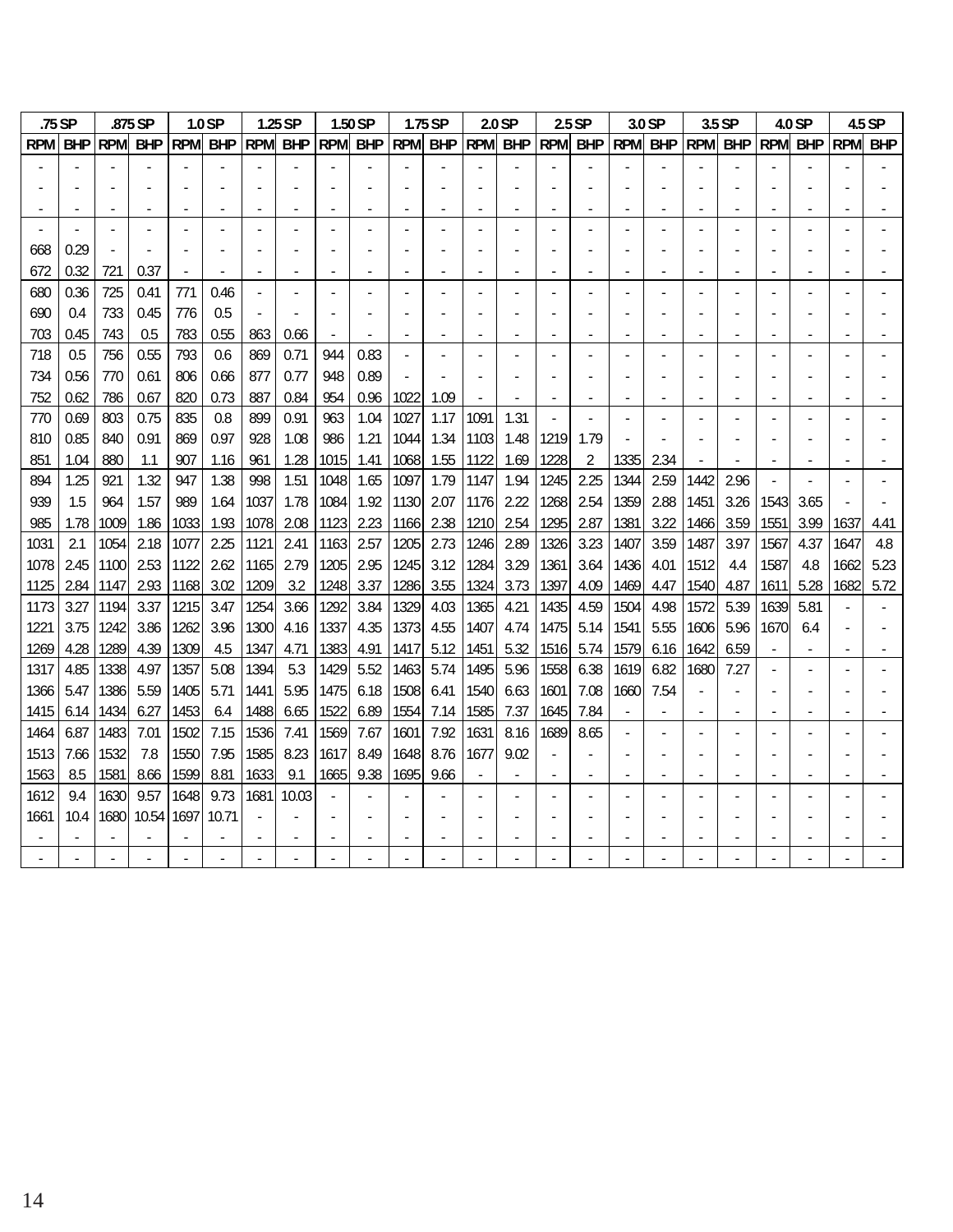## SIZE FCB-15

**WHEEL DIAMETER - 15"**

**TIP SPEED = 3.927 x RPM**

**MAX. SPEED = 1400 RPM**

**OUTLET INLET**  $\cdot \{$ { **16 1/4" x 11 3/4" Outside 1.280 Sq. Ft. Inside 16 1/2" Dia. Outside 1.374 Sq. Ft. Inside**

| <b>VOL</b> | <b>VEL</b> |            | $0.25$ SP  |            | 0.375 SP   |            | $0.5$ SP   |            | .625 SP    |
|------------|------------|------------|------------|------------|------------|------------|------------|------------|------------|
| <b>CFM</b> | <b>FPM</b> | <b>RPM</b> | <b>BHP</b> | <b>RPM</b> | <b>BHP</b> | <b>RPM</b> | <b>BHP</b> | <b>RPM</b> | <b>BHP</b> |
| 1024       | 800        | 346        | 0.07       | 409        | 0.1        |            |            |            |            |
| 1152       | 900        | 359        | 0.09       | 415        | 0.12       | 471        | 0.15       |            |            |
| 1280       | 1000       | 375        | 0.11       | 426        | 0.14       | 476        | 0.17       | 527        | 0.21       |
| 1408       | 1100       | 393        | 0.14       | 439        | 0.17       | 485        | 0.2        | 531        | 0.24       |
| 1536       | 1200       | 412        | 0.17       | 455        | 0.2        | 497        | 0.23       | 539        | 0.27       |
| 1664       | 1300       | 432        | 0.2        | 473        | 0.23       | 512        | 0.27       | 551        | 0.31       |
| 1792       | 1400       | 453        | 0.24       | 491        | 0.27       | 528        | 0.31       | 564        | 0.35       |
| 1920       | 1500       | 474        | 0.28       | 511        | 0.32       | 546        | 0.36       | 580        | 0.4        |
| 2048       | 1600       | 496        | 0.33       | 531        | 0.37       | 564        | 0.41       | 596        | 0.46       |
| 2176       | 1700       | 518        | 0.39       | 552        | 0.43       | 583        | 0.47       | 614        | 0.52       |
| 2304       | 1800       | 540        | 0.45       | 573        | 0.49       | 603        | 0.54       | 633        | 0.59       |
| 2432       | 1900       | 562        | 0.51       | 594        | 0.56       | 624        | 0.61       | 652        | 0.66       |
| 2560       | 2000       | 585        | 0.59       | 616        | 0.64       | 645        | 0.69       | 672        | 0.74       |
| 2816       | 2200       | 630        | 0.76       | 660        | 0.82       | 687        | 0.87       | 713        | 0.93       |
| 3072       | 2400       | 676        | 0.96       | 705        | 1.02       | 731        | 1.09       | 756        | 1.15       |
| 3328       | 2600       | 722        | 1.19       | 750        | 1.26       | 775        | 1.33       | 799        | 1.4        |
| 3584       | 2800       | 768        | 1.46       | 795        | 1.54       | 820        | 1.62       | 843        | 1.69       |
| 3840       | 3000       | 814        | 1.76       | 841        | 1.86       | 865        | 1.94       | 888        | 2.02       |
| 4096       | 3200       | 861        | 2.11       | 888        | 2.21       | 911        | 2.3        | 933        | 2.39       |
| 4352       | 3400       | 908        | 2.51       | 934        | 2.61       | 957        | 2.71       | 978        | 2.81       |
| 4608       | 3600       | 954        | 2.94       | 980        | 3.06       | 1003       | 3.17       | 1024       | 3.28       |
| 4864       | 3800       | 1001       | 3.43       | 1027       | 3.56       | 1049       | 3.68       | 1069       | 3.79       |
| 5120       | 4000       | 1048       | 3.97       | 1073       | 4.11       | 1095       | 4.24       | 1115       | 4.36       |
| 5376       | 4200       | 1095       | 4.56       | 1120       | 4.72       | 1142       | 4.85       | 1162       | 4.98       |
| 5632       | 4400       | 1142       | 5.21       | 1167       | 5.38       | 1188       | 5.53       | 1208       | 5.66       |
| 5888       | 4600       | 1189       | 5.92       | 1214       | 6.1        | 1235       | 6.26       | 1254       | 6.4        |
| 6144       | 4800       | 1236       | 6.7        | 1261       | 6.88       | 1282       | 7.05       | 1301       | 7.21       |
| 6400       | 5000       | 1283       | 7.53       | 1308       | 7.73       | 1328       | 7.91       | 1347       | 8.08       |
| 6656       | 5200       | 1331       | 8.43       | 1354       | 8.65       | 1375       | 8.84       | 1394       | 9.02       |
| 6912       | 5400       | 1378       | 9.41       |            |            |            |            |            |            |

Performance shown is for installation type B --- free inlet, ducted outlet. Power rating (BHP) does not include drive loses.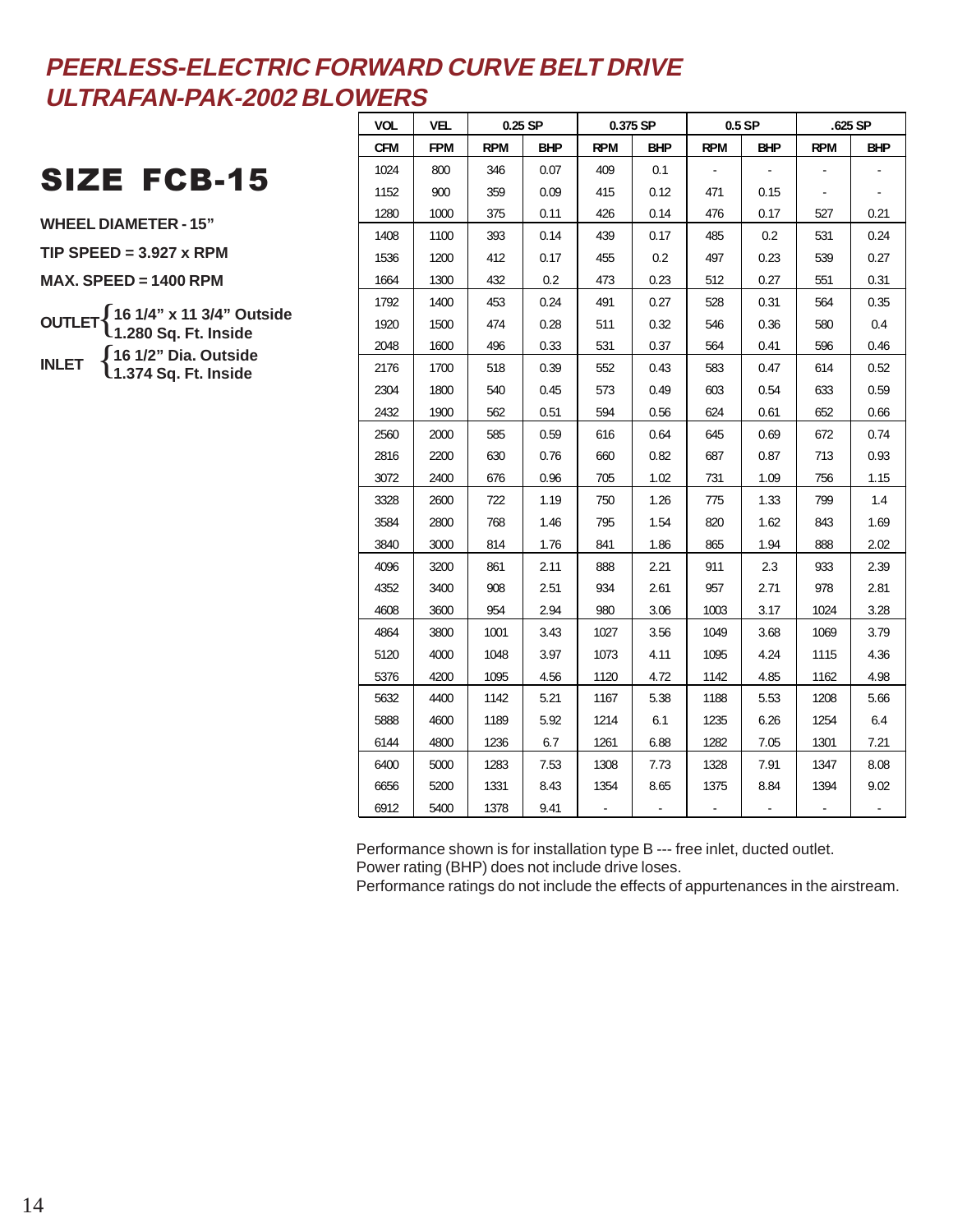|            | $.75$ SP   |                | .875 SP    |            | 1.0 SP     |            | $1.25$ SP  |                          | 1.50 SP        |                | $1.75$ SP  |                          | $20S$ P    |            | $25$ SP    |            | 3.0 SP                   |            | 3.5 SP     |            | 4.0 SP     |
|------------|------------|----------------|------------|------------|------------|------------|------------|--------------------------|----------------|----------------|------------|--------------------------|------------|------------|------------|------------|--------------------------|------------|------------|------------|------------|
| <b>RPM</b> | <b>B+P</b> | <b>RPM</b>     | <b>B+P</b> | <b>RPM</b> | <b>BHP</b> | <b>RPM</b> | <b>BHP</b> | <b>RPM</b>               | <b>B+P</b>     | <b>RPM</b>     | <b>BHP</b> | <b>RPM</b>               | <b>BHP</b> | <b>RPM</b> | <b>BHP</b> | <b>RPM</b> | <b>BHP</b>               | <b>RPM</b> | <b>BHP</b> | <b>RPM</b> | <b>B+P</b> |
|            |            |                |            |            |            |            |            |                          |                |                |            |                          |            |            |            |            |                          |            |            |            |            |
|            |            |                |            |            |            |            |            |                          |                |                |            |                          |            |            |            |            |                          |            |            |            |            |
|            |            |                |            |            |            |            |            | Ĭ.                       |                |                |            | $\overline{\phantom{a}}$ |            | ٠          |            |            | $\overline{\phantom{a}}$ |            |            |            |            |
| 577        | 0.28       | $\overline{a}$ |            |            |            |            |            |                          |                |                |            |                          |            |            |            |            |                          |            |            |            |            |
| 582        | 0.31       | 624            | 0.35       |            |            |            |            |                          |                |                |            |                          |            |            |            |            |                          |            |            |            |            |
| 590        | 0.35       | 628            | 0.39       | 667        | 0.44       |            |            | -                        |                | $\blacksquare$ |            | $\overline{\phantom{a}}$ | ٠          | ٠          |            |            | $\blacksquare$           |            |            |            |            |
| 600        | 0.39       | 636            | 0.44       | 672        | 0.49       | 745        | 0.59       | $\blacksquare$           |                |                |            |                          |            |            |            |            |                          |            |            |            |            |
| 613        | 0.44       | 647            | 0.49       | 681        | 0.54       | 748        | 0.64       | $\overline{\phantom{a}}$ |                |                |            |                          |            |            |            |            |                          |            |            |            |            |
| 628        | 0.5        | 660            | 0.55       | 691        | 0.6        | 754        | 0.7        | 818                      | 0.81           |                |            | $\overline{\phantom{a}}$ | ٠          |            |            |            | $\overline{a}$           |            |            |            |            |
| 644        | 0.56       | 674            | 0.61       | 704        | 0.66       | 763        | 0.77       | 823                      | 0.88           | 882            | 1          | $\blacksquare$           |            |            |            |            |                          |            |            |            |            |
| 662        | 0.63       | 690            | 0.68       | 718        | 0.73       | 774        | 0.84       | 830                      | 0.96           | 886            | 1.08       | 943                      | 1.21       |            |            |            |                          |            |            |            |            |
| 680        | 0.71       | 707            | 0.76       | 734        | 0.81       | 787        | 0.92       | 840                      | 1.04           | 893            | 1.17       | 946                      | 1.3        |            |            |            |                          |            |            |            |            |
| 699        | 0.79       | 725            | 0.85       | 750        | 0.9        | 801        | 1.02       | 851                      | 1.13           | 902            | 1.26       | 952                      | 1.39       | 1054       | 1.68       |            | $\overline{a}$           |            |            |            |            |
| 738        | 0.99       | 762            | 1.04       | 786        | 1.1        | 833        | 1.22       | 879                      | 1.34           | 925            | 1.47       | 970                      | 1.61       | 1062       | 1.9        | 1155       | 222                      |            |            |            |            |
| 779        | 1.21       | 802            | 1.27       | 824        | 1.33       | 868        | 1.46       | 910                      | 1.59           | 953            | 1.73       | 995                      | 1.87       | 1079       | 2.16       | 1163       | 249                      | 1248       | 283        |            |            |
| 821        | 1.47       | 843            | 1.53       | 864        | 1.6        | 905        | 1.74       | 945                      | 1.87           | 985            | 202        | 1024                     | 216        | 1101       | 2.47       | 1179       | 28                       | 1257       | 3.14       | 1335       | 3.52       |
| 865        | 1.76       | 885            | 1.83       | 906        | 1.91       | 945        | 205        | 982                      | 22             | 1019           | 235        | 1056                     | 25         | 1128       | 282        | 1201       | 3.15                     | 1273       | 3.51       | 1345       | 3.88       |
| 909        | 21         | 929            | 2.18       | 948        | 225        | 985        | 241        | 1021                     | 256            | 1056           | 2.72       | 1091                     | 288        | 1159       | 3.21       | 1227       | 356                      | 1294       | 3.92       | 1361       | 4.3        |
| 953        | 248        | 972            | 256        | 991        | 265        | 1027       | 2.81       | 1062                     | 2.98           | 1095           | 3.14       | 1128                     | 3.31       | 1193       | 3.65       | 1256       | 4.01                     | 1319       | 4.38       | 1382       | 4.77       |
| 998        | 29         | 1017           | 2.99       | 1035       | 3.08       | 1070       | 3.26       | 1103                     | 3.43           | 1135           | 3.61       | 1167                     | 3.78       | 1228       | 4.14       | 1288       | 4.51                     | 1348       | 4.9        |            |            |
| 1043       | 3.37       | 1061           | 3.47       | 1079       | 3.57       | 1113       | 3.76       | 1145                     | 3.94           | 1176           | 4.13       | 1207                     | 4.31       | 1265       | 4.69       | 1323       | 5.07                     | 1380       | 5.47       |            |            |
| 1088       | 3.9        | 1107           | 4          | 1124       | 4.1        | 1157       | 4.3        | 1188                     | 4.5            | 1218           | 4.7        | 1247                     | 4.89       | 1304       | 5.29       | 1359       | 5.68                     |            |            |            |            |
| 1134       | 4.47       | 1152           | 4.59       | 1169       | 4.69       | 1201       | 4.91       | 1232                     | 5.12           | 1261           | 5.32       | 1289                     | 5.53       | 1344       | 5.94       | 1397       | 6.35                     |            |            |            |            |
| 1180       | 5.1        | 1198           | 5.22       | 1214       | 5.34       | 1246       | 5.57       | 1275                     | 5.79           | 1304           | 6          | 1332                     | 6.22       | 1385       | 6.65       |            |                          |            |            |            |            |
| 1226       | 5.79       | 1243           | 5.92       | 1260       | 6.05       | 1291       | 6.28       | 1320                     | 6.52           | 1348           | 6.75       | 1374                     | 6.97       |            |            |            |                          |            |            |            |            |
| 1272       | 6.54       | 1289           | 6.68       | 1305       | 6.81       | 1336       | 7.07       | 1364                     | 7.31           | 1392           | 7.56       | $\overline{\phantom{a}}$ |            |            |            |            |                          |            |            |            |            |
| 1319       | 7.36       | 1335           | 7.5        | 1351       | 7.64       | 1381       | 7.91       | $\overline{\phantom{a}}$ | $\blacksquare$ |                |            | $\overline{\phantom{a}}$ |            |            |            |            |                          |            |            |            |            |
| 1365       | 8.24       | 1381           | 8.39       | 1397       | 8.54       |            |            |                          |                |                |            |                          |            |            |            |            |                          |            |            |            |            |
|            |            |                |            |            |            |            |            |                          |                |                |            |                          |            |            |            |            |                          |            |            |            |            |
|            |            |                |            |            |            |            |            |                          |                |                |            |                          |            |            |            |            |                          |            |            |            |            |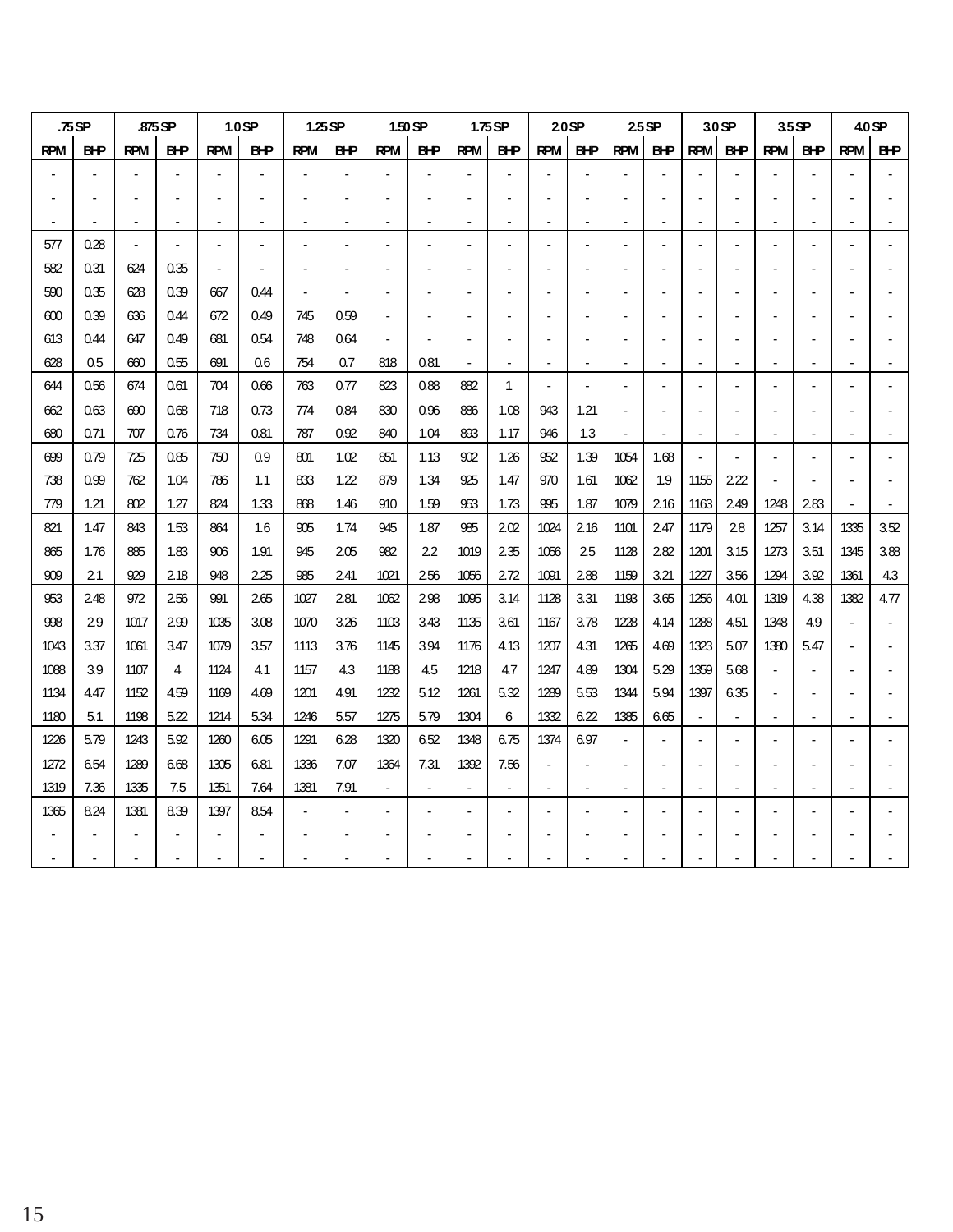## SIZE FCB-16

**WHEEL DIAMETER - 16 1/4" TIP SPEED = 4.189 x RPM MAX. SPEED = 1313 RPM OUTLET** { **17 3/4" x 13" Outside INLET** { **17 7/8" Dia. Outside 1.560 Sq. Ft. Inside**

**1.670 Sq. Ft. Inside**

| VOL.       | VEL.       |            | $0.25$ SP  |            | 0.375 SP   |            | $0.5$ SP   |            | .625 SP    |            | .75 SP     |
|------------|------------|------------|------------|------------|------------|------------|------------|------------|------------|------------|------------|
| <b>CFM</b> | <b>FPM</b> | <b>RPM</b> | <b>BHP</b> | <b>RPM</b> | <b>BHP</b> | <b>RPM</b> | <b>BHP</b> | <b>RPM</b> | <b>BHP</b> | <b>RPM</b> | <b>BHP</b> |
| 1248       | 800        | 328        | 0.1        | 388        | 0.13       |            |            |            |            |            |            |
| 1404       | 900        | 340        | 0.12       | 394        | 0.15       | 448        | 0.19       |            |            |            |            |
| 1560       | 1000       | 355        | 0.15       | 403        | 0.18       | 452        | 0.22       | 500        | 0.27       |            |            |
| 1716       | 1100       | 371        | 0.18       | 416        | 0.22       | 460        | 0.26       | 504        | 0.3        | 548        | 0.35       |
| 1872       | 1200       | 389        | 0.21       | 430        | 0.26       | 471        | 0.3        | 511        | 0.35       | 552        | 0.4        |
| 2028       | 1300       | 408        | 0.26       | 447        | 0.3        | 484        | 0.35       | 522        | 0.4        | 559        | 0.45       |
| 2184       | 1400       | 427        | 0.31       | 464        | 0.35       | 499        | 0.4        | 534        | 0.45       | 569        | 0.51       |
| 2340       | 1500       | 447        | 0.36       | 482        | 0.41       | 515        | 0.46       | 548        | 0.52       | 581        | 0.57       |
| 2496       | 1600       | 467        | 0.42       | 501        | 0.48       | 533        | 0.53       | 564        | 0.59       | 594        | 0.65       |
| 2652       | 1700       | 488        | 0.49       | 520        | 0.55       | 551        | 0.61       | 580        | 0.67       | 609        | 0.73       |
| 2808       | 1800       | 509        | 0.57       | 540        | 0.63       | 569        | 0.69       | 597        | 0.75       | 625        | 0.82       |
| 2964       | 1900       | 530        | 0.66       | 560        | 0.72       | 588        | 0.78       | 615        | 0.85       | 642        | 0.92       |
| 3120       | 2000       | 551        | 0.75       | 581        | 0.82       | 608        | 0.89       | 634        | 0.95       | 659        | 1.02       |
| 3432       | 2200       | 594        | 0.96       | 622        | 1.04       | 648        | 1.12       | 672        | 1.19       | 696        | 1.27       |
| 3744       | 2400       | 637        | 1.22       | 664        | 1.31       | 689        | 1.39       | 712        | 1.47       | 735        | 1.55       |
| 4056       | 2600       | 681        | 1.52       | 707        | 1.61       | 731        | 1.7        | 753        | 1.79       | 774        | 1.88       |
| 4368       | 2800       | 725        | 1.86       | 750        | 1.97       | 773        | 206        | 795        | 2.16       | 815        | 225        |
| 4680       | 3000       | 769        | 226        | 794        | 2.37       | 816        | 2.48       | 837        | 2.58       | 856        | 268        |
| 4992       | 3200       | 814        | 2.71       | 838        | 2.83       | 859        | 2.94       | 879        | 3.06       | 898        | 3.17       |
| 5304       | 3400       | 859        | 321        | 882        | 3.34       | 903        | 3.47       | 922        | 3.59       | 941        | 3.71       |
| 5616       | 3600       | 903        | 3.78       | 926        | 3.92       | 946        | 4.05       | 965        | 4.18       | 983        | 4.31       |
| 5928       | 3800       | 948        | 4.41       | 970        | 4.56       | 990        | 4.7        | 1009       | 4.84       | 1026       | 4.98       |
| 6240       | 4000       | 993        | 5.1        | 1015       | 5.27       | 1034       | 5.42       | 1053       | 5.57       | 1070       | 571        |
| 6552       | 4200       | 1038       | 5.87       | 1059       | 6.04       | 1079       | 6.21       | 1097       | 6.37       | 1113       | 652        |
| 6864       | 4400       | 1084       | 6.71       | 1104       | 6.9        | 1123       | 7.07       | 1141       | 7.24       | 1157       | 7.4        |
| 7176       | 4600       | 1129       | 7.63       | 1149       | 7.83       | 1168       | 8.02       | 1185       | 8.19       | 1201       | 837        |
| 7488       | 4800       | 1174       | 863        | 1194       | 8.84       | 1212       | 9.04       | 1229       | 9.23       | 1245       | 941        |
| 7800       | 5000       | 1220       | 9.72       | 1239       | 9.94       | 1257       | 10.15      | 1274       | 10.35      | 1289       | 10.54      |
| 8112       | 5200       | 1265       | 10.9       | 1284       | 11.13      | 1302       | 11.35      |            |            |            |            |
| 8424       | 5400       | 1311       | 12.16      |            |            |            |            |            |            |            |            |

Performance shown is for installation type B --- free inlet, ducted outlet. Power rating (BHP) does not include drive loses.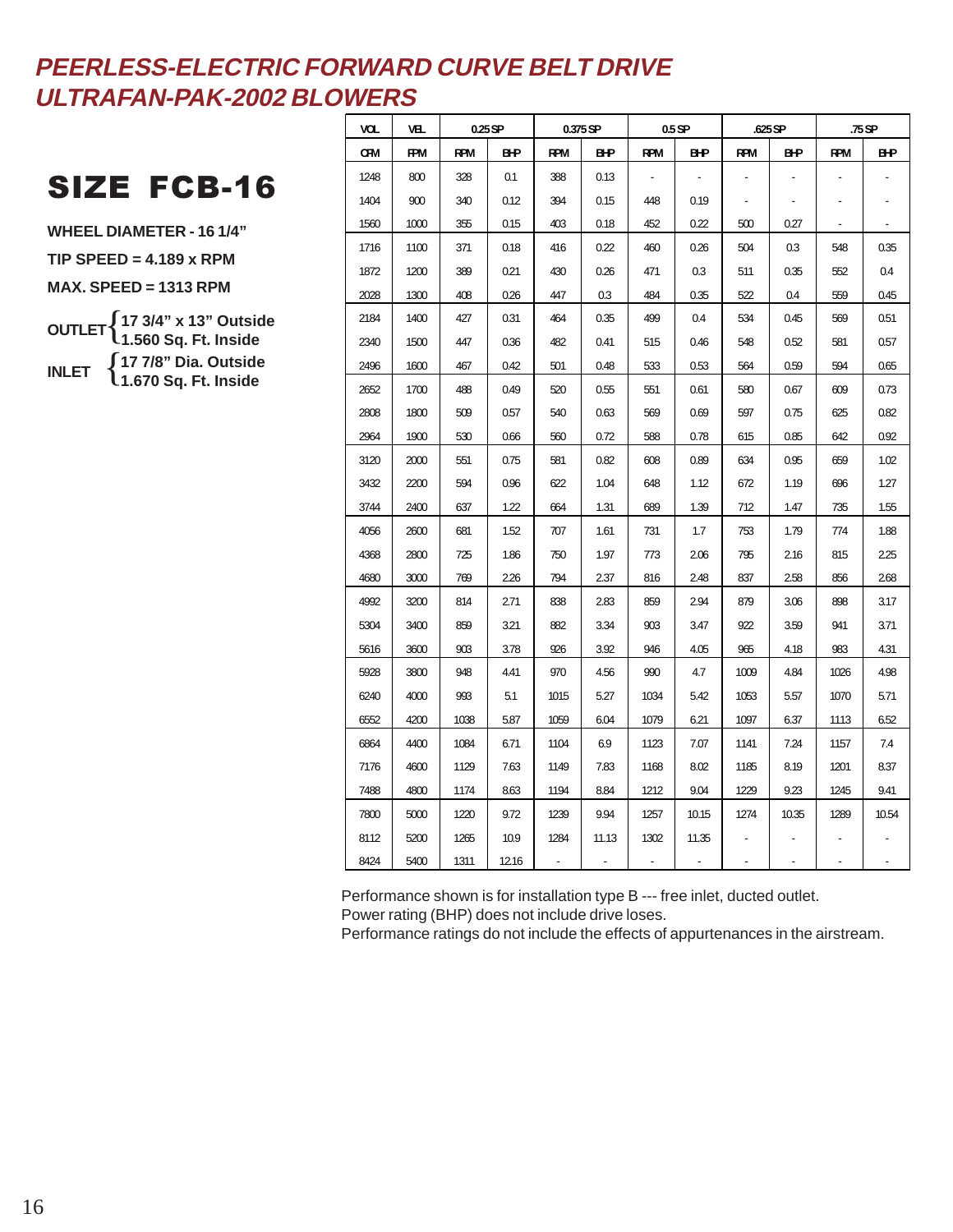|                | .875 SP                  |                | 1.0 <sub>SP</sub>        |                          | 1.25 SP                  |                          | 1.50 SP                  |                          | 1.75 SP                  |                          | 2.0 <sub>SP</sub>        |                          | $25$ SP                  |                          | 3.0 SP                   |                          | 3.5 SP                   |                          | 4.0 SP         |
|----------------|--------------------------|----------------|--------------------------|--------------------------|--------------------------|--------------------------|--------------------------|--------------------------|--------------------------|--------------------------|--------------------------|--------------------------|--------------------------|--------------------------|--------------------------|--------------------------|--------------------------|--------------------------|----------------|
| <b>RPM</b>     | <b>BHP</b>               | <b>RPM</b>     | BНP                      | <b>RPM</b>               | <b>BHP</b>               | <b>RPM</b>               | <b>BHP</b>               | <b>RPM</b>               | <b>BHP</b>               | <b>RPM</b>               | BНP                      | <b>RPM</b>               | <b>BHP</b>               | <b>RPM</b>               | <b>B+P</b>               | <b>RPM</b>               | <b>BHP</b>               | <b>RPM</b>               | <b>BHP</b>     |
|                |                          |                | $\overline{a}$           |                          |                          |                          |                          |                          |                          |                          |                          |                          | $\overline{a}$           |                          |                          |                          | $\overline{a}$           |                          |                |
|                |                          |                |                          |                          |                          |                          |                          |                          |                          |                          |                          |                          |                          |                          |                          |                          |                          |                          |                |
| $\overline{a}$ | $\overline{\phantom{a}}$ | $\overline{a}$ | $\blacksquare$           | $\overline{\phantom{a}}$ | $\blacksquare$           | $\overline{\phantom{a}}$ | $\blacksquare$           | $\overline{a}$           | $\overline{a}$           | $\overline{\phantom{a}}$ | $\overline{\phantom{a}}$ | $\overline{\phantom{a}}$ | $\blacksquare$           | $\overline{\phantom{a}}$ | $\overline{a}$           | $\overline{a}$           | $\overline{a}$           |                          |                |
| $\blacksquare$ | $\blacksquare$           | $\overline{a}$ | $\overline{a}$           |                          |                          | $\overline{\phantom{a}}$ |                          |                          |                          | $\overline{a}$           |                          |                          | $\overline{a}$           | $\overline{a}$           | $\overline{a}$           |                          | $\overline{a}$           |                          |                |
| 592            | 0.45                     |                |                          |                          |                          |                          |                          |                          |                          |                          |                          |                          |                          |                          |                          |                          |                          |                          |                |
| 596            | 0.5                      | 634            | 0.56                     | $\overline{\phantom{0}}$ | $\overline{\phantom{a}}$ | $\overline{\phantom{a}}$ | $\overline{\phantom{a}}$ | $\overline{a}$           | $\overline{\phantom{a}}$ | $\overline{a}$           | $\overline{\phantom{a}}$ | $\overline{\phantom{a}}$ | $\overline{a}$           | $\overline{\phantom{a}}$ | $\overline{\phantom{a}}$ | $\overline{\phantom{0}}$ | $\overline{\phantom{a}}$ |                          |                |
| 603            | 0.56                     | 638            | 0.62                     | 708                      | 0.74                     | $\overline{\phantom{a}}$ |                          |                          |                          | ÷,                       |                          |                          | $\overline{a}$           |                          | $\overline{a}$           |                          | $\overline{\phantom{a}}$ |                          |                |
| 613            | 0.63                     | 645            | 0.69                     | 710                      | 0.82                     | ÷,                       |                          |                          |                          |                          |                          |                          |                          |                          |                          |                          |                          |                          |                |
| 625            | 0.71                     | 655            | 0.77                     | 716                      | 0.9                      | 776                      | 1.03                     | $\overline{\phantom{a}}$ | $\overline{\phantom{a}}$ | $\overline{a}$           | $\overline{\phantom{a}}$ | $\overline{\phantom{a}}$ | $\overline{a}$           | $\overline{\phantom{a}}$ | $\overline{\phantom{a}}$ | $\overline{\phantom{0}}$ | $\overline{\phantom{a}}$ |                          |                |
| 638            | 0.79                     | 666            | 0.85                     | 724                      | 0.99                     | 781                      | 1.13                     | 838                      | 1.27                     | $\overline{\phantom{a}}$ | $\overline{a}$           | $\overline{a}$           | $\overline{a}$           | $\overline{a}$           | $\overline{a}$           | $\overline{\phantom{a}}$ | $\overline{a}$           |                          |                |
| 652            | 0.88                     | 679            | 0.95                     | 733                      | 1.09                     | 787                      | 1.23                     | 841                      | 1.38                     | 895                      | 1.54                     |                          |                          |                          |                          |                          |                          |                          |                |
| 668            | 0.98                     | 694            | 1.05                     | 745                      | 1.19                     | 796                      | 1.34                     | 847                      | 1.5                      | 898                      | 1.66                     | $\overline{\phantom{a}}$ | $\blacksquare$           | $\sim$                   | $\blacksquare$           | $\blacksquare$           | $\overline{a}$           |                          |                |
| 684            | 1.09                     | 709            | 1.16                     | 758                      | 1.31                     | 807                      | 1.46                     | 855                      | 1.62                     | 904                      | 1.78                     | 1001                     | 2.13                     | $\overline{\phantom{a}}$ | $\overline{a}$           |                          | $\overline{a}$           |                          |                |
| 719            | 1.34                     | 742            | 1.42                     | 787                      | 1.57                     | 832                      | 1.74                     | 876                      | 1.9                      | 920                      | 2.07                     | 1008                     | 2.43                     | 1097                     | 2.81                     |                          |                          |                          |                |
| 756            | 1.63                     | 778            | 1.71                     | 820                      | 1.88                     | 861                      | 2.05                     | 901                      | 2.23                     | 942                      | 2.41                     | 1023                     | 2.79                     | 1104                     | 3.18                     | 1185                     | 3.59                     | $\overline{\phantom{a}}$ |                |
| 795            | 1.97                     | 815            | 2.06                     | 855                      | 2.23                     | 893                      | 2.42                     | 931                      | 2.6                      | 968                      | 2.79                     | 1043                     | 3.19                     | 1118                     | 3.6                      | 1193                     | 4.03                     | 1268                     | 4.47           |
| 835            | 2.35                     | 854            | 2.44                     | 891                      | 263                      | 927                      | 2.83                     | 963                      | 3.02                     | 998                      | 323                      | 1068                     | 3.64                     | 1137                     | 4.07                     | 1207                     | 4.51                     | 1276                     | 4.97           |
| 875            | 2.79                     | 894            | 2.89                     | 929                      | 3.09                     | 964                      | 3.29                     | 998                      | 3.5                      | 1031                     | 3.71                     | 1096                     | 4.14                     | 1161                     | 4.59                     | 1226                     | 5.05                     | 1291                     | 5.53           |
| 917            | 3.28                     | 934            | 3.38                     | 969                      | 3.6                      | 1001                     | 3.82                     | 1034                     | 4.04                     | 1065                     | 4.26                     | 1127                     | 4.71                     | 1188                     | 5.18                     | 1249                     | 5.65                     | 1310                     | 6.15           |
| 958            | 3.82                     | 976            | 3.94                     | 1009                     | 4.17                     | 1040                     | 4.4                      | 1071                     | 4.63                     | 1101                     | 4.87                     | 1160                     | 5.34                     | 1218                     | 5.82                     | 1276                     | 6.32                     |                          | $\overline{a}$ |
| 1001           | 4.44                     | 1017           | 4.56                     | 1049                     | 4.8                      | 1080                     | 5.05                     | 1109                     | 5.29                     | 1138                     | 5.54                     | 1195                     | 6.03                     | 1250                     | 6.54                     | 1305                     | 7.06                     |                          | $\blacksquare$ |
| 1043           | 5.11                     | 1059           | 5.24                     | 1090                     | 5.5                      | 1120                     | 5.76                     | 1149                     | 6.02                     | 1177                     | 6.28                     | 1231                     | 6.8                      | 1284                     | 7.32                     |                          | $\overline{a}$           |                          |                |
| 1086           | 5.86                     | 1102           | 5.99                     | 1132                     | 6.27                     | 1161                     | 6.54                     | 1189                     | 6.81                     | 1216                     | 7.08                     | 1268                     | 7.63                     | $\overline{a}$           |                          |                          |                          |                          |                |
| 1129           | 6.67                     | 1145           | 6.82                     | 1174                     | 7.11                     | 1202                     | 7.4                      | 1229                     | 7.68                     | 1255                     | 7.97                     | 1306                     | 8.54                     | $\overline{\phantom{a}}$ | $\blacksquare$           | $\blacksquare$           | $\blacksquare$           |                          |                |
| 1173           | 7.56                     | 1188           | 7.72                     | 1217                     | 8.03                     | 1244                     | 8.33                     | 1270                     | 8.63                     | 1296                     | 8.93                     |                          | $\overline{a}$           | ÷,                       | $\overline{a}$           |                          | ÷,                       |                          |                |
| 1216           | 8.53                     | 1231           | 8.7                      | 1259                     | 9.02                     | 1286                     | 9.34                     | 1312                     | 9.66                     | $\overline{\phantom{a}}$ |                          |                          |                          |                          |                          |                          |                          |                          |                |
| 1260           | 9.59                     | 1275           | 9.76                     | 1302                     | 10.1                     | $\blacksquare$           | $\blacksquare$           | $\overline{\phantom{a}}$ | $\overline{\phantom{a}}$ | $\blacksquare$           | $\overline{\phantom{a}}$ | $\blacksquare$           | $\overline{\phantom{a}}$ | $\blacksquare$           | $\overline{a}$           | $\blacksquare$           | $\blacksquare$           |                          |                |
| 1304           | 10.72                    |                | $\overline{\phantom{a}}$ |                          |                          | $\overline{\phantom{a}}$ |                          |                          |                          | Ĭ.                       |                          |                          | $\overline{a}$           |                          | $\overline{a}$           |                          | $\overline{a}$           |                          |                |
|                |                          |                |                          |                          |                          |                          |                          |                          |                          |                          |                          |                          |                          |                          |                          |                          |                          |                          |                |
| $\blacksquare$ |                          |                | $\blacksquare$           |                          |                          |                          |                          |                          |                          |                          |                          |                          |                          |                          |                          | $\overline{\phantom{a}}$ | $\overline{\phantom{a}}$ |                          |                |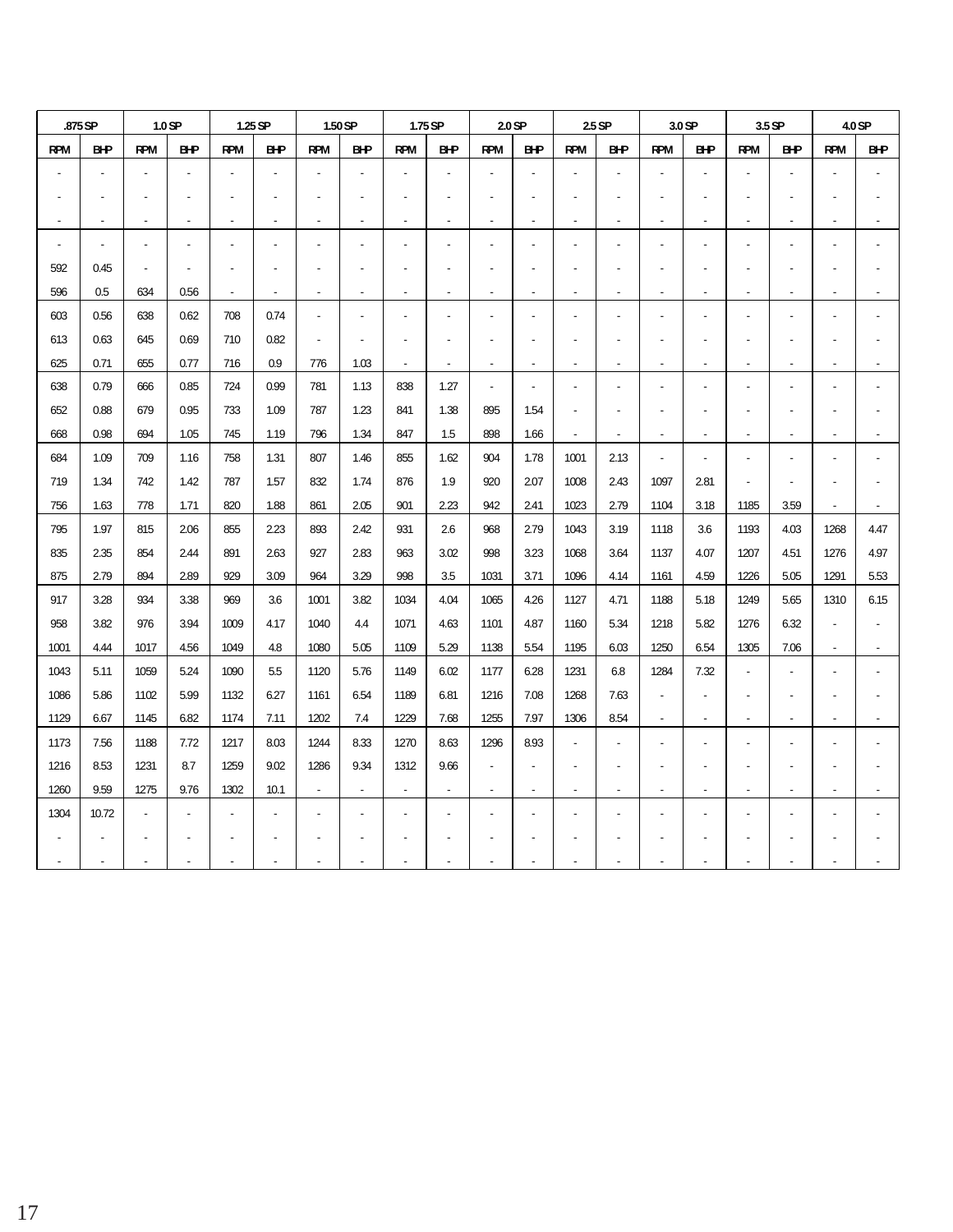## SIZE FCB-18

**WHEEL DIAMETER - 18 1/4" TIP SPEED = 4.712 x RPM**

**MAX. SPEED = 1061 RPM**

**OUTLET** { **19 5/8" x 14 1/4" Outside INLET** { **19 5/8" Dia. Outside 1.899 Sq. Ft. Inside 2.020 Sq. Ft. Inside**

| <b>VOL</b> | <b>VEL</b> |            | $0.25$ SP  |            | 0.375 SP   |            | $0.5$ SP   |            | $.625$ SP  |
|------------|------------|------------|------------|------------|------------|------------|------------|------------|------------|
| <b>CFM</b> | <b>FPM</b> | <b>RPM</b> | <b>BHP</b> | <b>RPM</b> | <b>BHP</b> | <b>RPM</b> | <b>BHP</b> | <b>RPM</b> | <b>BHP</b> |
| 1519       | 800        | 296        | 0.11       | 352        | 0.16       |            |            |            |            |
| 1709       | 900        | 306        | 0.14       | 356        | 0.19       | 406        | 0.24       |            |            |
| 1899       | 1000       | 318        | 0.17       | 364        | 0.22       | 409        | 0.27       | 454        | 0.33       |
| 2089       | 1100       | 331        | 0.2        | 374        | 0.25       | 416        | 0.31       | 457        | 0.37       |
| 2279       | 1200       | 346        | 0.24       | 386        | 0.29       | 425        | 0.35       | 463        | 0.42       |
| 2469       | 1300       | 361        | 0.29       | 399        | 0.34       | 435        | 0.4        | 471        | 0.47       |
| 2659       | 1400       | 377        | 0.34       | 413        | 0.4        | 447        | 0.46       | 481        | 0.53       |
| 2849       | 1500       | 394        | 0.4        | 428        | 0.46       | 460        | 0.53       | 492        | 0.6        |
| 3038       | 1600       | 411        | 0.46       | 443        | 0.53       | 475        | 0.6        | 504        | 0.67       |
| 3228       | 1700       | 428        | 0.54       | 459        | 0.61       | 489        | 0.68       | 518        | 0.76       |
| 3418       | 1800       | 445        | 0.62       | 476        | 0.69       | 505        | 0.77       | 532        | 0.85       |
| 3608       | 1900       | 463        | 0.71       | 493        | 0.79       | 520        | 0.87       | 547        | 0.95       |
| 3798       | 2000       | 481        | 0.81       | 510        | 0.89       | 537        | 0.98       | 562        | 1.06       |
| 4178       | 2200       | 517        | 1.03       | 544        | 1.13       | 570        | 1.22       | 594        | 1.32       |
| 4558       | 2400       | 553        | 1.3        | 580        | 1.41       | 604        | 1.51       | 627        | 1.61       |
| 4937       | 2600       | 590        | 1.61       | 616        | 1.73       | 639        | 1.84       | 661        | 1.95       |
| 5317       | 2800       | 627        | 1.97       | 652        | 2.1        | 675        | 2.22       | 696        | 2.35       |
| 5697       | 3000       | 665        | 2.38       | 689        | 2.52       | 711        | 2.66       | 731        | 2.79       |
| 6077       | 3200       | 702        | 2.85       | 726        | 3          | 747        | 3.15       | 767        | 3.29       |
| 6457       | 3400       | 740        | 3.37       | 763        | 3.54       | 784        | 3.7        | 803        | 3.85       |
| 6836       | 3600       | 778        | 3.95       | 800        | 4.13       | 820        | 4.31       | 839        | 4.47       |
| 7216       | 3800       | 816        | 4.6        | 838        | 4.8        | 857        | 4.98       | 876        | 5.16       |
| 7596       | 4000       | 854        | 5.32       | 875        | 5.53       | 895        | 5.73       | 913        | 5.92       |
| 7976       | 4200       | 892        | 6.11       | 913        | 6.34       | 932        | 6.55       | 950        | 6.75       |
| 8356       | 4400       | 931        | 6.98       | 951        | 7.22       | 970        | 7.44       | 987        | 7.66       |
| 8735       | 4600       | 969        | 7.92       | 989        | 8.18       | 1007       | 8.42       | 1024       | 8.65       |
| 9115       | 4800       | 1008       | 8.95       | 1027       | 9.22       | 1045       | 9.48       |            |            |
| 9495       | 5000       | 1046       | 10.07      | -          |            |            |            |            |            |

Performance shown is for installation type B --- free inlet, ducted outlet.

Power rating (BHP) does not include drive loses.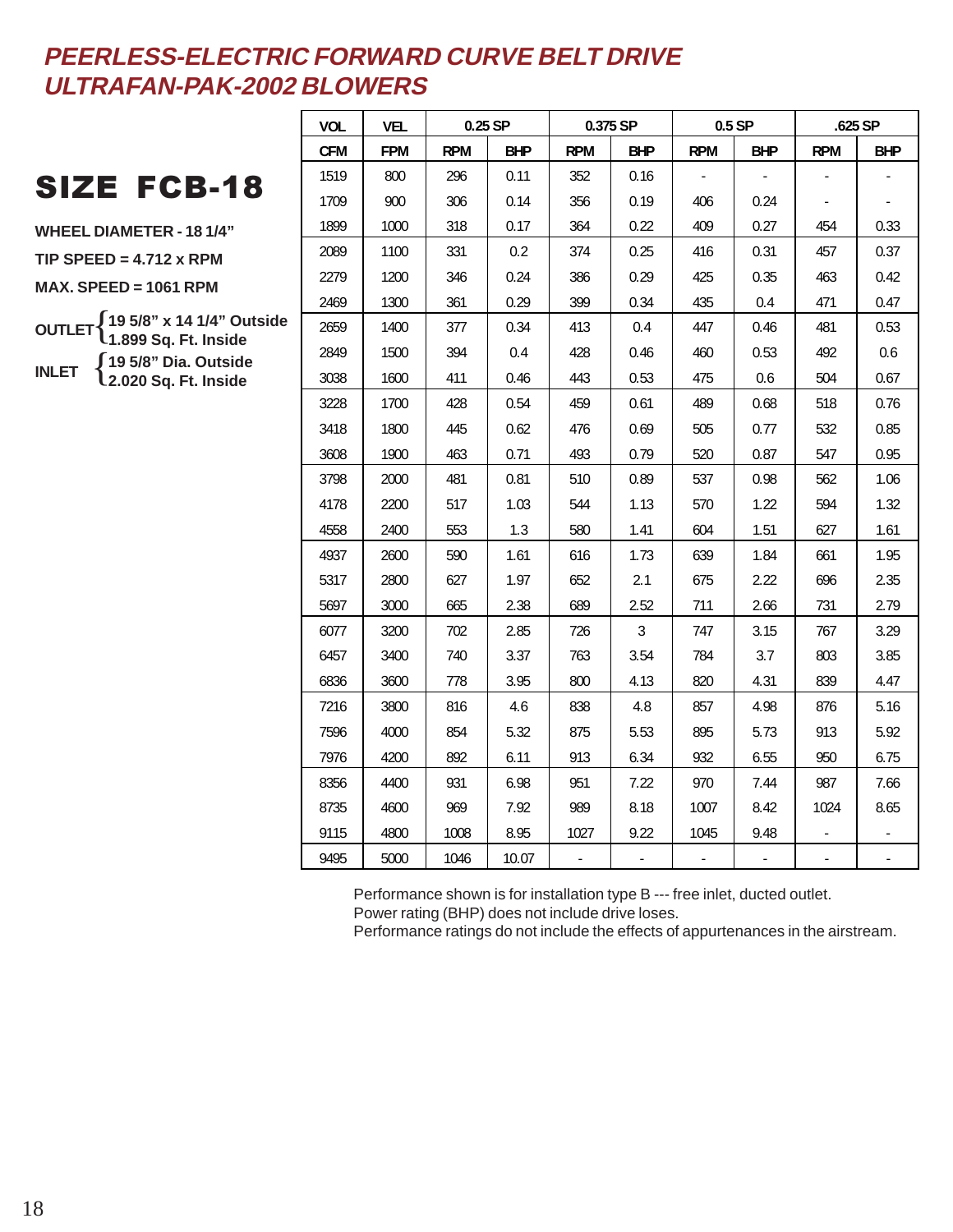|                | .75 SP                   |                | .875 SP        |                | 1.0 SP         |                          | 1.25 SP        |                | 1.50 SP        | 1.75 SP                  |                          |                          | 2.0 SP         |                          | $2.5$ SP                 |                          | 3.0 SP                   |
|----------------|--------------------------|----------------|----------------|----------------|----------------|--------------------------|----------------|----------------|----------------|--------------------------|--------------------------|--------------------------|----------------|--------------------------|--------------------------|--------------------------|--------------------------|
| <b>RPM</b>     | <b>BHP</b>               | <b>RPM</b>     | <b>BHP</b>     | <b>RPM</b>     | <b>BHP</b>     | <b>RPM</b>               | <b>BHP</b>     | <b>RPM</b>     | <b>BHP</b>     | <b>RPM</b>               | <b>BHP</b>               | <b>RPM</b>               | <b>BHP</b>     | <b>RPM</b>               | <b>BHP</b>               | <b>RPM</b>               | <b>BHP</b>               |
|                | $\blacksquare$           | $\blacksquare$ |                | ÷,             |                |                          | $\blacksquare$ |                | $\blacksquare$ |                          |                          |                          |                |                          |                          |                          |                          |
|                |                          |                |                |                |                |                          |                |                |                |                          |                          |                          |                |                          |                          |                          |                          |
| $\blacksquare$ | $\overline{\phantom{a}}$ | $\blacksquare$ | $\blacksquare$ | $\blacksquare$ | $\blacksquare$ |                          | $\blacksquare$ | $\overline{a}$ | $\blacksquare$ | $\blacksquare$           | $\overline{a}$           | $\overline{\phantom{a}}$ | ÷              | $\overline{\phantom{a}}$ |                          |                          | $\overline{\phantom{a}}$ |
| 497            | 0.44                     | $\blacksquare$ |                | ٠              |                |                          |                |                | ۰              |                          |                          |                          |                |                          |                          |                          |                          |
| 500            | 0.49                     | 537            | 0.56           |                |                |                          |                |                |                |                          |                          |                          |                |                          |                          |                          |                          |
| 506            | 0.54                     | 540            | 0.61           | 575            | 0.69           | $\overline{\phantom{0}}$ | $\blacksquare$ | $\blacksquare$ | $\blacksquare$ | $\blacksquare$           | $\blacksquare$           | $\overline{\phantom{a}}$ | $\blacksquare$ | $\overline{\phantom{a}}$ | $\overline{\phantom{a}}$ |                          |                          |
| 513            | 0.6                      | 546            | 0.68           | 578            | 0.76           | 642                      | 0.93           |                |                |                          |                          |                          |                |                          |                          |                          |                          |
| 523            | 0.67                     | 554            | 0.75           | 584            | 0.83           | 644                      | $\mathbf{1}$   |                |                |                          |                          |                          |                |                          |                          |                          |                          |
| 534            | 0.75                     | 563            | 0.83           | 591            | 0.91           | 648                      | 1.09           | 704            | 1.28           | $\blacksquare$           | $\overline{\phantom{a}}$ | $\blacksquare$           | $\blacksquare$ | $\blacksquare$           | $\blacksquare$           |                          | $\overline{\phantom{a}}$ |
| 546            | 0.84                     | 573            | 0.92           | 601            | $\mathbf{1}$   | 654                      | 1.18           | 707            | 1.38           | 760                      | 1.58                     | $\blacksquare$           |                |                          |                          |                          |                          |
| 559            | 0.93                     | 585            | 1.02           | 611            | 1.1            | 662                      | 1.29           | 713            | 1.48           | 763                      | 1.69                     | 812                      | 1.92           |                          |                          |                          |                          |
| 573            | 1.04                     | 598            | 1.12           | 623            | 1.21           | 671                      | 1.4            | 720            | 1.6            | 767                      | 1.81                     | 814                      | 2.04           | $\blacksquare$           |                          |                          | $\blacksquare$           |
| 587            | 1.15                     | 611            | 1.24           | 635            | 1.33           | 682                      | 1.52           | 728            | 1.73           | 773                      | 1.94                     | 819                      | 2.17           | 908                      | 2.66                     | ÷,                       |                          |
| 617            | 1.41                     | 640            | 1.51           | 662            | 1.6            | 705                      | 1.81           | 748            | 2.02           | 790                      | 2.24                     | 831                      | 2.47           | 914                      | 2.97                     | 995                      | 3.51                     |
| 649            | 1.72                     | 671            | 1.82           | 691            | 1.92           | 732                      | 2.14           | 772            | 2.36           | 810                      | 2.59                     | 849                      | 2.83           | 925                      | 3.33                     | 1000                     | 3.88                     |
| 682            | 2.06                     | 702            | 2.18           | 722            | 2.29           | 760                      | 2.51           | 798            | 2.75           | 834                      | 2.98                     | 870                      | 3.23           | 941                      | 3.75                     | 1011                     | 4.31                     |
| 716            | 2.46                     | 735            | 2.58           | 754            | 2.7            | 791                      | 2.94           | 826            | 3.19           | 860                      | 3.44                     | 894                      | 3.7            | 961                      | 4.24                     | 1027                     | 4.81                     |
| 750            | 2.92                     | 769            | 3.05           | 787            | 3.17           | 822                      | 3.43           | 856            | 3.69           | 889                      | 3.95                     | 921                      | 4.22           | 984                      | 4.78                     | 1046                     | 5.37                     |
| 786            | 3.43                     | 804            | 3.57           | 821            | 3.7            | 855                      | 3.97           | 887            | 4.25           | 918                      | 4.52                     | 949                      | 4.81           | 1009                     | 5.39                     |                          |                          |
| 821            | $\overline{4}$           | 839            | 4.15           | 855            | 4.29           | 888                      | 4.58           | 919            | 4.87           | 949                      | 5.16                     | 979                      | 5.45           | 1036                     | 6.06                     |                          |                          |
| 857            | 4.63                     | 874            | 4.79           | 890            | 4.94           | 922                      | 5.25           | 952            | 5.56           | 981                      | 5.86                     | 1009                     | 6.17           | $\overline{\phantom{a}}$ | $\overline{\phantom{a}}$ | $\overline{\phantom{a}}$ | $\overline{\phantom{a}}$ |
| 893            | 5.33                     | 910            | 5.5            | 926            | 5.66           | 956                      | 5.99           | 985            | 6.31           | 1013                     | 6.64                     | 1041                     | 6.96           |                          |                          |                          |                          |
| 930            | 6.1                      | 946            | 6.28           | 961            | 6.46           | 991                      | 6.8            | 1019           | 7.14           | 1047                     | 7.48                     |                          |                |                          |                          |                          |                          |
| 966            | 6.95                     | 982            | 7.14           | 997            | 7.32           | 1026                     | 7.69           | 1054           | 8.05           | $\overline{\phantom{a}}$ |                          |                          |                |                          |                          |                          |                          |
| 1003           | 7.87                     | 1019           | 8.07           | 1034           | 8.27           |                          |                |                |                |                          |                          |                          |                |                          |                          |                          |                          |
| 1040           | 8.87                     | 1055           | 9.08           | $\blacksquare$ |                |                          |                |                |                |                          |                          |                          |                |                          |                          |                          |                          |
|                |                          |                |                |                |                |                          |                |                |                |                          |                          |                          |                |                          |                          |                          |                          |
|                |                          |                |                |                |                |                          |                |                |                |                          |                          |                          |                |                          |                          |                          |                          |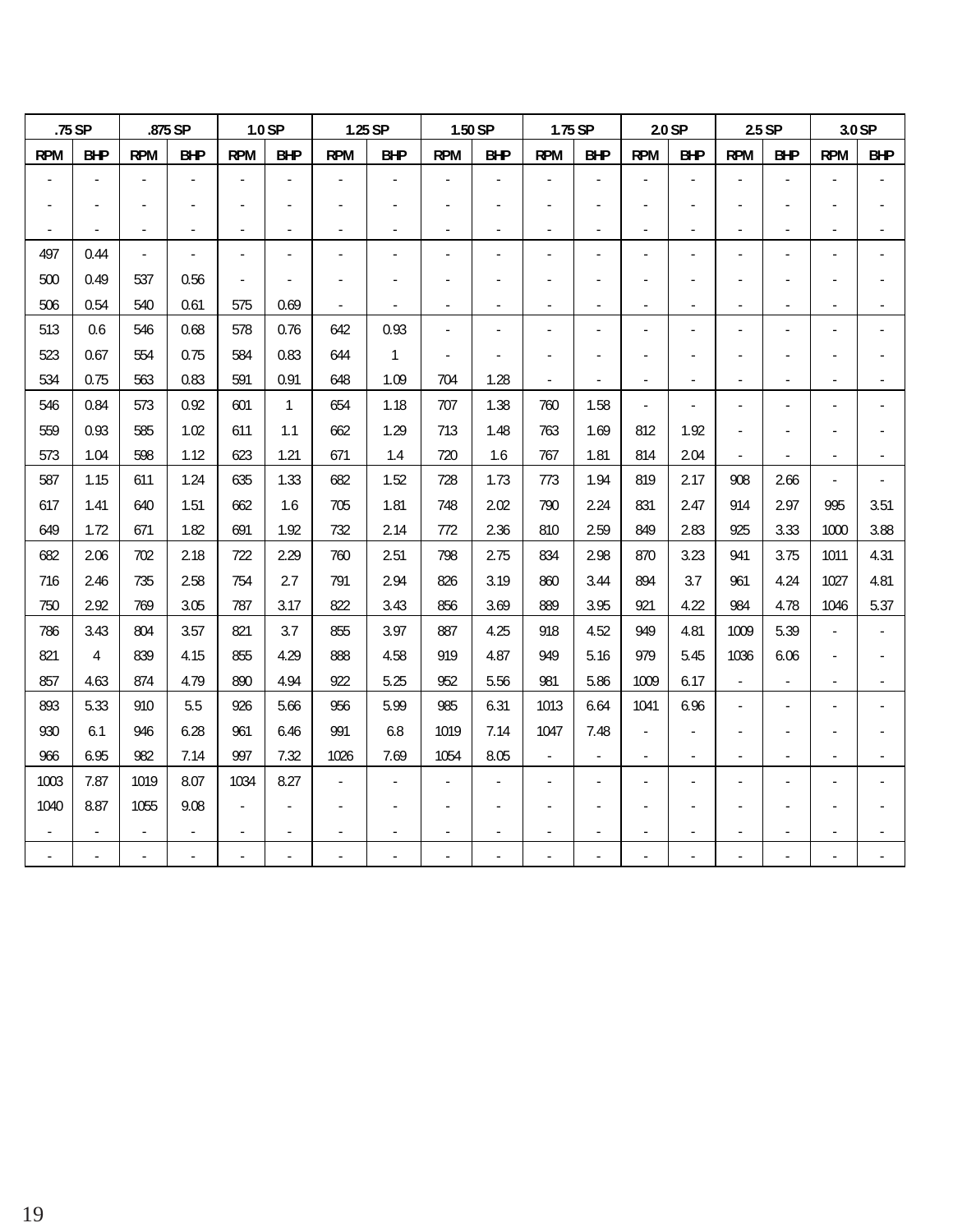## SIZE FCB-20

**WHEEL DIAMETER - 20" TIP SPEED = 5.236 x RPM MAX. SPEED = 955 RPM OUTLET** { **11 1/2" x 15 7/8" Outside INLET** { **21 1/2" Dia. Outside 2.316 Sq. Ft. Inside 2.435 Sq. Ft. Inside**

| <b>VOL</b> | <b>VEL</b> |            | $0.25$ SP  |            | 0.375 SP   |            | $0.5$ SP   |            | .625 SP    |
|------------|------------|------------|------------|------------|------------|------------|------------|------------|------------|
| <b>CFM</b> | <b>FPM</b> | <b>RPM</b> | <b>BHP</b> | <b>RPM</b> | <b>BHP</b> | <b>RPM</b> | <b>BHP</b> | <b>RPM</b> | <b>BHP</b> |
| 1853       | 800        | 256        | 0.14       | 308        | 0.19       |            |            |            |            |
| 2084       | 900        | 263        | 0.16       | 309        | 0.22       |            |            |            |            |
| 2316       | 1000       | 272        | 0.2        | 314        | 0.26       | 356        | 0.33       |            |            |
| 2548       | 1100       | 282        | 0.24       | 321        | 0.3        | 360        | 0.37       | 398        | 0.45       |
| 2780       | 1200       | 294        | 0.29       | 330        | 0.35       | 366        | 0.42       | 401        | 0.5        |
| 3011       | 1300       | 307        | 0.34       | 341        | 0.41       | 374        | 0.48       | 406        | 0.56       |
| 3242       | 1400       | 320        | 0.4        | 352        | 0.47       | 383        | 0.55       | 413        | 0.63       |
| 3474       | 1500       | 333        | 0.47       | 364        | 0.55       | 393        | 0.63       | 422        | 0.71       |
| 3706       | 1600       | 347        | 0.55       | 376        | 0.63       | 404        | 0.71       | 431        | 0.8        |
| 3937       | 1700       | 362        | 0.64       | 389        | 0.72       | 416        | 0.81       | 442        | 0.9        |
| 4169       | 1800       | 376        | 0.74       | 403        | 0.83       | 428        | 0.92       | 453        | 1.01       |
| 4400       | 1900       | 391        | 0.85       | 417        | 0.94       | 441        | 1.03       | 465        | 1.13       |
| 4632       | 2000       | 406        | 0.97       | 431        | 1.07       | 455        | 1.16       | 477        | 1.26       |
| 5095       | 2200       | 437        | 1.25       | 460        | 1.35       | 482        | 1.46       | 504        | 1.57       |
| 5558       | 2400       | 468        | 1.57       | 490        | 1.69       | 511        | 1.8        | 531        | 1.92       |
| 6022       | 2600       | 499        | 1.96       | 520        | 2.08       | 540        | 2.21       | 559        | 2.33       |
| 6485       | 2800       | 531        | 2.4        | 551        | 2.54       | 570        | 2.67       | 588        | 2.81       |
| 6948       | 3000       | 563        | 2.9        | 582        | 3.05       | 601        | 3.2        | 618        | 3.34       |
| 7411       | 3200       | 595        | 3.48       | 614        | 3.64       | 631        | 3.8        | 648        | 3.95       |
| 7875       | 3400       | 628        | 4.13       | 646        | 4.3        | 663        | 4.47       | 679        | 4.64       |
| 8338       | 3600       | 660        | 4.85       | 678        | 5.04       | 694        | 5.22       | 709        | 5.4        |
| 8801       | 3800       | 693        | 5.66       | 710        | 5.86       | 726        | 6.05       | 740        | 6.24       |
| 9264       | 4000       | 726        | 6.55       | 742        | 6.77       | 757        | 6.97       | 772        | 7.17       |
| 9727       | 4200       | 759        | 7.54       | 775        | 7.76       | 789        | 7.98       | 803        | 8.19       |
| 10190      | 4400       | 792        | 8.62       | 807        | 8.86       | 822        | 9.09       | 835        | 9.31       |
| 10654      | 4600       | 825        | 9.8        | 840        | 10.05      | 854        | 10.3       | 867        | 10.53      |
| 11117      | 4800       | 859        | 11.09      | 873        | 11.36      | 886        | 11.61      | 899        | 11.86      |
| 11580      | 5000       | 892        | 12.49      | 906        | 12.76      | 919        | 13.03      | 932        | 13.29      |
| 12043      | 5200       | 925        | 14         | 939        | 14.29      | 952        | 14.57      |            |            |

Performance shown is for installation type B --- free inlet, ducted outlet.

Power rating (BHP) does not include drive loses.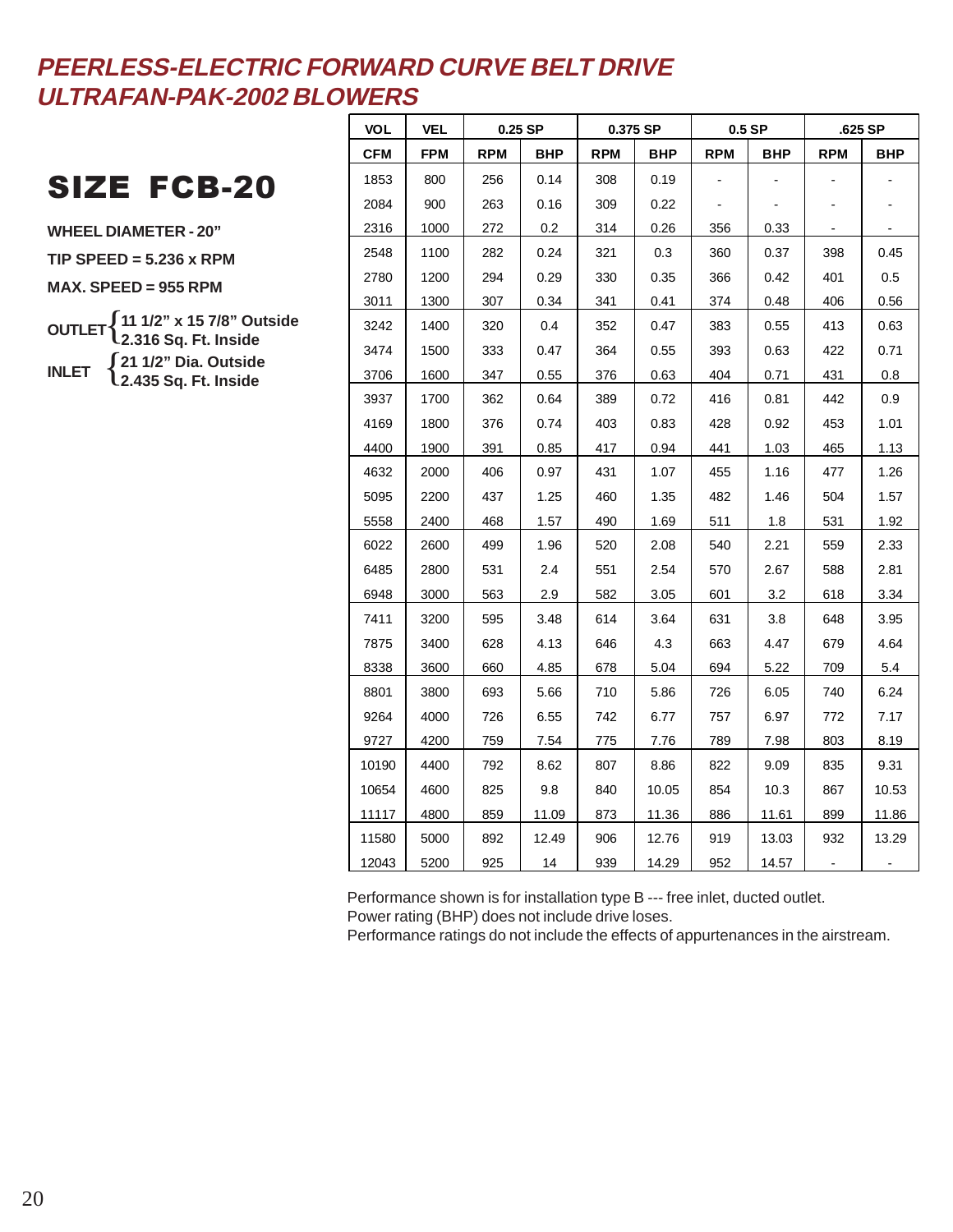|                | .75 SP                   |                | .875 SP        |                          | 1.0 SP                   |                          | 1.25 SP    |            | 1.50 SP    |                | 1.75 SP    |            | 2.0 SP     |                          | 2.5 SP                   |                | 3.0 SP     |            | 3.5 S.P                  |
|----------------|--------------------------|----------------|----------------|--------------------------|--------------------------|--------------------------|------------|------------|------------|----------------|------------|------------|------------|--------------------------|--------------------------|----------------|------------|------------|--------------------------|
| <b>RPM</b>     | <b>BHP</b>               | <b>RPM</b>     | <b>BHP</b>     | <b>RPM</b>               | <b>BHP</b>               | <b>RPM</b>               | <b>BHP</b> | <b>RPM</b> | <b>BHP</b> | <b>RPM</b>     | <b>BHP</b> | <b>RPM</b> | <b>BHP</b> | <b>RPM</b>               | <b>BHP</b>               | <b>RPM</b>     | <b>BHP</b> | <b>RPM</b> | <b>BHP</b>               |
|                |                          |                |                |                          |                          |                          |            |            |            |                |            |            |            |                          |                          |                |            |            |                          |
|                |                          |                |                |                          |                          |                          |            |            |            |                |            |            |            |                          |                          |                |            |            |                          |
|                |                          |                |                |                          |                          | $\overline{\phantom{a}}$ |            |            |            |                |            |            |            |                          |                          |                |            |            |                          |
|                |                          |                |                |                          |                          |                          |            |            |            |                |            |            |            |                          |                          |                |            |            |                          |
| 436            | 0.59                     |                |                |                          |                          |                          |            |            |            |                |            |            |            |                          |                          |                |            |            |                          |
| 439            | 0.65                     | 471            | 0.74           | $\overline{\phantom{a}}$ | $\overline{\phantom{a}}$ | $\overline{a}$           |            |            |            |                |            |            |            |                          |                          |                |            |            |                          |
| 444            | 0.72                     | 474            | 0.81           | 503                      | 0.91                     | $\blacksquare$           |            |            |            |                |            |            |            |                          |                          |                |            |            |                          |
| 450            | 0.8                      | 478            | 0.9            | 506                      | $\mathbf{1}$             | 562                      | 1.21       |            |            |                |            |            |            |                          |                          |                |            |            |                          |
| 458            | 0.89                     | 485            | 0.99           | 511                      | 1.09                     | 564                      | 1.31       |            |            |                |            |            |            |                          |                          |                |            |            |                          |
| 467            | 0.99                     | 493            | 1.09           | 518                      | 1.19                     | 567                      | 1.42       | 616        | 1.66       |                |            |            |            |                          |                          |                |            |            |                          |
| 477            | 1.1                      | 501            | 1.21           | 525                      | 1.31                     | 572                      | 1.54       | 619        | 1.78       | 665            | 2.04       |            |            |                          |                          |                |            |            |                          |
| 488            | 1.23                     | 511            | 1.33           | 534                      | 1.44                     | 579                      | 1.67       | 623        | 1.92       | 667            | 2.18       | 711        | 2.46       | $\blacksquare$           |                          |                |            |            |                          |
| 500            | 1.37                     | 522            | 1.47           | 543                      | 1.58                     | 586                      | 1.81       | 629        | 2.06       | 671            | 2.33       | 712        | 2.61       | $\overline{\phantom{a}}$ |                          |                |            |            |                          |
| 524            | 1.67                     | 544            | 1.79           | 564                      | 1.9                      | 604                      | 2.14       | 643        | 2.4        | 681            | 2.67       | 720        | 2.96       | 796                      | 3.58                     |                |            |            |                          |
| 550            | 2.04                     | 569            | 2.16           | 588                      | 2.28                     | 624                      | 2.53       | 661        | 2.8        | 696            | 3.08       | 732        | 3.37       | 802                      | 4                        | 871            | 4.68       |            |                          |
| 578            | 2.46                     | 595            | 2.59           | 613                      | 2.71                     | 647                      | 2.98       | 681        | 3.26       | 714            | 3.54       | 747        | 3.85       | 813                      | 4.49                     | 877            | 5.18       | 941        | 5.93                     |
| 606            | 2.94                     | 623            | 3.08           | 639                      | 3.21                     | 672                      | 3.49       | 703        | 3.78       | 735            | 4.08       | 766        | 4.39       | 827                      | 5.05                     | 887            | 5.75       | 947        | 6.5                      |
| 634            | 3.49                     | 651            | 3.63           | 667                      | 3.78                     | 697                      | 4.07       | 727        | 4.37       | 757            | 4.69       | 786        | 5.01       | 844                      | 5.68                     | 901            | 6.4        |            | $\overline{\phantom{a}}$ |
| 664            | 4.11                     | 679            | 4.26           | 695                      | 4.41                     | 724                      | 4.72       | 753        | 5.04       | 781            | 5.37       | 808        | 5.7        | 863                      | 6.39                     | 917            | 7.12       |            |                          |
| 694            | 4.8                      | 709            | 4.96           | 723                      | 5.13                     | 752                      | 5.46       | 779        | 5.79       | 806            | 6.12       | 832        | 6.47       | 884                      | 7.19                     | 935            | 7.94       |            |                          |
| 724            | 5.57                     | 739            | 5.74           | 753                      | 5.92                     | 780                      | 6.26       | 806        | 6.61       | 832            | 6.97       | 857        | 7.33       | 906                      | 8.07                     | 955            | 8.84       |            |                          |
| 755            | 6.43                     | 769            | 6.61           | 782                      | 6.79                     | 808                      | 7.16       | 834        | 7.52       | 859            | 7.89       | 883        | 8.27       | 930                      | 9.04                     |                |            |            |                          |
| 786            | 7.37                     | 799            | 7.56           | 812                      | 7.76                     | 838                      | 8.14       | 862        | 8.52       | 886            | 8.91       | 909        | 9.3        | 955                      | 10.1                     |                |            |            |                          |
| 817            | 8.4                      | 830            | 8.61           | 843                      | 8.81                     | 867                      | 9.22       | 891        | 9.62       | 914            | 10.02      | 937        | 10.43      | $\blacksquare$           | $\overline{\phantom{a}}$ | $\overline{a}$ |            |            |                          |
| 848            | 9.53                     | 861            | 9.75           | 873                      | 9.96                     | 897                      | 10.39      | 920        | 10.81      | 943            | 11.23      |            |            |                          |                          |                |            |            |                          |
| 880            | 10.76                    | 892            | 10.99          | 904                      | 11.22                    | 928                      | 11.67      | 950        | 12.11      | $\overline{a}$ |            |            |            |                          |                          |                |            |            |                          |
| 912            | 12.1                     | 924            | 12.34          | 936                      | 12.58                    | $\overline{\phantom{a}}$ |            |            |            |                |            |            |            |                          |                          |                |            |            |                          |
| 944            | 13.55                    | 955            | 13.8           |                          |                          |                          |            |            |            |                |            |            |            |                          |                          |                |            |            |                          |
| $\blacksquare$ | $\overline{\phantom{0}}$ | $\blacksquare$ | $\blacksquare$ |                          | $\blacksquare$           |                          |            |            |            |                |            |            |            |                          |                          |                |            |            |                          |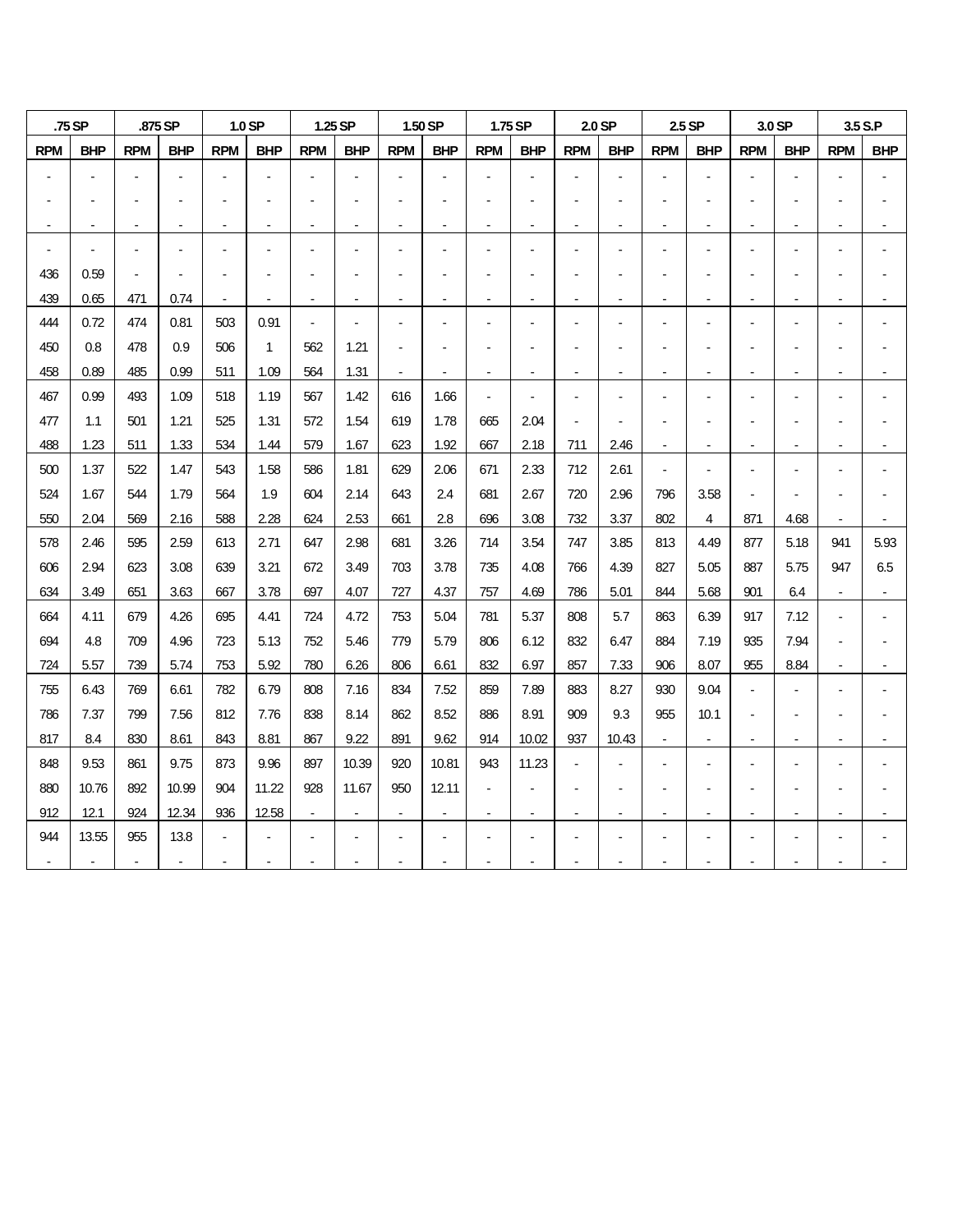## SIZE FCB-22

**WHEEL DIAMETER - 22 1/4" TIP SPEED = 5.825 x RPM MAX. SPEED = 858 RPM OUTLET** { **24" x 17 3/8" Outside INLET** { **23 7/8" Dia. Outside 2.827 Sq. Ft. Inside 3.015 Sq. Ft. Inside**

| <b>VOL</b> | <b>VEL</b> | $0.25$ SP  |            | 0.375 SP   |            | $0.5$ SP   |            | .625 SP    |            |
|------------|------------|------------|------------|------------|------------|------------|------------|------------|------------|
| <b>CFM</b> | <b>FPM</b> | <b>RPM</b> | <b>BHP</b> | <b>RPM</b> | <b>BHP</b> | <b>RPM</b> | <b>BHP</b> | <b>RPM</b> | <b>BHP</b> |
| 2262       | 800        | 232        | 0.16       |            |            |            |            |            |            |
| 2544       | 900        | 236        | 0.19       |            |            |            |            |            |            |
| 2827       | 1000       | 242        | 0.23       | 285        | 0.31       |            |            |            |            |
| 3110       | 1100       | 250        | 0.27       | 289        | 0.35       | 328        | 0.45       |            |            |
| 3392       | 1200       | 259        | 0.32       | 294        | 0.4        | 330        | 0.5        | 367        | 0.6        |
| 3675       | 1300       | 269        | 0.38       | 302        | 0.47       | 335        | 0.56       | 368        | 0.67       |
| 3958       | 1400       | 280        | 0.45       | 310        | 0.54       | 341        | 0.63       | 372        | 0.74       |
| 4241       | 1500       | 291        | 0.52       | 320        | 0.62       | 348        | 0.72       | 377        | 0.82       |
| 4523       | 1600       | 303        | 0.61       | 330        | 0.71       | 357        | 0.81       | 384        | 0.92       |
| 4806       | 1700       | 315        | 0.7        | 341        | 0.8        | 366        | 0.91       | 391        | 1.02       |
| 5089       | 1800       | 328        | 0.81       | 352        | 0.92       | 376        | 1.03       | 400        | 1.14       |
| 5371       | 1900       | 340        | 0.93       | 364        | 1.04       | 387        | 1.15       | 409        | 1.27       |
| 5654       | 2000       | 353        | 1.05       | 376        | 1.17       | 398        | 1.29       | 419        | 1.42       |
| 6219       | 2200       | 379        | 1.35       | 401        | 1.48       | 421        | 1.61       | 441        | 1.74       |
| 6785       | 2400       | 406        | 1.7        | 426        | 1.84       | 445        | 1.98       | 464        | 2.12       |
| 7350       | 2600       | 433        | 2.1        | 452        | 2.26       | 470        | 2.41       | 488        | 2.57       |
| 7916       | 2800       | 460        | 2.57       | 479        | 2.74       | 496        | 2.91       | 512        | 3.07       |
| 8481       | 3000       | 488        | 3.11       | 505        | 3.29       | 522        | 3.47       | 538        | 3.65       |
| 9046       | 3200       | 515        | 3.72       | 532        | 3.91       | 548        | 4.11       | 563        | 4.3        |
| 9612       | 3400       | 543        | 4.4        | 560        | 4.61       | 575        | 4.82       | 590        | 5.03       |
| 10177      | 3600       | 571        | 5.17       | 587        | 5.4        | 602        | 5.62       | 616        | 5.84       |
| 10743      | 3800       | 599        | 6.02       | 615        | 6.27       | 629        | 6.5        | 643        | 6.73       |
| 11308      | 4000       | 628        | 6.96       | 643        | 7.22       | 656        | 7.48       | 670        | 7.72       |
| 11873      | 4200       | 656        | 8          | 670        | 8.28       | 684        | 8.55       | 697        | 8.81       |
| 12439      | 4400       | 684        | 9.14       | 698        | 9.44       | 712        | 9.72       | 724        | 10         |
| 13004      | 4600       | 713        | 10.38      | 726        | 10.69      | 739        | 11         | 751        | 11.29      |
| 13570      | 4800       | 741        | 11.74      | 755        | 12.07      | 767        | 12.39      | 779        | 12.69      |
| 14135      | 5000       | 770        | 13.2       | 783        | 13.55      | 795        | 13.89      | 807        | 14.21      |
| 14700      | 5200       | 798        | 14.79      | 811        | 15.16      | 823        | 15.51      | 834        | 15.85      |
| 15266      | 5400       | 827        | 16.5       | 840        | 16.89      | 851        | 17.26      |            |            |
| 15831      | 5600       | 856        | 18.34      |            |            |            |            |            |            |

Performance shown is for installation type B --- free inlet, ducted outlet. Power rating (BHP) does not include drive loses.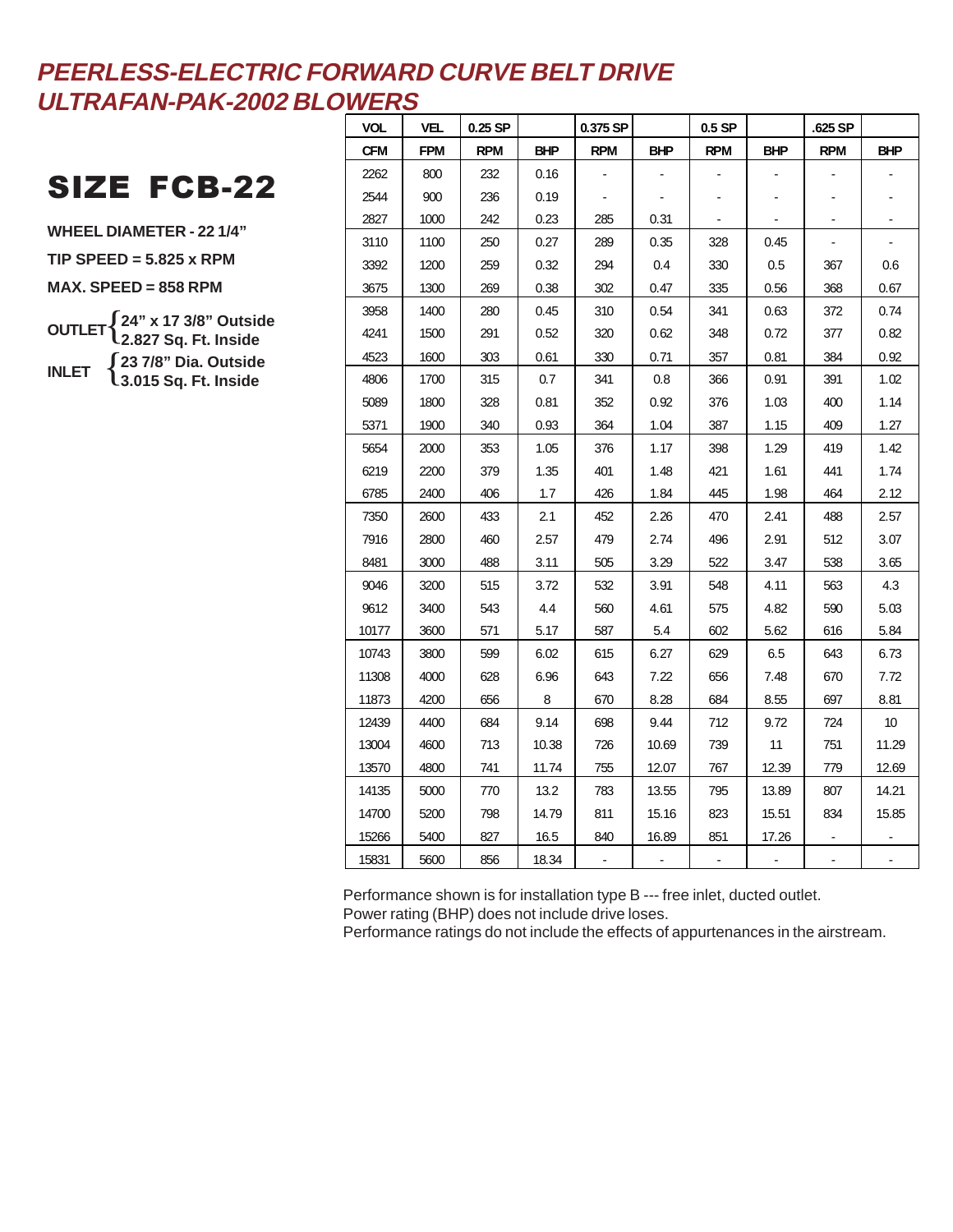|            | .75 SP                   |                          | .875 SP                  |                | 1.0 SP         |                          | 1.25 SP                  |                | 1.50 SP                  |                          | 1.75 SP                  |                          | 2.0 SP         |                          | 2.5 SP                   |            | 3.0 SP         |
|------------|--------------------------|--------------------------|--------------------------|----------------|----------------|--------------------------|--------------------------|----------------|--------------------------|--------------------------|--------------------------|--------------------------|----------------|--------------------------|--------------------------|------------|----------------|
| <b>RPM</b> | <b>BHP</b>               | <b>RPM</b>               | <b>BHP</b>               | <b>RPM</b>     | <b>BHP</b>     | <b>RPM</b>               | <b>BHP</b>               | <b>RPM</b>     | <b>BHP</b>               | <b>RPM</b>               | BHP                      | <b>RPM</b>               | <b>BHP</b>     | <b>RPM</b>               | <b>BHP</b>               | <b>RPM</b> | <b>BHP</b>     |
|            |                          |                          |                          |                |                |                          |                          |                |                          |                          |                          |                          |                |                          |                          |            |                |
|            |                          |                          |                          |                |                |                          |                          |                |                          |                          |                          |                          |                |                          |                          |            |                |
|            | $\overline{\phantom{a}}$ | $\overline{\phantom{a}}$ | $\overline{\phantom{a}}$ | $\blacksquare$ |                | $\overline{\phantom{a}}$ | $\overline{\phantom{a}}$ | $\blacksquare$ | $\overline{\phantom{a}}$ | $\overline{\phantom{a}}$ | $\overline{\phantom{a}}$ | $\blacksquare$           | $\blacksquare$ | $\overline{\phantom{a}}$ | $\overline{\phantom{a}}$ |            | $\blacksquare$ |
|            |                          |                          |                          |                |                |                          |                          |                |                          |                          |                          |                          |                | ٠                        |                          |            |                |
|            |                          |                          |                          |                |                |                          |                          |                |                          |                          |                          |                          |                |                          |                          |            |                |
| 401        | 0.78                     |                          |                          |                |                |                          |                          |                |                          |                          |                          |                          |                |                          |                          |            |                |
| 403        | 0.86                     | 434                      | 0.99                     | $\blacksquare$ | $\blacksquare$ |                          |                          |                | L.                       | $\overline{a}$           | $\blacksquare$           | ÷,                       |                | $\overline{a}$           |                          |            |                |
| 406        | 0.94                     | 435                      | 1.07                     | 464            | 1.21           | $\overline{a}$           |                          |                |                          |                          |                          |                          |                |                          |                          |            |                |
| 410        | 1.04                     | 437                      | 1.17                     | 465            | 1.3            | $\overline{\phantom{a}}$ |                          |                | ÷,                       | $\blacksquare$           | $\overline{a}$           |                          |                | ÷,                       |                          |            |                |
| 416        | 1.15                     | 442                      | 1.27                     | 467            | 1.41           | 518                      | 1.71                     |                |                          |                          | $\blacksquare$           |                          |                | $\overline{a}$           |                          |            |                |
| 424        | 1.27                     | 448                      | 1.4                      | 471            | 1.53           | 520                      | 1.84                     |                |                          |                          |                          |                          |                |                          |                          |            |                |
| 432        | 1.4                      | 454                      | 1.53                     | 477            | 1.67           | 522                      | 1.97                     | 568            | 23                       | $\overline{\phantom{a}}$ | $\overline{\phantom{a}}$ | $\overline{\phantom{a}}$ |                | $\overline{\phantom{a}}$ | $\overline{\phantom{a}}$ |            |                |
| 441        | 1.54                     | 462                      | 1.68                     | 483            | 1.82           | 526                      | 2.12                     | 570            | 2.46                     | 613                      | 2.82                     | ٠                        |                |                          |                          |            |                |
| 460        | 1.88                     | 480                      | 2.02                     | 499            | 2.17           | 538                      | 2.48                     | 577            | 2.81                     | 617                      | 3.17                     | 656                      | 3.56           | $\overline{\phantom{a}}$ |                          |            |                |
| 482        | 2.27                     | 500                      | 2.42                     | 518            | 2.57           | 553                      | 2.89                     | 589            | 3.23                     | 625                      | 3.6                      | 661                      | 3.99           | 733                      | 4.83                     |            |                |
| 505        | 2.72                     | 521                      | 2.88                     | 538            | 3.04           | 571                      | 3.37                     | 603            | 3.72                     | 636                      | 4.09                     | 669                      | 4.48           | 736                      | 5.34                     | 803        | 6.28           |
| 529        | 3.24                     | 544                      | 3.4                      | 560            | 3.57           | 590                      | 3.92                     | 621            | 4.28                     | 651                      | 4.66                     | 682                      | 5.06           | 743                      | 5.92                     | 805        | 6.86           |
| 553        | 3.82                     | 568                      | 4                        | 583            | 4.18           | 611                      | 4.55                     | 640            | 4.92                     | 668                      | 5.31                     | 697                      | 5.72           | 754                      | 6.59                     | 811        | 7.53           |
| 578        | 4.49                     | 592                      | 4.67                     | 606            | 4.86           | 634                      | 5.25                     | 660            | 5.64                     | 687                      | 6.04                     | 714                      | 6.46           | 767                      | 7.35                     | 821        | 8.3            |
| 604        | 5.23                     | 617                      | 5.43                     | 631            | 5.63           | 657                      | 6.03                     | 682            | 6.44                     | 707                      | 6.86                     | 732                      | 7.29           | 783                      | 8.2                      | 833        | 9.17           |
| 630        | 6.05                     | 643                      | 6.26                     | 656            | 6.47           | 680                      | 6.9                      | 705            | 7.33                     | 729                      | 7.76                     | 753                      | 8.21           | 800                      | 9.14                     | 847        | 10.13          |
| 656        | 6.96                     | 669                      | 7.19                     | 681            | 7.41           | 705                      | 7.86                     | 728            | 8.31                     | 751                      | 8.76                     | 774                      | 9.23           | 819                      | 10.19                    |            |                |
| 682        | 7.96                     | 695                      | 8.2                      | 707            | 8.44           | 730                      | 8.91                     | 752            | 9.38                     | 774                      | 9.85                     | 796                      | 10.34          | 839                      | 11.33                    |            |                |
| 709        | 9.06                     | 721                      | 9.31                     | 733            | 9.56           | 755                      | 10.06                    | 777            | 10.55                    | 798                      | 11.05                    | 819                      | 11.55          | $\blacksquare$           |                          |            |                |
| 736        | 10.27                    | 748                      | 10.53                    | 759            | 10.79          | 781                      | 11.31                    | 802            | 11.83                    | 822                      | 12.35                    | 842                      | 12.87          | $\blacksquare$           |                          |            |                |
| 763        | 11.57                    | 774                      | 11.85                    | 785            | 12.13          | 807                      | 12.67                    | 827            | 13.22                    | 847                      | 13.76                    |                          |                |                          |                          |            |                |
| 790        | 12.99                    | 801                      | 13.29                    | 812            | 13.58          | 833                      | 14.15                    | 853            | 14.72                    |                          |                          |                          |                |                          |                          |            |                |
| 818        | 14.52                    | 829                      | 14.83                    | 839            | 15.14          |                          |                          |                |                          |                          |                          |                          |                |                          |                          |            |                |
| 845        | 16.18                    | 856                      | 16.5                     |                |                |                          |                          |                |                          |                          |                          |                          |                |                          |                          |            |                |
|            |                          |                          |                          |                |                |                          |                          |                |                          |                          |                          |                          |                |                          |                          |            |                |
|            |                          |                          |                          |                |                |                          |                          |                |                          |                          |                          |                          |                |                          |                          |            |                |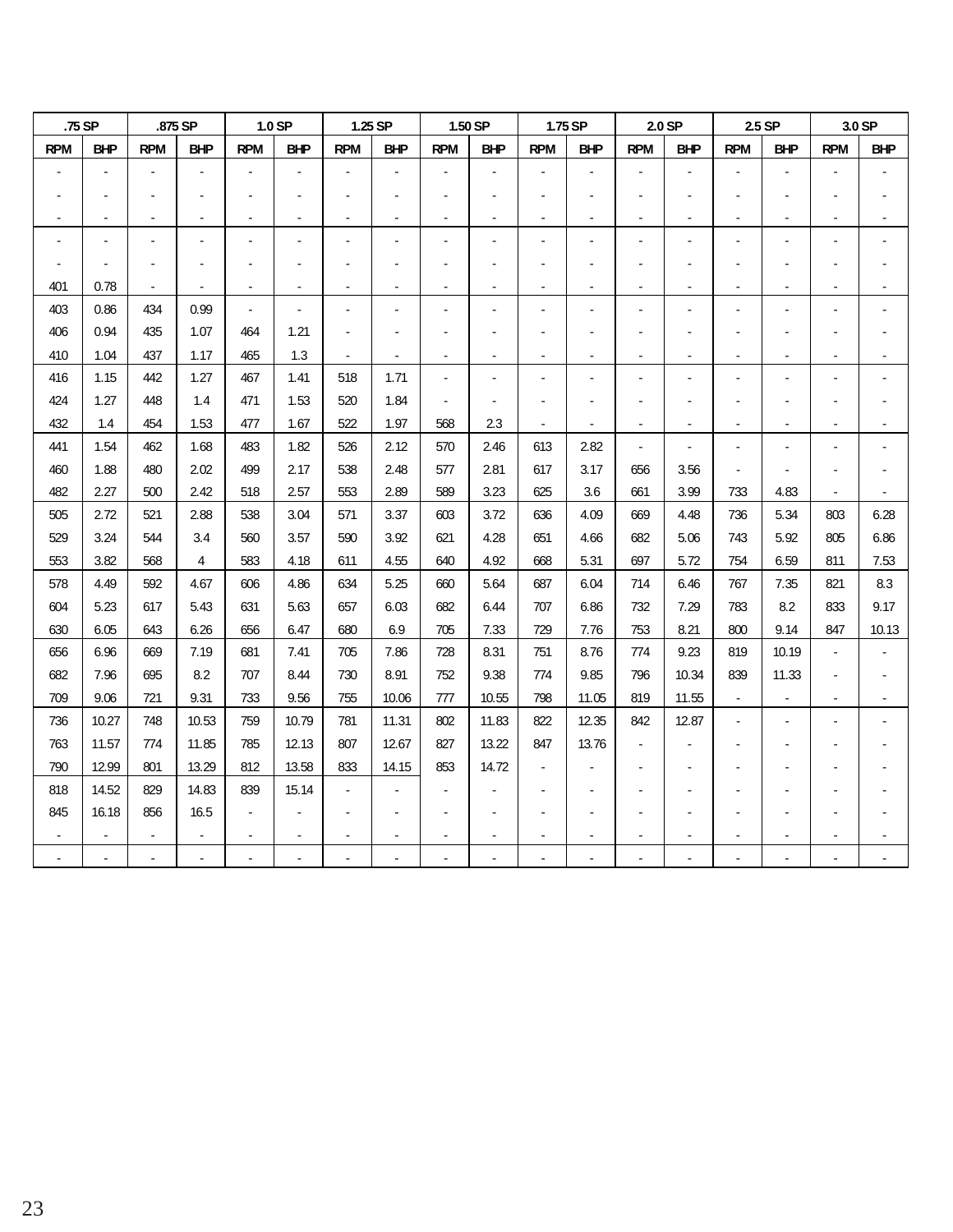## SIZE FCB-24

**WHEEL DIAMETER - 24 1/2" TIP SPEED = 6.414 x RPM MAX. SPEED = 779 RPM OUTLET** { **26 1/4" x 19 3/4" Outside INLET** { **26 3/8" Dia. Outside 3.458 Sq. Ft. Inside 3.650 Sq. Ft. Inside**

| VOL   | VEL        |            | $0.25$ SP  |            | 0.375 SP   |            | $0.5$ SP |            | .625 SP      |
|-------|------------|------------|------------|------------|------------|------------|----------|------------|--------------|
| CFM   | <b>FPM</b> | <b>RPM</b> | <b>BHP</b> | <b>RPM</b> | <b>BHP</b> | <b>RPM</b> | BHP      | <b>RPM</b> | BHP          |
| 2766  | 800        | 209        | 0.19       | 252        | 0.28       |            |          |            |              |
| 3112  | 900        | 214        | 0.23       | 254        | 0.32       |            |          |            |              |
| 3458  | 1000       | 220        | 0.28       | 257        | 0.37       | 292        | 0.47     |            |              |
| 3804  | 1100       | 228        | 0.33       | 262        | 0.43       | 295        | 0.53     | 326        | 0.64         |
| 4150  | 1200       | 236        | 0.39       | 268        | 0.49       | 299        | 0.6      | 329        | 0.72         |
| 4495  | 1300       | 245        | 0.47       | 275        | 0.57       | 304        | 0.68     | 332        | 0.8          |
| 4841  | 1400       | 254        | 0.55       | 283        | 0.66       | 311        | 0.77     | 337        | 0.89         |
| 5187  | 1500       | 263        | 0.64       | 291        | 0.75       | 318        | 0.88     | 343        | $\mathbf{1}$ |
| 5533  | 1600       | 273        | 0.74       | 300        | 0.86       | 325        | 0.99     | 350        | 1.12         |
| 5879  | 1700       | 283        | 0.85       | 309        | 0.98       | 334        | 1.12     | 357        | 1.25         |
| 6224  | 1800       | 294        | 0.98       | 319        | 1.12       | 342        | 1.26     | 365        | 1.4          |
| 6570  | 1900       | 304        | 1.12       | 329        | 1.27       | 351        | 1.41     | 373        | 1.56         |
| 6916  | 2000       | 315        | 1.27       | 339        | 1.43       | 361        | 1.58     | 382        | 1.74         |
| 7608  | 2200       | 337        | 1.62       | 359        | 1.79       | 380        | 1.96     | 400        | 2.13         |
| 8299  | 2400       | 359        | 2.03       | 381        | 2.22       | 400        | 2.41     | 419        | 2.59         |
| 8991  | 2600       | 381        | 2.5        | 402        | 2.72       | 421        | 2.92     | 439        | 3.12         |
| 9682  | 2800       | 404        | 3.05       | 424        | 3.28       | 442        | 3.51     | 460        | 3.72         |
| 10374 | 3000       | 427        | 3.67       | 446        | 3.93       | 464        | 4.17     | 481        | 4.41         |
| 11066 | 3200       | 450        | 4.38       | 469        | 4.66       | 486        | 4.92     | 502        | 5.18         |
| 11757 | 3400       | 473        | 5.17       | 491        | 5.48       | 508        | 5.76     | 524        | 6.04         |
| 12449 | 3600       | 496        | 6.06       | 514        | 6.39       | 531        | 6.69     | 546        | 6.99         |
| 13140 | 3800       | 520        | 7.04       | 537        | 7.39       | 553        | 7.73     | 568        | 8.04         |
| 13832 | 4000       | 543        | 8.12       | 560        | 8.51       | 576        | 8.86     | 590        | 9.2          |
| 14524 | 4200       | 567        | 9.32       | 583        | 9.73       | 599        | 10.11    | 613        | 10.47        |
| 15215 | 4400       | 590        | 10.62      | 607        | 11.06      | 622        | 11.47    | 636        | 11.86        |
| 15907 | 4600       | 614        | 12.05      | 630        | 12.52      | 645        | 12.95    | 658        | 13.36        |
| 16598 | 4800       | 638        | 13.6       | 654        | 14.09      | 668        | 14.55    | 681        | 14.99        |
| 17290 | 5000       | 662        | 15.28      | 677        | 15.8       | 691        | 16.29    | 704        | 16.75        |
| 17982 | 5200       | 686        | 17.1       | 701        | 17.65      | 714        | 18.16    | 727        | 18.65        |
| 18673 | 5400       | 710        | 19.05      | 724        | 19.63      | 738        | 20.17    | 751        | 20.69        |
| 19365 | 5600       | 734        | 21.15      | 748        | 21.76      | 761        | 22.33    | 774        | 22.88        |
| 20056 | 5800       | 758        | 23.4       | 772        | 24.04      |            |          |            |              |

Performance shown is for installation type B --- free inlet, ducted outlet.

Power rating (BHP) does not include drive loses.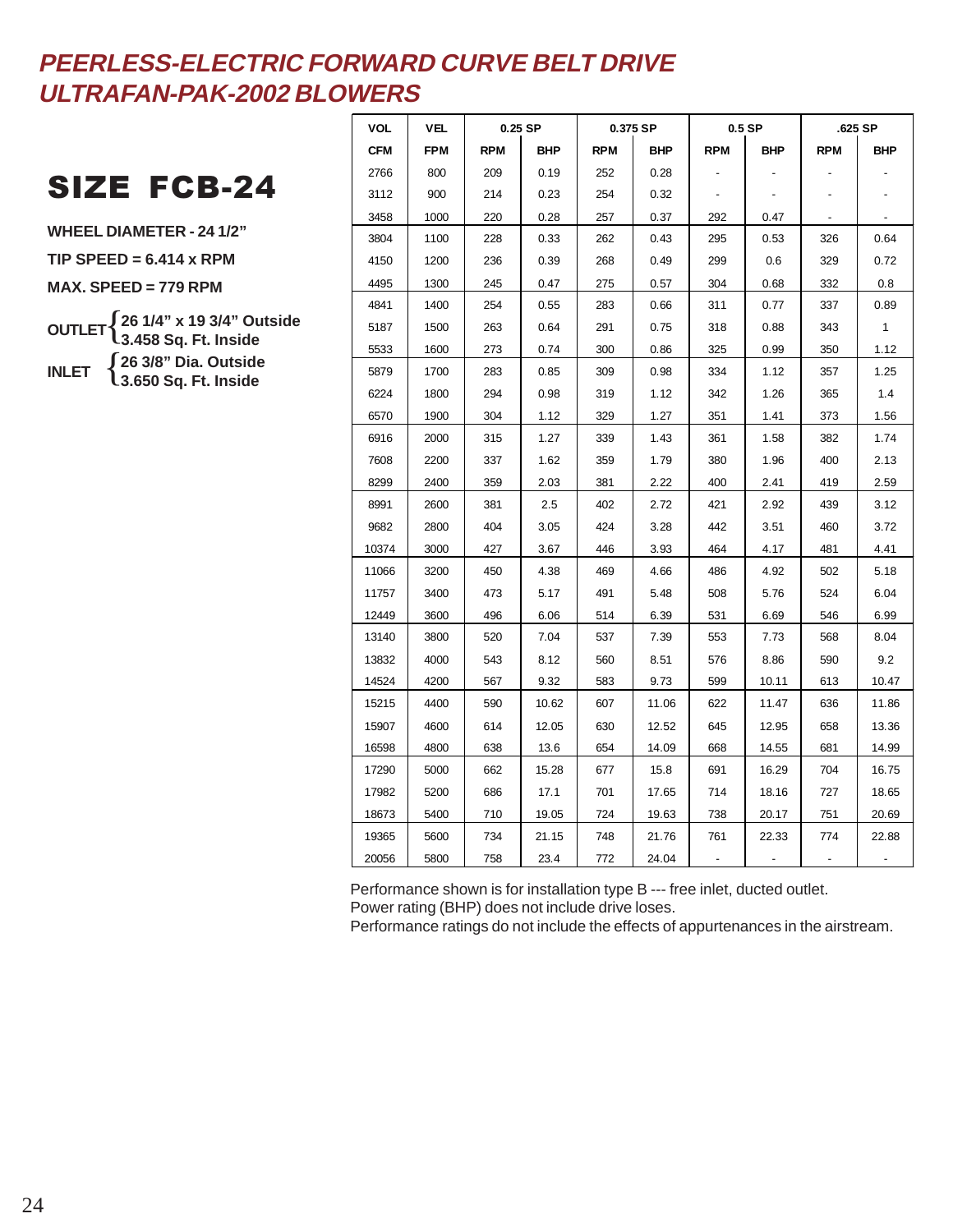|                | .75 SP     | .875 SP    |            | 1.0 SP         |            |                | 1.25 SP        |                          | 1.50 SP        |                          | 1.75 SP                  | 2.0 SP                   |                |                          | 2.5 SP                   |                          | 3.0 SP                   |                | 3.5 SP     |
|----------------|------------|------------|------------|----------------|------------|----------------|----------------|--------------------------|----------------|--------------------------|--------------------------|--------------------------|----------------|--------------------------|--------------------------|--------------------------|--------------------------|----------------|------------|
| <b>RPM</b>     | <b>BHP</b> | <b>RPM</b> | <b>BHP</b> | <b>RPM</b>     | <b>BHP</b> | <b>RPM</b>     | <b>BHP</b>     | <b>RPM</b>               | <b>BHP</b>     | <b>RPM</b>               | <b>BHP</b>               | <b>RPM</b>               | <b>BHP</b>     | <b>RPM</b>               | <b>BHP</b>               | <b>RPM</b>               | <b>BHP</b>               | <b>RPM</b>     | <b>BHP</b> |
|                |            |            |            |                |            |                |                |                          |                |                          |                          |                          |                |                          |                          |                          |                          |                |            |
|                |            |            |            | $\overline{a}$ |            |                |                |                          |                |                          |                          |                          |                |                          |                          |                          |                          |                |            |
|                |            |            |            |                |            |                |                |                          |                |                          |                          |                          |                |                          |                          |                          |                          |                |            |
| $\blacksquare$ |            |            |            | $\overline{a}$ |            |                |                |                          |                |                          |                          |                          |                |                          |                          |                          |                          |                |            |
| 357            | 0.84       |            |            |                |            |                |                |                          |                |                          |                          |                          |                |                          |                          |                          |                          |                |            |
| 360            | 0.93       | 386        | 1.06       | $\blacksquare$ |            |                |                |                          | $\blacksquare$ |                          |                          |                          |                |                          |                          |                          |                          |                |            |
| 363            | 1.03       | 388        | 1.16       | 413            | 1.31       | $\overline{a}$ | $\overline{a}$ | $\overline{\phantom{a}}$ |                |                          |                          |                          |                |                          |                          |                          |                          |                |            |
| 368            | 1.14       | 392        | 1.28       | 415            | 1.43       | 461            | 1.75           | $\overline{a}$           |                |                          |                          |                          |                |                          |                          |                          |                          |                |            |
| 373            | 1.26       | 396        | 1.41       | 419            | 1.56       | 462            | 1.88           | 505                      | 2.23           | $\overline{\phantom{a}}$ |                          |                          | $\overline{a}$ | $\overline{\phantom{a}}$ |                          |                          |                          |                |            |
| 379            | 1.4        | 401        | 1.55       | 423            | 1.7        | 465            | 2.03           | 506                      | 2.39           | $\overline{\phantom{a}}$ |                          |                          |                |                          |                          |                          |                          |                |            |
| 386            | 1.55       | 407        | 1.7        | 428            | 1.86       | 468            | 2.19           | 507                      | 2.55           | 546                      | 2.94                     |                          |                |                          |                          |                          |                          |                |            |
| 394            | 1.71       | 414        | 1.87       | 434            | 2.03       | 473            | 2.38           | 510                      | 2.74           | 547                      | 3.13                     | 583                      | 3.54           | $\overline{\phantom{a}}$ | $\overline{\phantom{a}}$ | $\overline{\phantom{a}}$ | $\overline{\phantom{a}}$ |                |            |
| 402            | 1.89       | 422        | 2.06       | 441            | 2.22       | 478            | 2.57           | 514                      | 2.94           | 550                      | 3.34                     | 584                      | 3.75           |                          |                          |                          |                          |                |            |
| 419            | 2.3        | 437        | 2.47       | 455            | 2.65       | 490            | 3.02           | 524                      | 3.41           | 557                      | 3.81                     | 590                      | 4.24           | 653                      | 5.15                     |                          |                          |                |            |
| 437            | 2.77       | 455        | 2.96       | 472            | 3.15       | 505            | 3.54           | 536                      | 3.94           | 567                      | 4.36                     | 598                      | 4.8            | 657                      | 5.73                     | 715                      | 6.73                     | $\overline{a}$ |            |
| 456            | 3.32       | 473        | 3.52       | 489            | 3.72       | 520            | 4.13           | 550                      | 4.55           | 580                      | 4.99                     | 609                      | 5.44           | 665                      | 6.4                      | 719                      | 7.42                     | 772            | 8.52       |
| 476            | 3.94       | 492        | 4.15       | 508            | 4.37       | 537            | 4.8            | 566                      | 5.25           | 594                      | 5.71                     | 621                      | 6.18           | 674                      | 7.16                     | 726                      | 8.21                     | 776            | 9.32       |
| 497            | 4.64       | 512        | 4.87       | 527            | 5.1        | 555            | 5.56           | 583                      | 6.03           | 609                      | 6.51                     | 635                      | $\overline{7}$ | 686                      | 8.02                     | 735                      | 9.09                     |                |            |
| 518            | 5.43       | 532        | 5.68       | 547            | 5.92       | 574            | 6.41           | 600                      | 6.91           | 626                      | 7.41                     | 651                      | 7.92           | 699                      | 8.98                     | 746                      | 10.08                    |                |            |
| 539            | 6.31       | 553        | 6.57       | 567            | 6.83       | 593            | 7.35           | 619                      | 7.88           | 644                      | 8.4                      | 667                      | 8.94           | 714                      | 10.03                    | 759                      | 11.18                    |                |            |
| 560            | 7.28       | 574        | 7.56       | 588            | 7.84       | 613            | 8.4            | 638                      | 8.95           | 662                      | 9.5                      | 685                      | 10.06          | 730                      | 11.2                     | 773                      | 12.38                    |                |            |
| 582            | 8.35       | 596        | 8.66       | 609            | 8.95       | 634            | 9.54           | 658                      | 10.12          | 681                      | 10.71                    | 703                      | 11.29          | 746                      | 12.48                    |                          |                          |                |            |
| 604            | 9.53       | 617        | 9.86       | 630            | 10.17      | 654            | 10.8           | 678                      | 11.41          | 700                      | 12.02                    | 722                      | 12.64          | 763                      | 13.88                    |                          |                          |                |            |
| 626            | 10.83      | 639        | 11.17      | 652            | 11.51      | 675            | 12.17          | 698                      | 12.81          | 720                      | 13.46                    | 741                      | 14.1           | $\overline{a}$           | $\overline{\phantom{a}}$ | $\overline{a}$           | $\overline{a}$           |                |            |
| 649            | 12.23      | 661        | 12.6       | 673            | 12.95      | 697            | 13.65          | 719                      | 14.34          | 740                      | 15.01                    | 761                      | 15.69          | $\overline{a}$           |                          |                          |                          |                |            |
| 671            | 13.76      | 684        | 14.15      | 696            | 14.52      | 718            | 15.26          | 740                      | 15.98          | 761                      | 16.7                     | $\blacksquare$           |                |                          |                          |                          |                          |                |            |
| 694            | 15.41      | 706        | 15.82      | 718            | 16.22      | 740            | 17             | 761                      | 17.76          | $\sim$                   | $\overline{\phantom{a}}$ | $\overline{\phantom{a}}$ | $\overline{a}$ | $\overline{\phantom{0}}$ | $\overline{a}$           |                          |                          |                |            |
| 717            | 17.2       | 729        | 17.63      | 740            | 18.05      | 762            | 18.87          |                          |                |                          |                          |                          |                |                          |                          |                          |                          |                |            |
| 740            | 19.12      | 751        | 19.58      | 763            | 20.02      |                |                |                          |                |                          |                          |                          |                |                          |                          |                          |                          |                |            |
| 763            | 21.19      | 774        | 21.67      | $\blacksquare$ | $\sim$     | $\blacksquare$ | $\blacksquare$ | $\overline{\phantom{a}}$ | $\blacksquare$ | $\overline{a}$           | $\overline{a}$           |                          | $\overline{a}$ | $\blacksquare$           | $\blacksquare$           | $\overline{a}$           | $\overline{a}$           |                |            |
|                |            |            |            |                |            |                |                |                          |                |                          |                          |                          |                |                          |                          |                          |                          |                |            |
|                |            |            |            |                |            |                |                |                          |                |                          |                          |                          |                |                          |                          |                          |                          |                |            |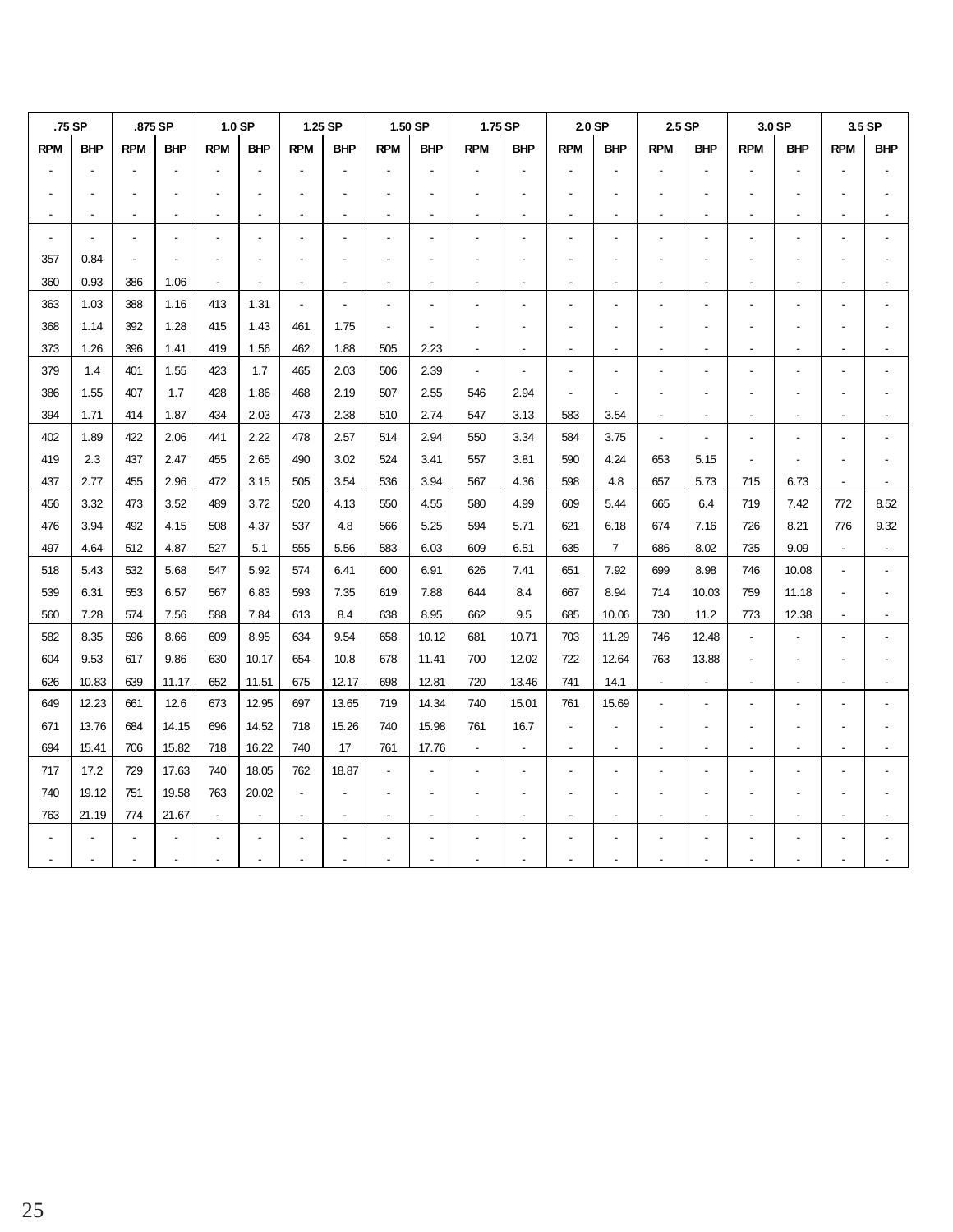## **GENERAL VENTILATION DATA Air Changes Recommended for Various Areas**

| Ventilated<br>Area  | <b>Minutes Per</b><br>Change | Ventilated<br>Area   | <b>Minutes Per</b><br>Change | Ventilated<br>Area | <b>Minutes Per</b><br>Change |
|---------------------|------------------------------|----------------------|------------------------------|--------------------|------------------------------|
|                     |                              |                      |                              |                    |                              |
| Assembly            | $3 - 10$                     | Garages              | $5 - 10$                     | Restaurants        | $3 - 10$                     |
| <b>Bakeries</b>     | $1 - 3$                      | Kitchens             | $1 - 5$                      | Rest Rooms         | $5 - 10$                     |
| <b>Boiler Rooms</b> | $1 - 3$                      | Laundries            | $1 - 3$                      | Sales Rooms        | $2 - 10$                     |
| Cafeterias          | $3 - 5$                      | Libraries            | $2 - 4$                      | Schools            | $5 - 10$                     |
| Churches            | $2 - 4$                      | Locker Rooms         | $4 - 15$                     | Shops              | $5 - 10$                     |
| Clubs               | $5 - 7$                      | <b>Mills</b>         | $5 - 8$                      | <b>Stores</b>      | $5 - 10$                     |
| Dormitories         | $5 - 8$                      | <b>Offices</b>       | $5 - 12$                     | Theatres           | $3 - 8$                      |
| <b>Engine Rooms</b> | $2 - 5$                      | Packing              | $3 - 5$                      | Toilets            | $2 - 5$                      |
| Factories           | $4 - 10$                     | <b>Plating Rooms</b> | $1 - 5$                      | Transformer        | $1 - 5$                      |

To determine the fan capacity required by using the above table, calculate the total cubical contents of the area to be ventilated in cubic feet and divide by the rate of air change. Result will be cubic feet per minute, corresponding to fan ratings. One or more fans may be used to secure desired cubic feet per minute.

## **VENTILATION DATA FOR HOODS AND SLOTTED INTAKES**

|                         |                              | Average                |
|-------------------------|------------------------------|------------------------|
| <b>Process</b>          | Type of Hood or Slot         | Intake Velocity        |
|                         | Enclosed Hood, Open One      | 150-200 FPM            |
| Aluminum Furnace        | Side Canopy Hood             | 200-250 FPM            |
|                         | Enclosed Hood, Open One      | 200-250 FPM            |
| <b>Brass Furnace</b>    | Side Canopy Hood             | 250-300 FPM            |
|                         |                              |                        |
| Chemical Laboratory     | Enclosed Hood, Front         | 100-150 FPM            |
|                         | Opening Down Draft, Table    | 150-200 FPM            |
|                         | Type                         |                        |
| Degreasing              | Canopy Hood                  | 150-200 FPM            |
|                         | Slotted Sides, 2" - 4" Slots | 1500-2000 FPM          |
| Electric Welding        | Portable Hoods, Open Face    | 200-250 FPM            |
|                         | Open Front Booth             | 100-150 FPM            |
|                         |                              |                        |
| <b>Foundry Shakeout</b> | Down Draft, Grill Table      | 250-450 FPM            |
|                         | Open Front Booth             | 150-200 FPM            |
| Flour, Grain, Wood Dust | Canopy Hood                  | 500 FPM                |
|                         | Side Slots, $3" - 4"$        | 2000-2500 FPM          |
|                         |                              |                        |
| Kitchen Ranges          | Canopy Hood                  | 125-175 FPM            |
| Metal Spraying          | Open Front Booth             | 150-200 FPM            |
|                         |                              |                        |
| Paint Spraying          | Open Front Booth             | 100-175 FPM            |
|                         |                              |                        |
| Paper Drying Machine    | Canopy Hood                  | 250-300 FPM            |
|                         |                              |                        |
| Pickling Tanks          | Canopy Hood                  | 200-250 FPM            |
|                         | Slotted Sides                | 250 CFM Per Sq. Ft. of |
|                         |                              | Tank Surface           |
| Plating Tanks           | Canopy Hood                  | 225-250 FPM            |
|                         | Slotted Sides                | 250 CFM Per Sq. Ft. of |
|                         |                              | Tank Surface           |
| Rubber Macerator        | Canopy Hood                  | 200-250 FPM            |
|                         | Slotted Sides, 2" - 4" Slot  | 2000-2500 FPM          |
| Steam Tanks             | Canopy Hood                  | 125-175 FPM            |
|                         |                              |                        |
| Varnish Tanks           | Canopy Hood                  | 225-300 FPM            |
|                         | Slotted Sides, 2" - 4" Slot  | 2000-2500 FPM          |

To determine blower capacity required, multiply area of slot in square feet by intake velocity to obtain CFM moved. The data above covers average conditions. Total air movement resulting from the above figures is based on average velocity over the entire open face of the hood or grill and in case of exhaust

through side slots, on slotted areas covering both sides of the tank or canopy. Static pressure resistance of entire system should be calculated to accurately select proper blower for each installation.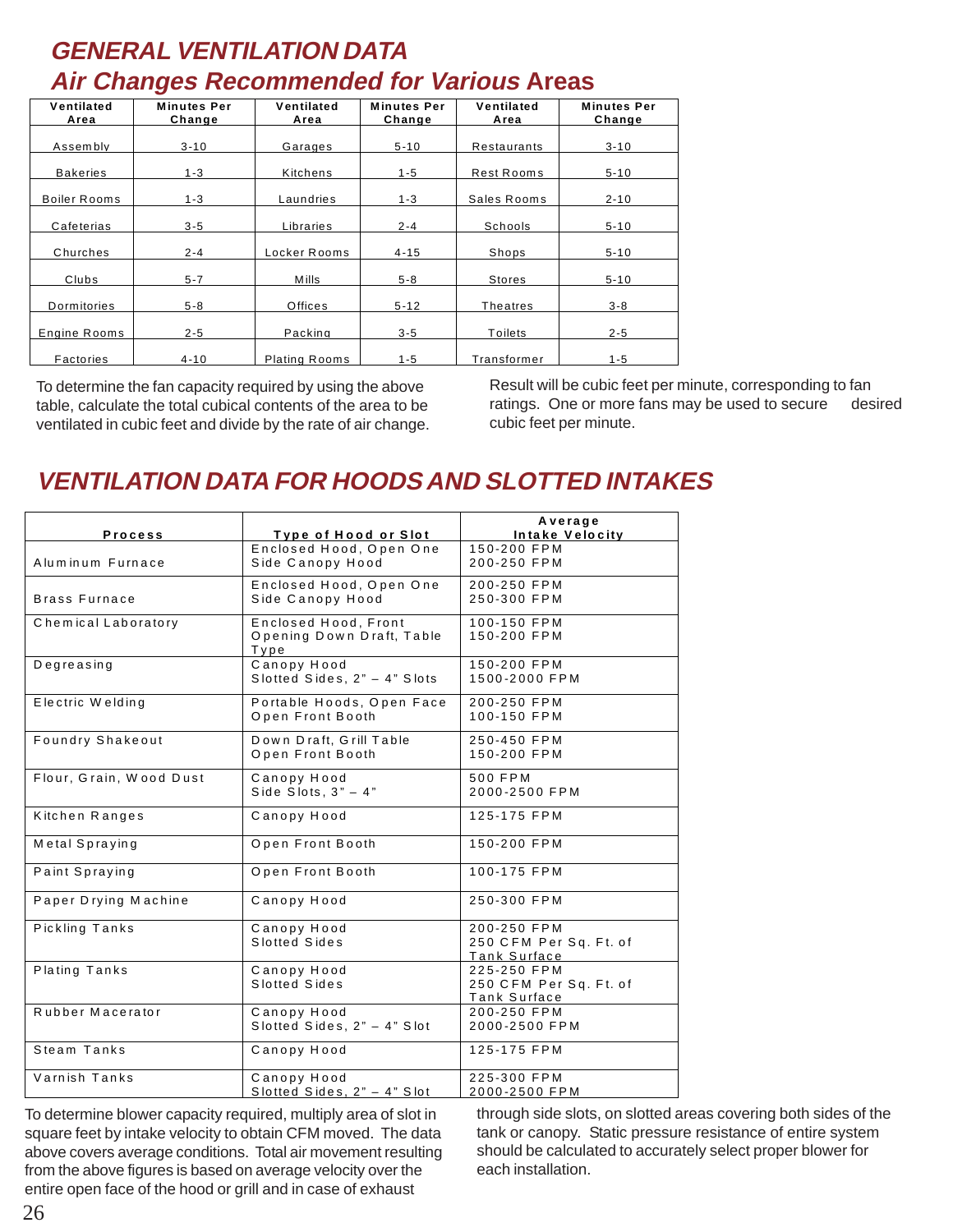### **PEERLESS ELECTRIC FORWARD CURVE BELT DRIVE ULTRAFAN-PAK 2002 BLOWERS ARRANGEMENT #10**





|    | SIZE DIA.         | <b>FANWHEEISHAFT</b><br>DIA. |                                |    |                |                                                                                                                                            |                    |   | TH, DB, BH, UB<br><b>STRAIGHT DISCH.</b> |  |   |  | BAU, TAU, TAD, BAD<br><b>ANGULAR DISCH.</b>                                  |    |   |    |            |                |    |                                                                                                      |    |                    |             |              |                 | MAX.<br><b>MOTO</b><br><b>FRAMI</b> |      |
|----|-------------------|------------------------------|--------------------------------|----|----------------|--------------------------------------------------------------------------------------------------------------------------------------------|--------------------|---|------------------------------------------|--|---|--|------------------------------------------------------------------------------|----|---|----|------------|----------------|----|------------------------------------------------------------------------------------------------------|----|--------------------|-------------|--------------|-----------------|-------------------------------------|------|
|    |                   |                              | A                              | в  | $\mathbf{C}^*$ | D                                                                                                                                          | Е                  | F | н                                        |  | κ |  | н                                                                            |    | ĸ |    | M          | N              | P  | Q                                                                                                    | R  | <sub>S</sub>       | T           | $\mathbf{V}$ | $\mathsf{x}$    |                                     | SIZE |
|    | $8 \quad 7 - 3/4$ | 3/4                          | $9 - 1/8$                      | 13 | $8 - 1/4$      |                                                                                                                                            | 5-3/8 14-1/4 7-1/2 |   | 6                                        |  |   |  | 4-5/8 6-3/4 6-7/8 10-3/8 6-1/4 7-3/8 5-1/4 20-1/8 3-3/4                      |    |   |    |            |                | 8  |                                                                                                      |    | 18                 | 18-1/2 7/16 |              | 12 <sup>°</sup> | 2-3/16 145T                         |      |
|    | 9                 | 3/4                          | $10 - 3/8$                     | 13 |                | 10-3/4 6-1/2 14-1/4 8-3/8 6-3/4 5-5/8 7-3/4 7-1/8 11-5/8 7-1/2 8-1/4 6-1/8 20-3/4 4-5/16                                                   |                    |   |                                          |  |   |  |                                                                              |    |   |    |            |                | 9  |                                                                                                      |    | 18                 | 18-1/2 7/16 |              | 12              | 2-3/4 145T                          |      |
|    | 11 10-1/2         | 3/4                          | $12 - 7/8$                     | 13 | $11 - 3/4$     | 8                                                                                                                                          |                    |   |                                          |  |   |  | 14-1/4 10-3/4 7-7/8 6-3/4 9-1/8 8-1/16 13-1/4 8-7/8 9-5/8 7-1/8 21-1/2 5-1/8 |    |   |    |            |                | 10 |                                                                                                      |    | 20-1/2 18-1/2 7/16 |             |              | 14              | 3-1/2 145T                          |      |
|    | 12 12-1/4         |                              |                                |    |                | 16-3/8 13-1/2 13-1/4 12-3/4 25-1/4 10-1/8 12-1/2 10-1/2 10-1/2 10-1/2 10-5/8 10-3/4 12-1/2 9-1/8 23-7/8 6-3/8 13-1/4 11-1/4 12-3/4 25-1/4  |                    |   |                                          |  |   |  |                                                                              |    |   |    |            |                |    |                                                                                                      |    |                    | 20          | 1/2          | 17              |                                     | 182T |
|    | 13 13-1/2         |                              |                                |    |                | 17-5/8 13-1/2 14-5/8 10-3/4 13-1/2                                                                                                         |                    |   |                                          |  |   |  | 16   11-1/8   9-3/8   12-5/8   11-3/8   18-1/4   11-7/8   13-3/4             |    |   | 10 | $24 - 3/8$ | $\overline{7}$ |    | 14-1/2 12-3/8 13-7/8 25-7/8                                                                          |    |                    | 20          | 1/2          | 17              |                                     | 182T |
| 15 | 15                |                              |                                |    |                | 19-1/4 15-1/2 16-1/4 11-3/4 15-1/2 17-5/8 12-3/8 10-3/8 14-1/8 12-3/8 20-1/8 13-1/4 15-1/4 11-1/8 26-7/8 7-1/2 16-1/8 13-3/8 14-7/8 27-5/8 |                    |   |                                          |  |   |  |                                                                              |    |   |    |            |                |    |                                                                                                      |    |                    | 22          |              | $1/2$ 17-7/8    |                                     | 182T |
|    | 16 16-1/4         |                              | $21 - 3/8$                     | 15 | $17 - 3/4$     | 13                                                                                                                                         |                    |   |                                          |  |   |  |                                                                              |    |   |    |            |                |    | 15-1/2 19-3/4 13-5/8 11-3/8 15-1/2 13-3/8 21-7/8 14-5/8 16-3/4 12-1/4 27-1/2 8-1/2 17-7/8 14-1/2     | 17 | $30 - 1/8$         | 22          |              | $1/2$ 19-1/2    |                                     | 184T |
|    |                   |                              | 18 18-1/4 1-3/16 23-1/8        | 17 |                | 19-5/8 14-1/4 17-1/2 21-1/2                                                                                                                |                    |   | 15                                       |  |   |  | 12-5/8 17-1/8 14-5/8 24-1/8                                                  | 16 |   |    |            |                |    | 18-1/2 13-5/8 30-5/8 9-1/8 19-5/8 15-3/4 18-1/4 33-3/8                                               |    |                    | 25          |              | 1/2 21-7/8      |                                     | 184T |
| 20 | 20                | $1 - 3/16$                   | 25                             | 17 |                | $21 - 1/2$ 15-7/8                                                                                                                          | 17                 |   |                                          |  |   |  |                                                                              |    |   |    |            |                |    | 23-3/8 16-1/2 13-3/4 18-3/4 15-3/4 26-3/8 17-5/8 20-3/8 14-7/8 31-1/2 10 21-1/2 17-7/8 20-1/8 36-1/4 |    |                    | 25          |              | $1/2$ 23-3/4    |                                     | 213T |
|    |                   |                              | 22 22-1/4 1-3/16 27-3/8 16-1/2 |    | 24             | $17 - 3/8$                                                                                                                                 | 17                 |   | 25-3/4 18-1/4 15-1/4 20-7/8 17-1/4       |  |   |  | 29                                                                           |    |   |    |            |                |    | 19-1/2 22-5/8 16-1/2 32-3/4 10-5/8 23-7/8 19-3/8 22-5/8 39-3/4                                       |    |                    | 26          |              | $1/2$ 26-1/8    |                                     | 213T |
|    |                   |                              |                                |    |                | 24   24-1/2   1-7/16   30-1/4   16-1/2   26-1/4   19-1/4   16-3/4   23-5/8   20-1/8   16-7/8   23                                          |                    |   |                                          |  |   |  |                                                                              |    |   |    |            |                |    | 19-7/8 32-1/2 21-1/2 24-7/8 18-1/4 33-5/8 11-3/4 26-3/8 21-1/4 24-1/2 42-7/8                         |    |                    | 26          |              | $1/2$ 27-3/4    |                                     | 215T |

NOTE: Letters "C" and "D" are outside housing dimensions.

"C" dimension extends beyond center-line, size #8 (5/16), size #9 (1 9/16) & size #11 (1 1/16)